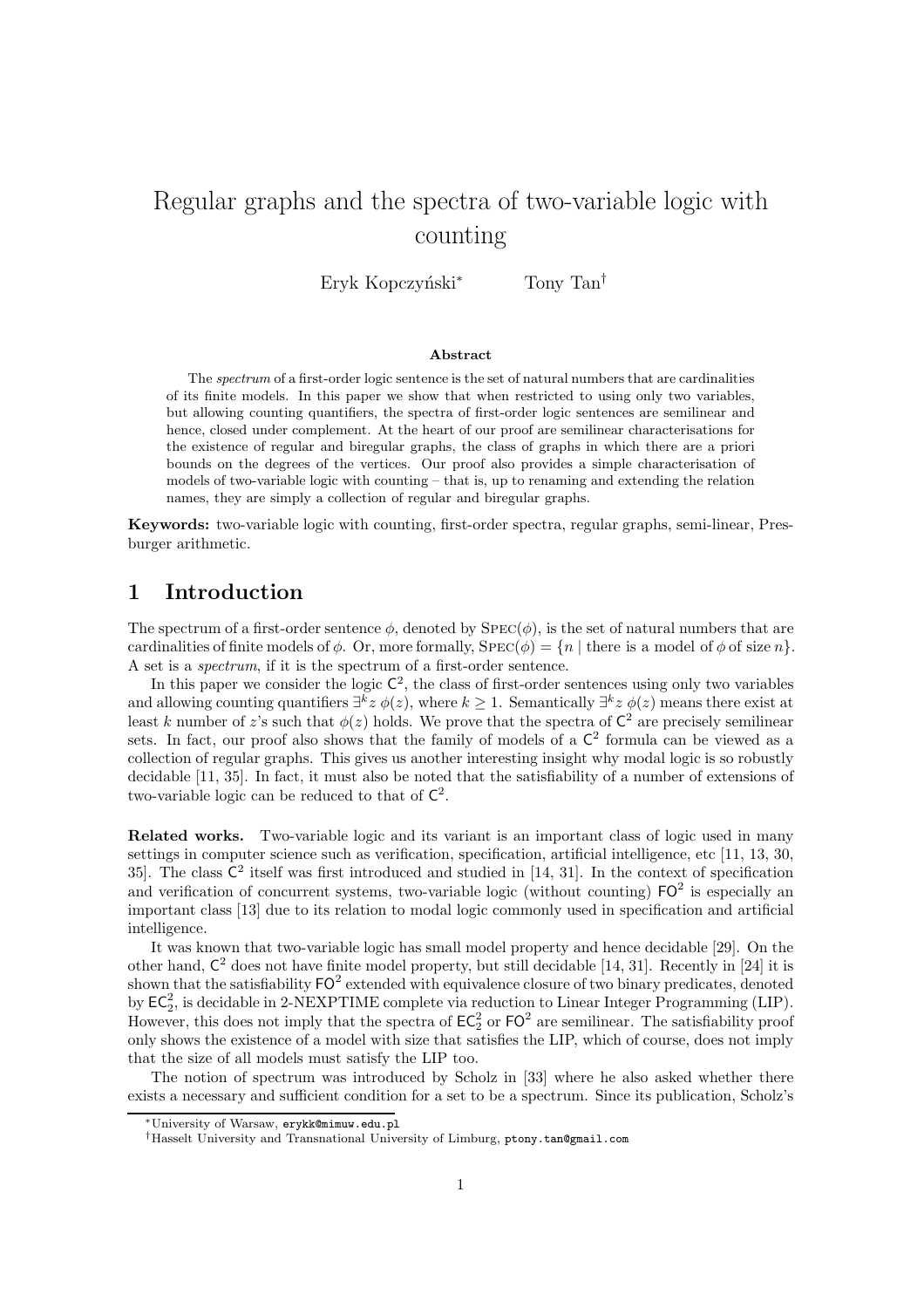question and many of its variants have been investigated by many researchers for the past 60 years. One of the arguably main open problems in this area is the one asked by in [1], known as *Asser's conjecture*, whether the complement of a spectrum is also a spectrum.

The notion of spectrum has a deep connection with complexity theory as shown by Jones and Selman [20], as well as Fagin [4] independently that a set of integers is a spectrum if and only if its binary representation is in NE. Hence, Asser's conjecture is equivalent to asking whether  $NE = \text{co-NE}$ . It also immediately implies that if Asser's conjecture is false, i.e., there is a spectrum whose complement is not a spectrum, then  $NP \neq CO-NP$ , hence  $P \neq NP$ . The converse implication is still open. An interesting result in [36] states that if spectra are precisely rudimentary sets, then  $NE = \text{co-NE}$  and  $NP \neq \text{co-NP.*}$  There are a number of interesting connections between spectrum and various models of computation such as RAM as well as intrinsic computational behavior. See, for example, [8, 9, 10, 26, 32]. We refer the reader to [2] for a more comprehensive treatment on the spectra problem and its history.

The logic  $C^2$  is not the first logic known to have semilinear spectra. A well known Parikh theorem states the spectra of context-free languages are semilinear, and closed under complementation. Using the celebrated composition method, Gurevich and Shelah in [16] showed that the spectra of monadic second order logic with *one unary function* are semilinear. In [6] Fischer and Makowsky show that the *many-sorted spectra* of the monadic second-order logic with *modulo counting* over structures with *bounded tree-width* are semilinear. Intuitively, the many-sorted spectra of a formula are spectra which counts the cardinality of the unary predicates in the models of the formula, instead of just counting the sizes of the models.

On the other hand, structures expressible in  $\mathsf{C}^2$  do not have bounded tree-width. An example is d-regular graphs for  $d \geq 3$ . It should also be noted that in  $\mathsf{C}^2$  one can express a few unary functions, hence our result does not follow from [16], and neither theirs from ours since we are restricted to using only two variables. As far as we know,  $C^2$  is the first logic known to have its spectra closed under complement without any restriction on the vocabulary nor in the interpretation.

The result closest to ours is the one by E. Grandjean in [10] where he considers the spectra of first-order sentences using only one variable. A similar result due to M. Grohe and stated in [2], says that for every Turing machine  $M$ , there exists a first-order sentence  $\phi_M$  using only *three variables* such that  $SPEC(\phi_M) = \{t^2 \mid t \text{ is the length of an accepting run of } M\}.$ 

**Sketch of our proof.** Consider the following instances of structures expressible in  $\mathsf{C}^2$ .<sup>†</sup>

- (Ex.1)  $(c, d)$ -biregular graphs: the bipartite graphs on the vertices  $U \cup V$ , where the degree of each vertex in  $U$  and  $V$  is  $c$  and  $d$ , respectively.
- $(Ex.2)$   $(c,d)$ -regular digraphs: the directed graphs in which the in-degree and the out-degree of each vertex is c and d, respectively.

An observation from basic graph theory tells us that for "big enough" M and  $N,^{\ddagger}$ 

- (C1) there is a  $(c, d)$ -biregular graph in which M vertices are of degree c and N vertices of degree d if and only if  $Mc = Nd$ ;
- (C2) there is a  $(c, d)$ -regular digraph of N vertices if and only if  $Nc = Nd$ , and hence,  $c = d$ .

These characterisations immediately imply that the spectra of the formulas (Ex.1) and (Ex.2) above are linear sets. It is from these observations that we draw our inspiration to prove the semilinearity of the spectra of  $\mathsf{C}^2$ .

The main technical difficulty that we encounter is that we cannot rely on any available "pumping" argument, argument which is commonly used to prove that a set is semilinear. Hence, we proceed by constructing a Presburger formula that captures the spectrum of a given formula. Since

<sup>∗</sup> It should be noted that the class of rudimentary sets corresponds precisely to linear time hierarchy – the linear time analog of polynomial time hierarchy [37].

<sup>&</sup>lt;sup>†</sup>Though the result in this paper holds for arbitrary structures, it helps to assume that the structures of  $\mathsf{C}^2$  are graphs in which the vertices and the edges are labelled with a finite number of colours.

<sup>&</sup>lt;sup>‡</sup>"Big enough" means M and N are greater than a constant K which depends only on c and d.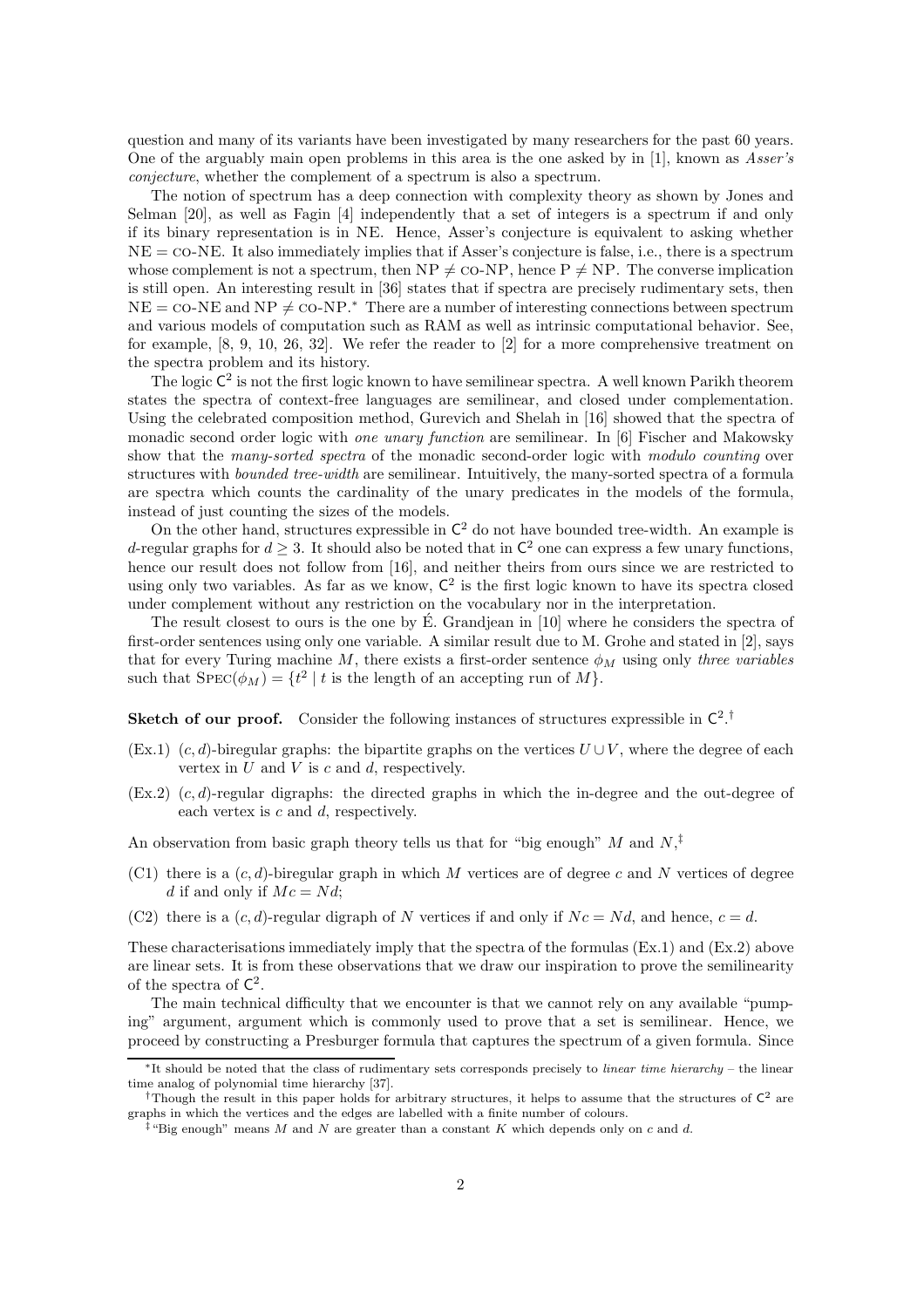Presburger formulas are known to express precisely semilinear sets [7], our result follows immediately.

The crux of our construction is a generalisation of the characterisations  $(C1)$ – $(C2)$  above to the following setting. Let C be a set of  $\ell$ -colors, denoted by  $col_1, col_2, \ldots, col_\ell$ , and let C and D be  $(\ell \times m)$ - and  $(\ell \times n)$ -matrices whose entries are all non-negative integers. We say that a bipartite graph  $G = (U, V, E)$  is  $(C, D)$ -biregular, if we can color its edges with colors from C such that there is a partition  $U = U_1 \cup \cdots \cup U_m$  and  $V = V_1 \cup \cdots \cup V_n$  where

- for every integer  $1 \le i \le m$ , for every vertex  $u \in U_i$ , for every  $1 \le j \le \ell$ , the number of edges with color  $col_i$  adjacent to u is *precisely*  $C_{i,i}$ ; and
- for every integer  $1 \leq i \leq n$ , for every vertex  $v \in V_i$ , for every  $1 \leq j \leq \ell$ , the number of edges with color  $col_i$  adjacent to v is *precisely*  $D_{j,i}$ .

Our setting also allows us to say that the number of edges with color  $col_i$  adjacent to v is at *least*  $D_{i,i}$ . In Theorem 5.1 we effectively construct a Presburger formula that characterises the set  $\{N \mid \text{there is a } (C, D)$ -biregular graph of N vertices.

In a similar manner, we can define  $(C, D)$ -regular digraphs, where C and D control the number of incoming and outgoing edges of each vertex, respectively. Likewise, we obtain a similar Presburger formula that characterises the set  $\{N \mid \text{there is a } (C, D) \text{-regular digraph of } N \text{ vertices}\}$ .<sup>§</sup> We then proceed to observe that the relations in every model of a  $\mathsf{C}^2$  formula can be partitioned in such a way that every part forms a  $(C, D)$ -regular digraph, and every two parts a  $(C, D)$ -biregular graph. In a sense this shows that the models of  $\mathsf{C}^2$  is simply a collection of regular graphs. Applying the Presburger formula that characterises the existence of these regular graphs, we obtain the semilinearity of the spectra of  $\mathsf{C}^2$  formulae.

For the converse direction, it is not that difficult to show that every semilinear set is also a spectrum of a  $\mathsf{C}^2$  sentence. Since semilinear sets are closed under complement, this establishes the fact that the spectra of  $\mathsf{C}^2$  are closed under complement. It can also be deduced immediately from our proof that the many-sorted spectra of  $\mathsf{C}^2$  are also semilinear. Moreover, our result extends trivially to the class  $\exists$ SOC<sup>2</sup>, the class of sentences of the form:  $\exists R_1 \cdots \exists R_m \phi$ , where  $R_1, \ldots, R_m$ are second-order variables and  $\phi$  is a  $\mathsf{C}^2$  formula. We simply regard  $R_1,\ldots,R_m$  as part of the signature.

Outline of the paper. This paper is organised as follows. We review the definitions of Presburger formulas in Section 2. Then in Section 3 we define the logic  $C^2$  and state our main results. In Section 4 we present the modal logic for  $C^2$ , called *quantified modal logic with counting* (QMLC). For our purpose it is easier to work with QMLC than with  $C^2$ . In Sections 5 we introduce the notions of biregular graphs and regular directed graphs and present their Presburger characterisations (Theorems 5.2 and 5.4), which will then be used in Section 6 to show the semilinearity of the spectra of  $\mathsf{C}^2$ . For the sake of readability, we postpone the proof of Theorems 5.2 and 5.4 until Sections 7 and 8. Finally we conclude with some concluding remarks in Section 9.

### 2 Presburger formula

Presburger formulas are first-order formulas with the relation symbols + and ≤ and constants 0 and 1 interpreted over the domain N in the natural way. For a vector of variables  $\bar{X} = (X_1, \ldots, X_k)$ , we write  $\varphi(\bar{X})$  to denote that  $X_1, \ldots, X_k$  are the free variables in  $\varphi$ .

A set  $\Gamma \subseteq \mathbb{N}^k$  is called a *linear set*, if there exist vectors  $\bar{v}_0, \bar{v}_1, \ldots, \bar{v}_n \in \mathbb{N}^k$  such that  $\Gamma =$  ${\{\bar{v}_0 + m_1\bar{v}_1 + \cdots + m_n\bar{v}_n \mid m_1,\ldots,m_n \in \mathbb{N}\}}$ . A *semilinear* set is a finite union of linear sets.

**Theorem 2.1** [7] *For every Presburger formula*  $\varphi(\bar{X})$ *, the set*  $\{\bar{N} \mid \varphi(\bar{N})$  *holds*} *is semilinear.* 

<sup>§</sup>Closely related to our result is the work by S. L. Hakimi [17] which deals with the question: given a vector  $(d_1, \ldots, d_m)$ , is there a graph with vertices  $v_1, \ldots, v_m$  whose degrees are precisely  $d_1, \ldots, d_m$ , respectively? Another related result concerns the notion of score sequence obtained by H. G. Landau [21] which deals with the question: given a vector  $(d_1, \ldots, d_m)$ , is there a tournament with vertices  $v_1, \ldots, v_m$  whose outdegrees are precisely  $d_1, \ldots, d_m$ , respectively? These questions are evidently different from our characterisations provided in Section 5.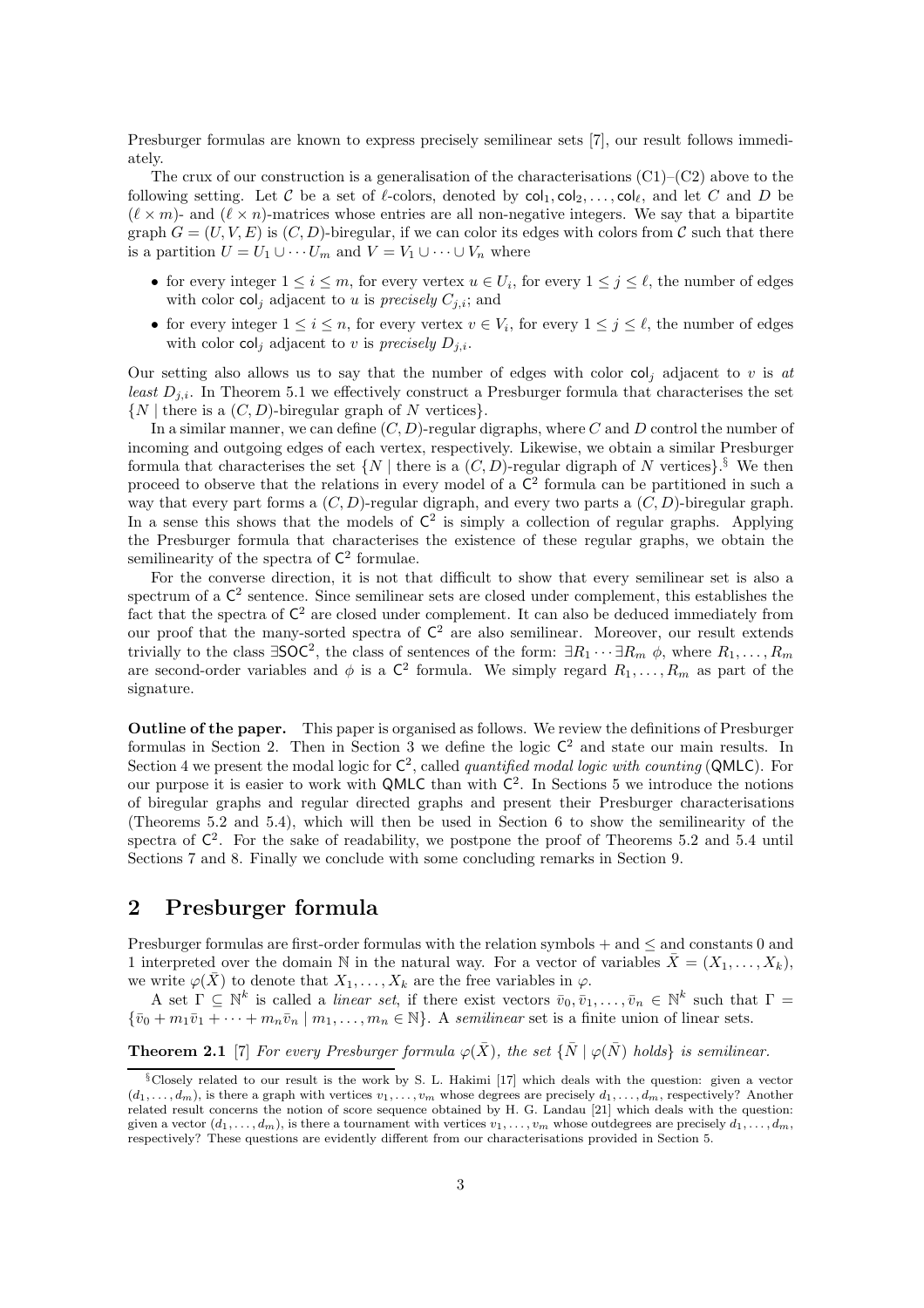## $3$  The logic  $C^2$

In this section we review the definition of  $\mathsf{C}^2$  and mention the main result in this paper and its corollaries. Let  $\mathcal{P} = \{P_1, P_2, \ldots\}$  be the set of predicate symbols of arity 1; while  $\mathcal{R} = \{R_1, R_2, \ldots\}$ the set of predicate symbols of arity 2. Two-variable logic with counting, denoted by  $\mathsf{C}^2$ , is defined by the following syntax.

$$
\phi \quad ::= \quad \neg \phi \mid R(z, z) \mid P(z) \mid \phi \wedge \phi \mid \exists^k z \phi,
$$

where the variable z ranges over  $x, y$ , and the symbols R and P over R and P, respectively.

The quantifier  $\exists^k z \phi$  means *there are at least* k *elements* z such that  $\phi$  holds. Note that  $\exists^1 z \phi$ is the standard  $\exists z \phi$ , and  $\forall z \phi$  is equivalent to  $\neg \exists^1 z \neg \phi$ . By default, we assume that  $\exists^0 z \phi$  always holds.

For simplicity, we are going to use the following notations.

$$
\exists^{=k} z \phi := \exists^k z \phi \land \neg(\exists^{k+1} z \phi)
$$
  

$$
\exists^{\leq k} z \phi := \neg(\exists^{k+1} z \phi)
$$

As usual, we write  $\mathfrak{A} \models \phi$  to denote that the structure  $\mathfrak{A}$  is a model of  $\phi$ .

Theorem 3.1 below is the main result in this paper. We present its proof is Section 6.

**Theorem 3.1** For every  $\phi \in C^2$ , there exists a Presburger formula PREB(x) such that the set  ${n \mid PREB(n) \text{ holds}} = \text{Spec}(\phi)$ *. Moreover, the formula*  $PREB(x)$  *can be constructed effectively.* 

We should remark that Theorem 3.1 also holds for arbitrary vocabulary. Since  $C^2$  uses only two variables, relations of greater arity such as  $R(x, y, x, x, y)$  can be viewed simply as unary or binary relations; so we can create new binary and unary relations for each possible combination, and easily verify whether the result is consistent.

An immediate consequence of Theorem 3.1 is the spectra of  $C^2(Sym)$  are semilinear.

**Corollary 3.2** For every sentence  $\phi \in \mathbb{C}^2$ , the spectrum  $\text{Spec}(\phi)$  is semilinear.

On the other hand, it is not that difficult to show that every semilinear set is a spectrum of a  $\mathsf{C}^2$  sentence, as formally stated below.

**Proposition 3.3** For every semilinear set  $\Lambda \subseteq \mathbb{N}$ , there exists a sentence  $\phi \in \mathbb{C}^2$  such that  $SPEC(\phi) = \Lambda$ .

Combining Corollary 3.2 and Proposition 3.3, we obtain the following corollary.

**Corollary 3.4** The spectra of  $C^2$  sentences are closed under complement within  $C^2$ .

Proof. It follows from Corollary 3.2 and Proposition 3.3 and the fact that semilinear sets are closed under complement.

Theorem 3.1 can be further generalised as follows. Let  $\mathcal{P} = (P_1, \ldots, P_l)$ , where  $P_1, P_2, \ldots, P_l$ are unary predicates. Define the *image* of a structure  $\mathfrak{A}$  as  $\mathsf{Image}_{\mathcal{P}}(\mathfrak{A}) = (P_1^{\mathfrak{A}} |, \ldots, |P_l^{\mathfrak{A}}|)$ . We also define the image of a formula  $\varphi$  with predicates from P as  $\text{Image}_{\mathcal{P}}(\varphi) = {\text{Image}_{\mathcal{P}}(\mathfrak{A})|\mathfrak{A} \models \varphi}$ . It must be noted here that  $P_1^{\mathfrak{A}}, \ldots, P_l^{\mathfrak{A}}$  are not necessarily disjoint, and that they may not cover the whole domain A. For this reason, the notion of image is more general than the notion of manysorted spectrum which requires the unary predicates partition the whole domain. With a slight adjustment in our proof in Section 6, we can obtain the following two corollaries.

Corollary 3.5 Let  $\phi \in C^2$  and  $\mathcal{P} = (P_1, \ldots, P_l)$ , where  $P_1, \ldots, P_l$  be a set of unary predicates in  $\phi$ *. The set* { $\text{Image}_{\mathcal{P}}(\mathfrak{A}) | \mathfrak{A} \models \phi$ } *is semilinear.* 

**Corollary 3.6** Let  $\mathcal{P} = (P_1, \ldots, P_l)$ . The following problem is decidable. Given a  $\mathbb{C}^2$  formula  $\phi$ *and a Presburger formula*  $\Psi(x_1, \ldots, x_l)$ *, determine whether there exists a structure*  $\mathfrak{A} \models \phi$  *such that*  $\Psi(\text{Image}_{\mathcal{D}}(\mathfrak{A}))$  *holds.*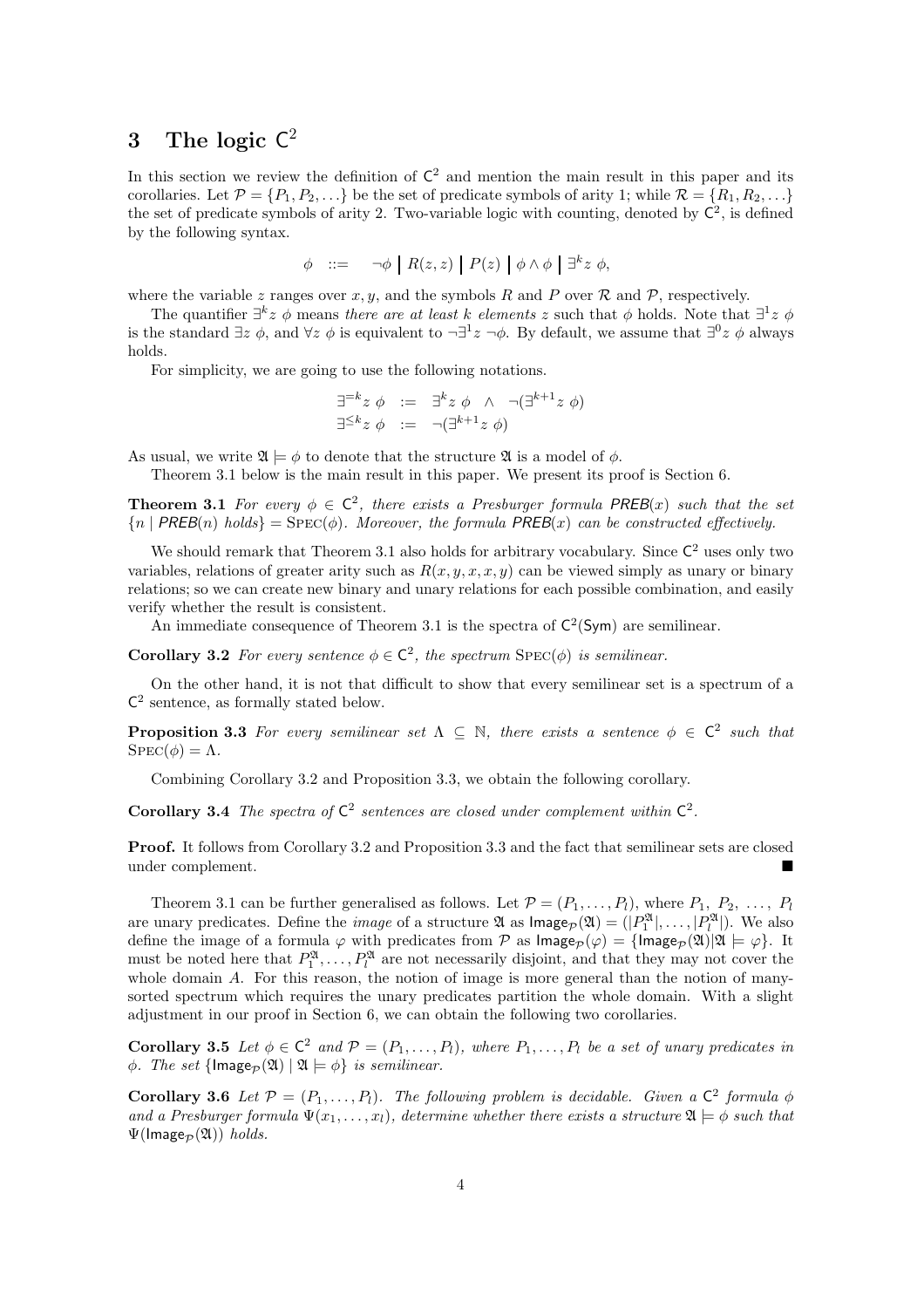### 4 Quantified modal logic with counting

In this section we present *quantified modal logic with counting* (QMLC), which for our purpose, will be easier to work with. We are going to show that  $C^2$  and QMLC are equivalent in terms of spectra. In fact, our proof shows that  $C^2$  and QMLC are equivalent up to renaming/deleting/adding relational symbols. It is an adaptation of the proof in [27] which shows that similar equivalence holds between two-variable logic and modal logic.

Moreover, for ease of presentation, we make the following assumption. Let  $\varphi \in C^2$  and let R and  $\mathcal P$  be the set of binary and unary predicates appearing in  $\varphi$ , respectively.

The class MLC of *modal logic with counting* is defined with the following syntax.

$$
\phi \quad ::= \quad \neg \phi \mid \alpha \mid \phi \land \phi \mid \Diamond_{\beta}^{k} \phi
$$

where  $\alpha$  ranges over  $\mathcal P$  and  $\beta$  over  $\mathcal R$ .

The semantics of MLC is as follows. Let  $\mathfrak A$  be a structure of  $\tau$  and  $a \in A$  and  $\phi$  be an MLC formula. That  $\mathfrak A$  satisfies  $\phi$  from a, denoted by  $\mathfrak A$ ,  $a \models \phi$ , is defined as follows.

- $\mathfrak{A}, a \models P$ , where  $P \in \mathcal{P}$ , if  $S(a)$  holds in  $\mathfrak{A}$ .
- $\mathfrak{A}, a \models \neg \phi$ , if  $\mathfrak{A}, a \not\models \phi$ .
- $\mathfrak{A}, a \models \phi_1 \land \phi_2$ , if  $\mathfrak{A}, a \models \phi_1$  and  $\mathfrak{A}, a \models \phi_2$ .
- $\mathfrak{A}, a \models \Diamond_R^k \phi$ , if there exist at least k elements  $b_1, \ldots, b_k \in A$  such that  $R(a, b_i)$  holds in  $\mathfrak A$  and  $\mathfrak{A}, b_i \models \phi$  for  $i = 1, \ldots, k$ .

We define the class of quantified modal logic with counting, denoted by **QMLC** with the following syntax.

$$
\psi \quad ::= \quad \neg \psi \mid \psi_1 \wedge \psi_2 \mid \exists^k \phi
$$

where the formula  $\phi \in \mathsf{MLC}$ . A QMLC formula  $\psi$  is called a *basic* QMLC, if it is of the form  $\exists^k \phi$ , where  $\phi \in \mathsf{MLC}$ .

The semantics of QMLC is as follows. Let  $\mathfrak A$  be a structure of  $\tau$  and  $\psi \in \mathsf{OMLC}$ . That  $\mathfrak A$  satisfies  $\psi$ , denoted by  $\mathfrak{A} \models \psi$ , is defined as follows.

- $\mathfrak{A} \models \neg \psi$ , if it is not the case that  $\mathfrak{A} \models \psi$ .
- $\mathfrak{A} \models \psi_1 \land \psi_2$ , if  $\mathfrak{A} \models \psi_1$  and  $\mathfrak{A} \models \psi_2$ .
- $\mathfrak{A} \models \exists^k \phi$ , if there exist at least k elements  $a_1, \ldots, a_k \in A$  such that  $\mathfrak{A}, a_i \models \phi$  for  $i = 1, \ldots, k$ .

We also denote by  $SPEC(\psi)$ , the spectrum of a QMLC formula  $\psi$ .

Theorem 4.1 below states the spectral equivalence between  $C^2$  and QMLC.

**Theorem 4.1** For every  $\varphi \in \mathbb{C}^2$ , there is a QMLC formula  $\psi$  such that  $\text{spec}(\varphi) = \text{spec}(\psi)$ .

**Proof.** Let  $\varphi \in C^2$  and let R and P be the set of binary and unary predicates appearing in  $\varphi$ , respectively. By extending  $\mathcal R$  and  $\mathcal P$  and by modifying the sentence  $\varphi$ , if necessary, we can obtain another  $\varphi' \in C^2$  such that  $spec(\varphi') = spec(\varphi)$  and every structure  $\mathfrak{A} \models \varphi'$  satisfies the following properties.

- (N1)  $\mathfrak A$  is a clique over A. That is, for every  $a, b \in A$ , either  $a = b$  or  $R(a, b)$  for some  $R \in \mathcal R$ .
- (N2) Every binary relation in R is not reflexive. That is, for every  $R \in \mathcal{R}$ , for every  $a, b \in A$ , if  $R(a, b)$ , then  $a \neq b$ .
- (N3) R is closed under reversal. That is, for every  $R \in \mathcal{R}$ , there exists  $\overleftarrow{R} \in \mathcal{R}$  such that  $\overleftarrow{R} \neq R$ and for every  $a, b \in A$ ,  $R(a, b)$  if and only if  $\overline{R}(b, a)$ .
- (N4) The binary predicates in  $\mathcal R$  are pairwise disjoint.

This can be obtained by replacing each Boolean combination of relations in  $\mathcal R$  with a new binary relation.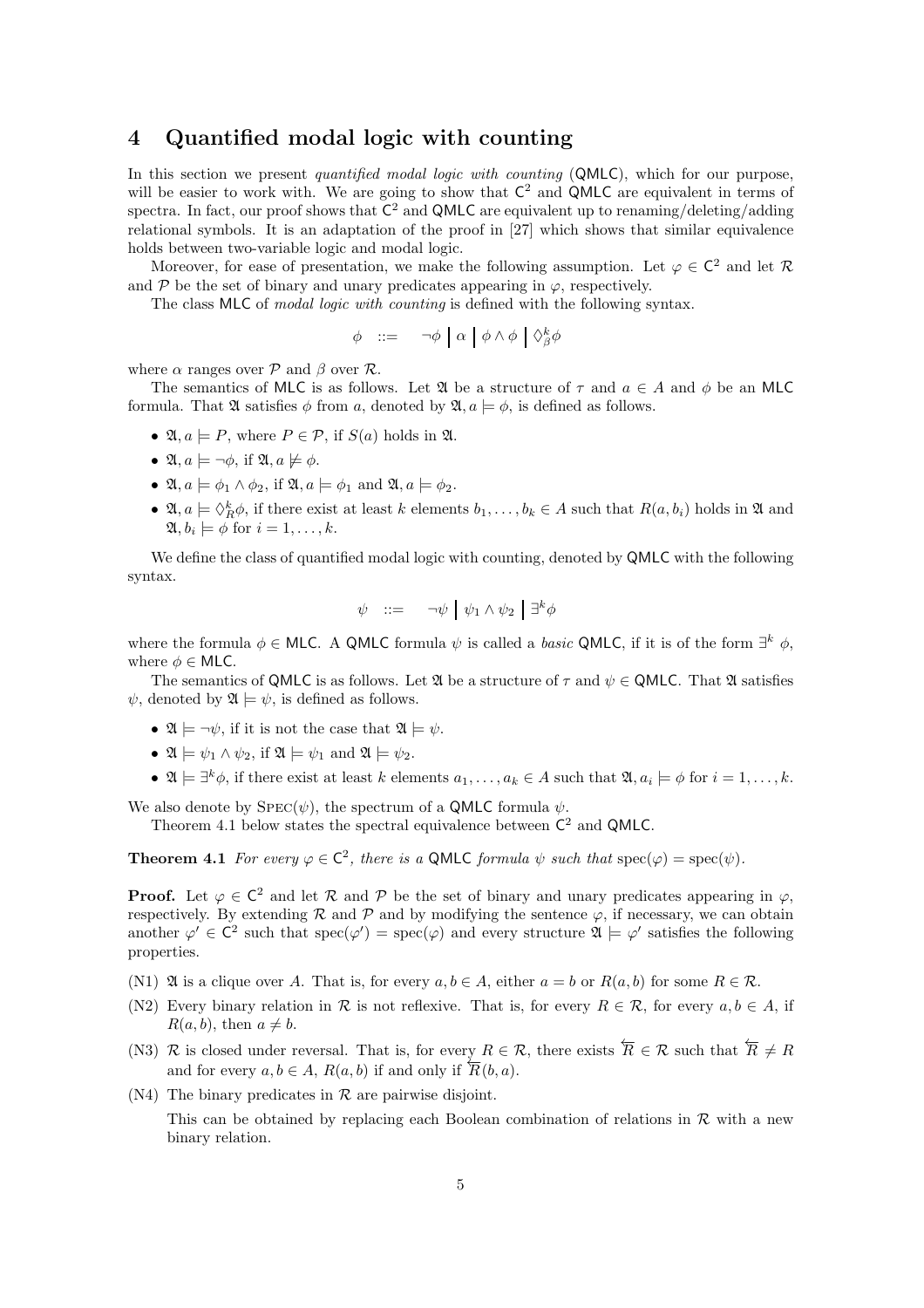Note that all these properties can be written in  $\mathsf{C}^2$  formulas.

Now, given a  $\mathsf{C}^2$  formula  $\varphi$  that satisfies properties (N1)–(N4) above, we are going to describe the construction of the desired QMLC formula  $\varphi$  which consists of the following two steps.

- 1. Convert the sentence  $\varphi$  into its "normal form"  $\varphi'$ .
- 2. Convert the sentence  $\varphi'$  into a "quantified modal logic" (QMLC) sentence  $\psi$  such that for all structure  $\mathfrak{A}$ , we have  $\mathfrak{A} \models \varphi'$  if and only if  $\mathfrak{A} \models \psi$ .

In the following paragraphs we are going to describe formally these two steps.

A sentence  $\varphi \in \mathbb{C}^2$  is in *normal form*, if all the quantifiers are either of form

$$
\exists^k y \big(R(x,y) \wedge \theta(y)\big), \qquad \text{or} \qquad \exists^k x \ \theta(x)
$$

and all other applications of variables are of form  $P(x)$ , where  $P \in \mathcal{P}$ .

We claim that every sentence  $\varphi \in C^2$  can be converted into its equivalent sentence in normal form. It can be done as follows.

• First, we rewrite every subformula of the form  $\exists^k y \theta(x, y)$  with one free variable x into the following form:

$$
\theta(x, x) \land \exists^{k-1} y \left( (x \neq y) \land \theta(x, y) \right) \n\quad \forall \n\exists^k y \left( (x \neq y) \land \theta(x, y) \right)
$$

After such rewriting, we can assume that every quantifier in  $\varphi$  is of the form  $\exists^k y \ (x \neq 0)$  $y) \wedge \theta(x, y)$ .

• Second, every quantification  $\exists^k y \ ((x \neq y) \land \theta(x, y))$ , in which  $\theta(x, y)$  contains a subformula  $\alpha(x)$  depending only on x, can be rewritten into the form:

$$
\neg \alpha(x) \land \exists^k y \left( (x \neq y) \land \theta_0(x, y) \right) \n\lor \n\alpha(x) \land \exists^k y \left( (x \neq y) \land \theta_1(x, y) \right)
$$

where  $\theta_0(x, y)$  and  $\theta_1(x, y)$  are obtained from  $\theta$  by replacing  $\alpha(x)$  with false and true, respectively. We can repeat this until  $\theta(x, y)$  no longer has a subformula depending only on x. After such rewriting we can assume that every quantifier in  $\varphi$  is of the form

$$
\exists^k y \ ((x \neq y) \land \theta(x, y)),
$$

where  $\theta(x, y)$  does not contain any subformula depending only on x.

• Third, every quantification  $\exists^k y \ (x \neq y) \land \theta(x, y)$  can be rewritten into the form:

$$
\bigvee_{f \in \Delta_R^k} \bigwedge_{R \in \mathcal{R}} \exists^{f(R)} y \left( R(x, y) \land \theta_R(y) \right)
$$

where  $\Delta_{\mathcal{R}}^k$  is the set of all functions  $f: \mathcal{R} \to \mathbb{N}$  such that  $\sum_{R \in \mathcal{R}} f(R) = k$ , and  $\theta_R(y)$  is obtained from  $\theta(x, y)$  by replacing each  $R'(x, y)$  with true if  $R = R'$ , and false otherwise.

By performing these three steps, we get a  $\mathsf{C}^2$  formula in the normal form.

Now given a  $\mathsf{C}^2$  sentence  $\varphi$  in its normal form, the construction of its QMLC sentence  $\psi = F(\varphi)$ can be done inductively as follows. There are two cases.

<sup>¶</sup>We would like to remark that the normal form here is different from the standard Scott's normal form.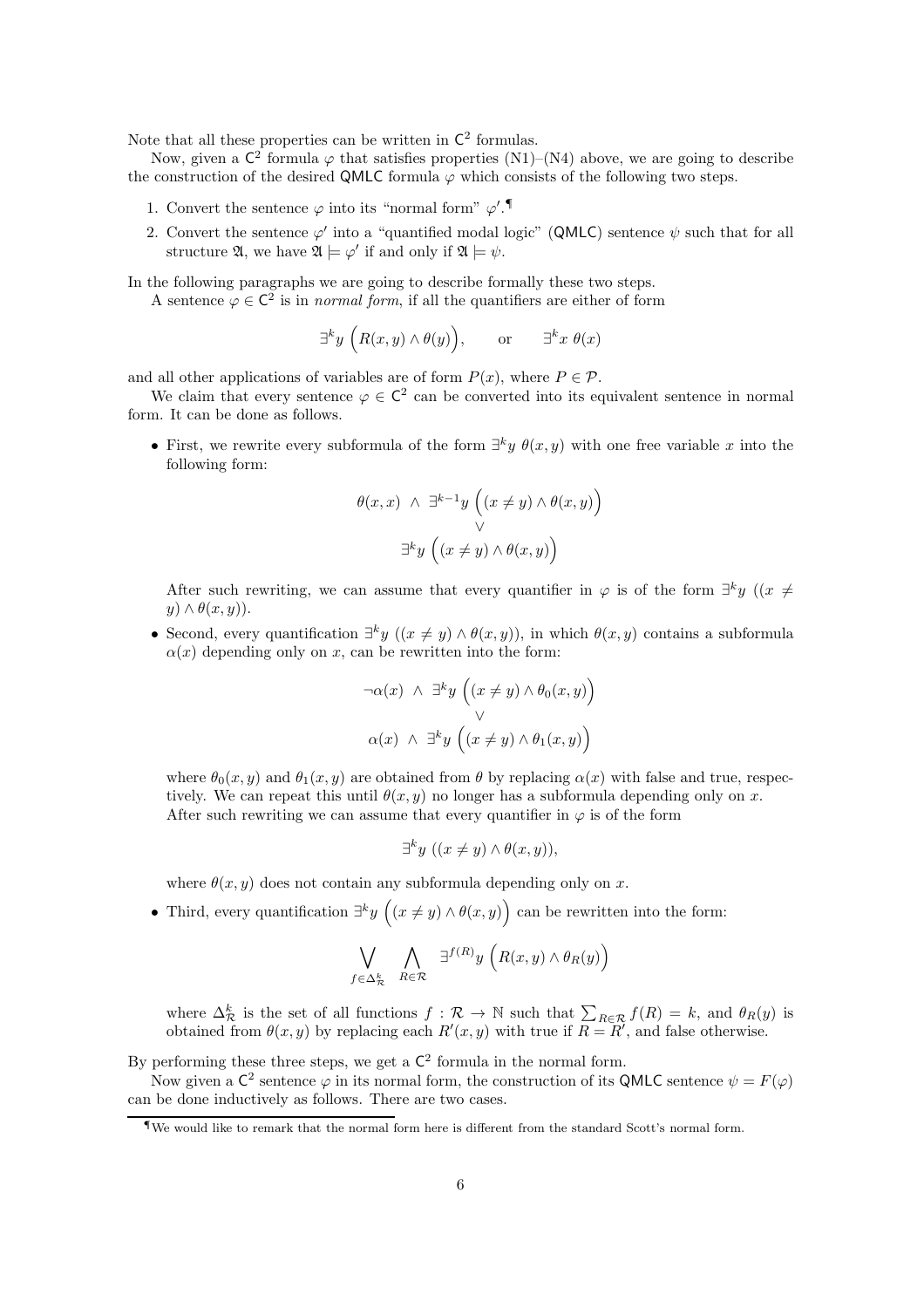- 1.  $\varphi$  has no free variable.
	- If  $\varphi$  is  $\neg \phi_1$ , then  $F(\varphi) = \neg F(\varphi_1)$ .
	- If  $\varphi$  is  $\varphi_1 \wedge \varphi_2$ , then  $F(\varphi) = F(\varphi_1) \wedge F(\varphi_2)$ .
	- If  $\varphi$  is  $\exists^k x \varphi_1(x)$ , then  $F(\varphi) = \exists^k F(\varphi_1(x))$ .
- 2.  $\varphi$  has one free variable x.
	- If  $\varphi(x)$  is  $S(x)$ , then  $F(\varphi(x)) = S$ .
	- If  $\varphi(x)$  is  $\varphi_1(x) \wedge \varphi_2(x)$ , then  $F(\varphi(x)) = F(\varphi_1(x)) \wedge F(\varphi_2(x))$ .
	- If  $\varphi(x)$  is  $\neg \varphi_1(x)$ , then  $F(\varphi(x)) = \neg F(\varphi_1(x))$ .
	- If  $\varphi(x)$  is  $\exists^k y \ R(x, y) \wedge \varphi_1(x, y)$ , then  $F(\varphi(x)) = \Diamond_R^k F(\varphi_1(x, y))$ .

The case when  $\varphi$  has one free variable y can be handled in a symmetrical way.

By a straightforward induction, we can show that for every structure  $\mathfrak{A}, \mathfrak{A} \models \varphi$  if and only if  $\mathfrak{A} \models F(\varphi)$ . This concludes the conversion from the normal forms of  $\mathsf{C}^2$  to QMLC formulae.

### 5 Regular graphs

In this section we are going to introduce two types of regular graphs: biregular graphs (bipartite regular graphs) and regular digraphs. The main results in this section are Theorems 5.2 and 5.4, which will be used in our proof of Theorem 3.1. For the sake readability, we postpone their proofs until Sections 7 and 8.

#### 5.1 Biregular graphs

An  $\ell$ -type bipartite graph is  $G = (U, V, E_1, \ldots, E_\ell)$ , where  $E_1, \ldots, E_\ell$  are *pairwise disjoint* subsets of  $U \times V$ . Elements in  $E_i$  are called  $E_i$ -edges. It helps to think of G as a bipartite graph in which the edges are coloured with  $\ell$  number of colours.

For a vertex  $u \in U \cup V$ ,  $deg_{E_i}(u)$  denotes the number of  $E_i$ -edges adjacent to it, and  $deg(u)$  $\sum_{i=1}^{\ell} \deg_{E_i}(u)$ . We write  $\deg(G) = \max{\deg(u) \mid u \text{ is a vertex in } G}$ . For an integer  $d \in \mathbb{N}$ , we write  $\deg_{E_i}(u) = \blacktriangleright d$ , if  $\deg_{E_i}(u) \geq d$ .

Let N denote the set of natural numbers  $\{0, 1, 2, ...\}$  and  $\blacktriangleright N = \{\blacktriangleright 0, \blacktriangleright 1, \blacktriangleright 2, ...\}$  and  $\mathbb{B} = \mathbb{N} \cup \blacktriangleright \mathbb{N}$ . We write  $\mathbb{B}^{\ell \times m}$  to denote the set of  $\ell \times m$  matrices whose entries are from  $\mathbb{B}$ . The entry in row i and column j of a matrix  $D \in \mathbb{B}^{\ell \times m}$  is denoted by  $D_{i,j}$ .

Let  $C \in \mathbb{B}^{\ell \times m}$  and  $D \in \mathbb{B}^{\ell \times n}$ . An  $\ell$ -type bipartite graph  $G = (U, V, E_1, \ldots, E_\ell)$  is  $(C, D)$ biregular, if there is a partition  $U = U_1 \cup \cdots \cup U_m$  and  $V = V_1 \cup \cdots \cup V_n$  such that the following holds.

- For every  $i = 1, ..., \ell$ , for each  $j = 1, ..., m$ , for each vertex  $u \in U_j$ ,  $\deg_{E_i}(u) = C_{i,j}$ .
- For every  $i = 1, ..., \ell$ , for each  $j = 1, ..., n$ , for each vertex  $v \in V_j$ ,  $\deg_{E_i}(v) = D_{i,j}$ .

The partitions  $U = U_1 \cup \cdots \cup U_m$  and  $V = V_1 \cup \cdots \cup V_n$  are called the partitions of the  $(C, D)$ biregularity of G. We say that the  $(C, D)$ -biregular graph G is of size  $(\bar{M}, \bar{N})$ , if  $\bar{M} = (|U_1|, \ldots, |U_m|)$ and  $\bar{N} = (|V_1|, \ldots, |V_n|).$ 

**Theorem 5.1** For every two matrices  $C \in \mathbb{B}^{\ell \times m}$  and  $D \in \mathbb{B}^{\ell \times n}$ , there is a Presburger formula  $BiREG_{C,D}(\bar{X}, \bar{Y})$ , where  $\bar{X} = (X_1, \ldots, X_m)$  and  $\bar{Y} = (Y_1, \ldots, Y_n)$  such that the following holds. *There exists an*  $\ell$ -type  $(C, D)$ -biregular graph of size  $(\overline{M}, \overline{N})$  if and only if  $\text{BiREG}_{C, D}(\overline{M}, \overline{N})$  holds.

Theorem 5.1 is then generalised to the case of complete bipartite graphs. An  $\ell$ -type bipartite graph  $G = (U, V, E_1, \ldots, E_\ell)$  is *complete*, if  $U \times V = E_1 \cup \cdots \cup E_\ell$ . If G is also a  $(C, D)$ -biregular graph, then we call it a  $(C, D)$ -complete-biregular graph.

The following theorem is the main result in this subsection that will be used in the proof in Section 6.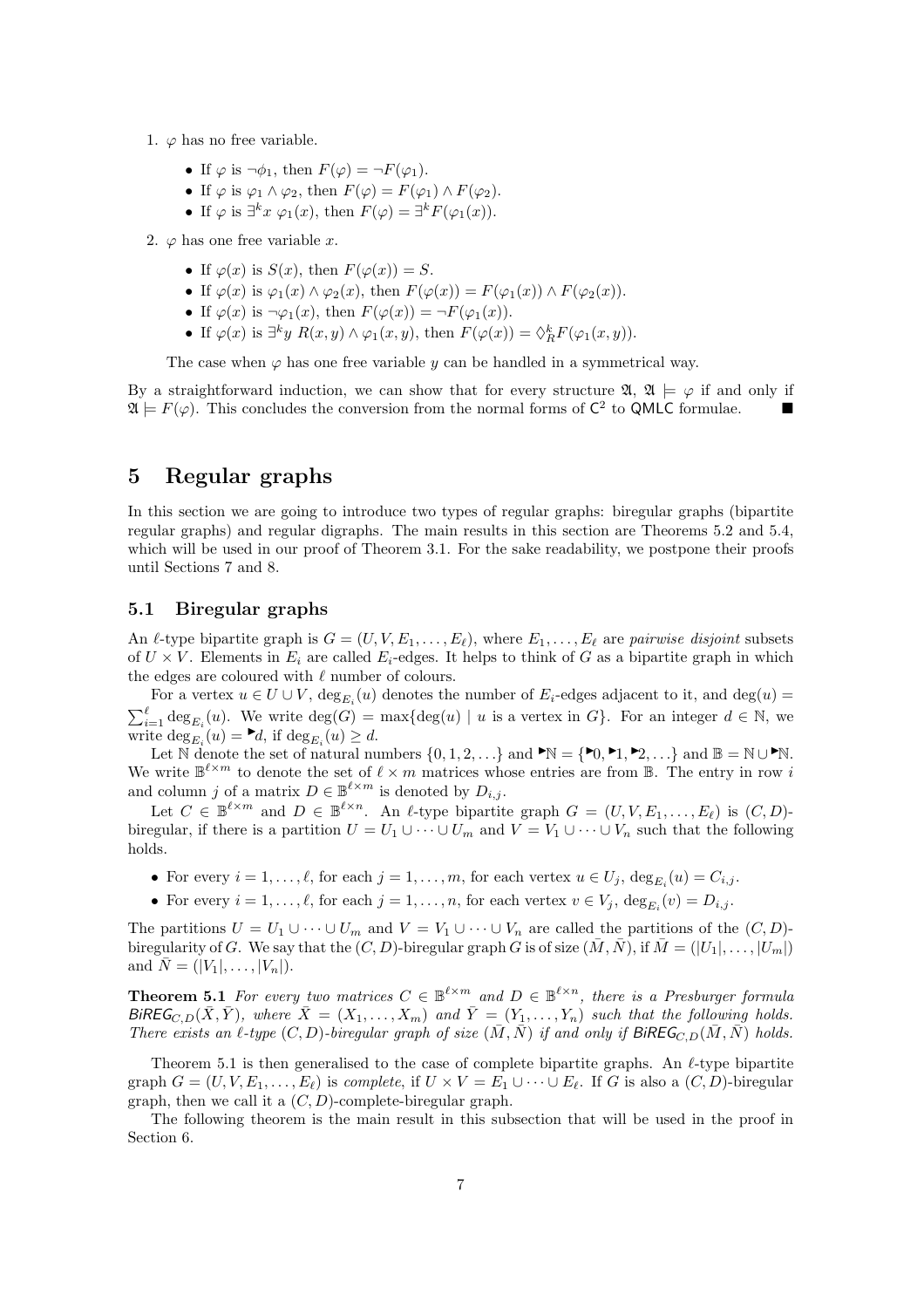**Theorem 5.2** For every two matrices  $C \in \mathbb{B}^{\ell \times m}$  and  $D \in \mathbb{B}^{\ell \times n}$ , there is a Presburger for*mula* COMP-BIREG<sub>C,D</sub> $(\bar{X}, \bar{Y})$ *, where*  $\bar{X} = (X_1, \ldots, X_m)$  and  $\bar{Y} = (Y_1, \ldots, Y_n)$  such that the *following holds.* There exists a  $(C, D)$ -complete-biregular graph of size  $(\overline{M}, \overline{N})$  *if and only if*  $COMP-BiREG<sub>C,D</sub>(\bar{M}, \bar{N})$  holds.

#### 5.2 Regular digraphs

An  $\ell$ -type directed graph (or, digraph for short) is a tuple  $G = (V, E_1, \ldots, E_\ell)$ , where  $E_1, \ldots, E_\ell$ are *pairwise disjoint* irreflexive relations on V and for every  $u, v \in V$ , if  $(u, v) \in E_1 \cup \cdots \cup E_\ell$ , then the reverse direction  $(v, u) \notin E_1 \cup \cdots \cup E_{\ell}$ . Similarly, edges in  $E_i$  are called  $E_i$ -edges.

We will write in- $\deg_{E_i}(u)$  to denote the number of incoming  $E_i$ -edges toward the vertex u, and out- $\deg_{E_i}(u)$  the number of outgoing  $E_i$ -edges from the vertex u. As before, for an integer  $d \in \mathbb{N}$ , we write in-deg<sub>E<sub>i</sub></sub> $(u) = \mathbf{d}$  and out-deg<sub>E<sub>i</sub></sub> $(u) = \mathbf{d}$ , to indicate that in-deg<sub>E<sub>i</sub></sub> $(u) \geq d$  and in- $\deg_{E_i}(u) \ge d$ , respectively.

Let  $C, D \in \mathbb{B}^{\ell \times m}$ . An  $\ell$ -type digraph  $G = (V, E_1, \ldots, E_{\ell})$  is  $(C, D)$ -regular-digraph, if there exists a partition  $V = V_1 \cup \cdots \cup V_m$  such that for each  $i = 1, \ldots, \ell$ , for each  $j = 1, \ldots, m$ , for each vertex  $v \in V_j$ , in-de $g_{E_i}(v) = C_{i,j}$  and out-de $g_{E_i}(v) = D_{i,j}$ . We say that  $V_1 \cup \cdots \cup V_m$  is a partition of  $(C, D)$ -regularity of G and the graph G is of size  $\overline{N} = (N_1, \ldots, N_m)$ , if  $(N_1, \ldots, N_m)$  $(|V_1|, \ldots, |V_m|).$ 

**Theorem 5.3** For every  $C, D \in \mathbb{B}^{\ell \times m}$ , there exists a Presburger formula REG<sub>C,D</sub>( $\bar{X}$ ), where  $\bar{X} =$  $(X_1, \ldots, X_m)$  *such that the following holds. There exists a*  $(C, D)$ *-regular-digraph of size*  $\overline{N}$  *if and only if*  $\mathsf{REG}_{C,D}(\bar{N})$  *holds.* 

Similar to Section 5.1, Theorem 5.3 will be generalised to the case of complete regular digraph. An  $\ell$ -type graph  $G = (V, E_1, \ldots, E_\ell)$  is a *complete* digraph, if every two different vertices  $u, v$ , either  $(u, v)$  or  $(v, u)$  is in  $E_1 \cup \cdots \cup E_{\ell}$ . By the standard graph theoretic term, a *complete* digraph is a tournament with coloured edges. If G is also a  $(C, D)$ -regular, then we call G a  $(C, D)$ -completeregular digraph.

The following theorem is the main result in this subsection that will be used in the proof in Section 6.

**Theorem 5.4** For every  $C, D \in \mathbb{B}^{\ell \times m}$ , there exists a Presburger formula COMP-REG<sub>C,D</sub>( $\bar{X}$ ), *where*  $\bar{X} = (X_1, \ldots, X_m)$  *such that the following holds. There exists a*  $(C, D)$ *-complete-regular digraph of size*  $\overline{N}$  *if and only if* COMP-REG<sub>C,D</sub>( $\overline{N}$ ) *holds.* 

### 6 Proof of Theorem 3.1

In this section we are going to prove Theorem 3.1. We start with the case of basic QMLC and its negation in Subsection 6.1. The full proof of Theorem 3.1 is presented in Subsection 6.2. In Subsection 6.3 we show that the family of models of a QMLC formula can be viewed as a collection of biregular graphs and regular digaphs.

#### 6.1 Presburger formula for basic QMLC and its negation

Recall that a QMLC formula  $\phi$  is a *basic* QMLC, if it is of the form  $\exists^k \varphi$ , where  $\varphi \in \mathsf{MLC}$ .

We are going to use the following notion of *type* in our proof. Let  $\phi$  be a QMLC sentence. Let  $\mathcal{M}_{\phi}$  be the set of all MLC subformulae of  $\phi$  and their negations. A *type* in  $\phi$  is a subset  $T \subseteq \mathcal{M}_{\phi}$ such that

- if  $\varphi_1 \wedge \varphi_2 \in T$ , then both  $\varphi_1, \varphi_2 \in T$ ;
- $\varphi \in T$  if and only if  $\neg \varphi \notin T$ ;
- if  $\neg(\varphi_1 \land \varphi_2) \in T$ , then at least one of  $\neg \varphi_1, \neg \varphi_2 \in T$ .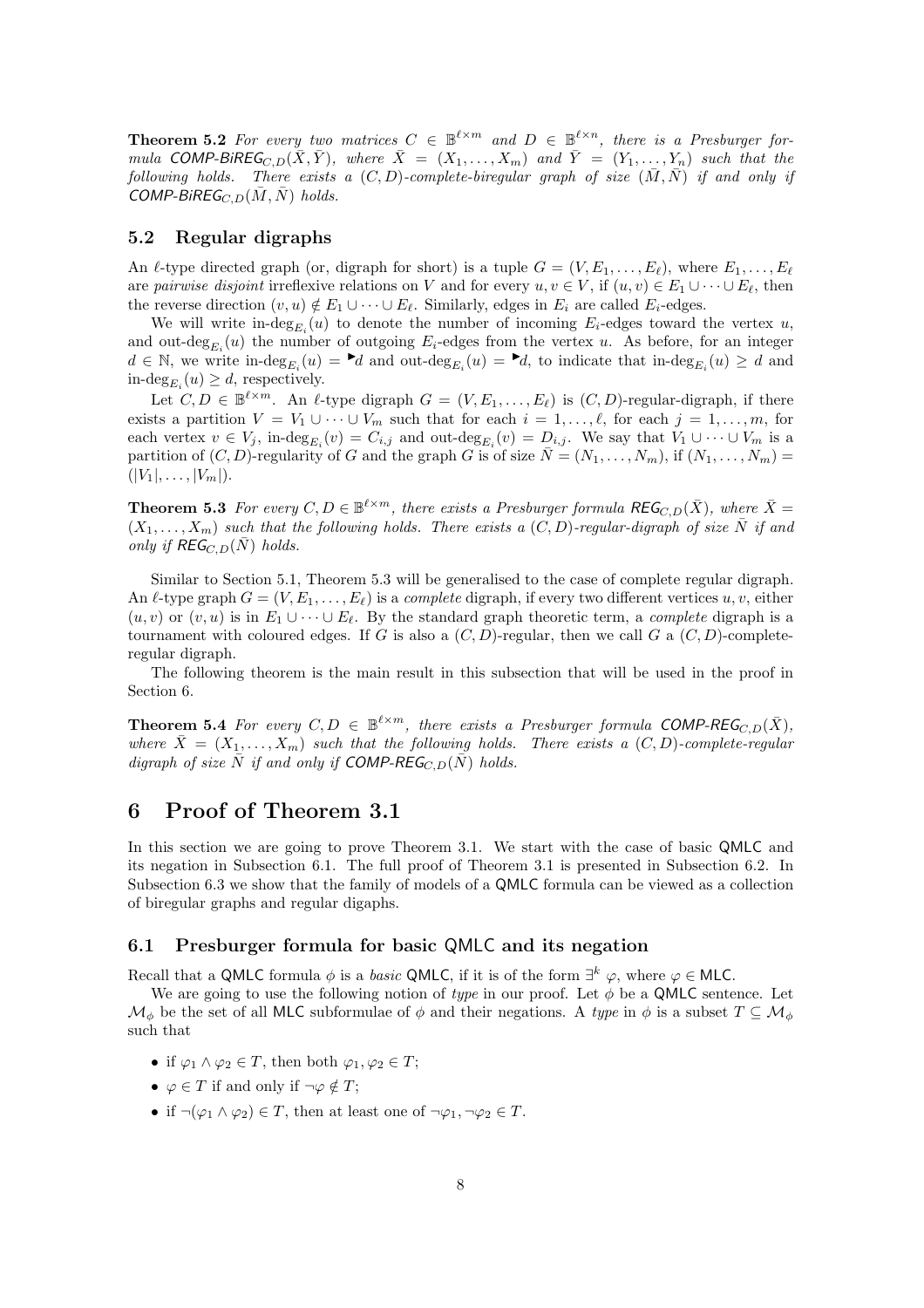For a structure  $\mathfrak A$  and an element  $a \in A$ , we define the type of a in  $\mathfrak A$ , denoted by type<sub> $\mathfrak A$ </sub> $(a) \subseteq \mathcal M_\phi$ , where  $\varphi \in \mathsf{type}_{\mathfrak{A}}(a)$  if and only if  $\mathfrak{A}, a \models \varphi$ . For a type T, we write  $T(\mathfrak{A})$  to denote the set of elements in A with type T. Note that the sets  $T(\mathfrak{A})$ 's are disjoint. We let  $\mathcal{T}_{\phi}$  to be the set of all types in  $\phi$ .

We start with the following proposition.

**Proposition 6.1** *For every basic* QMLC *formula*  $\phi$ *, there exists a Presburger formula*  $PREE_{\phi}(x)$ *such that*  $SPEC(\phi) = \{n \mid PREB_{\phi}(n) \ holds\}.$ 

**Proof.** Let  $\phi$  be a basic QMLC formula of the form:  $\exists^{k} \varphi$ , where  $\varphi \in \mathsf{MLC}$ . Let S be the set of unary predicates used in  $\phi$  and  $\mathcal{R} = \{R_1, \ldots, R_\ell, \overline{R}_1, \ldots, \overline{R}_\ell\}$  the set of binary relations used in  $\phi$ , where  $\overline{R}_i$  is the reversed relation of  $R_i$ . Let K be the integer such that for all subformulae  $\Diamond_R^1 \psi$  in  $\phi$ , we have  $l \leq K$ .

Recall that  $\mathcal{T}_{\phi}$  denotes the set of all types in  $\phi$ . We say that a function  $f : \mathcal{T}_{\phi} \times \mathcal{R} \times \mathcal{T}_{\phi} \to$  $\{0, 1, \ldots, K\} \cup \{K\}$  is *consistent*, if for every  $T \in \mathcal{T}_{\phi}$  the following holds.

- If  $\Diamond_R^l \mu \in T$ , then  $\sum_{T' \text{ s.t. } T' \ni \mu} f(T, R, T') \geq l$ .
- If  $\neg(\Diamond_R^l \mu) \in T$ , then  $\sum_{T' \text{ s.t. } T' \ni \mu} f(T, R, T') \leq l 1$ , and  $f(T, R, T') \in \mathbb{N}$ , for every  $R \in \mathcal{R}$ and for every type  $T' \ni \mu$ .

Let  $\mathcal{F} = \{f_1, \ldots, f_m\}$  be the set of all consistent functions.

For a type  $T \in \mathcal{T}_{\phi}$ , we define two matrices  $D_T$ ,  $\overline{D}_T \in \mathbb{B}^{\ell \times m}$  as follows.

$$
D_T := \left( \begin{array}{cccc} f_1(T, R_1, T) & f_2(T, R_1, T) & \cdots & f_m(T, R_1, T) \\ f_1(T, R_2, T) & f_2(T, R_2, T) & \cdots & f_m(T, R_2, T) \\ \vdots & \vdots & \ddots & \vdots \\ f_1(T, R_\ell, T) & f_2(T, R_\ell, T) & \cdots & f_m(T, R_\ell, T) \end{array} \right)
$$

and

$$
\overleftarrow{D}_T := \left( \begin{array}{cccc} f_1(T, \overleftarrow{R}_1, T) & f_2(T, \overleftarrow{R}_1, T) & \cdots & f_m(T, \overleftarrow{R}_1, T) \\ f_1(T, \overleftarrow{R}_2, T) & f_2(T, \overleftarrow{R}_2, T) & \cdots & f_m(T, \overleftarrow{R}_2, T) \\ \vdots & \vdots & \ddots & \vdots \\ f_1(T, \overleftarrow{R}_\ell, T) & f_2(T, \overleftarrow{R}_\ell, T) & \cdots & f_m(T, \overleftarrow{R}_\ell, T) \end{array} \right) \right)
$$

Intuitively, the matrix  $D_T$  collects all the information of the degrees of the relations  $R_1, \ldots, R_\ell$ , while  $\overline{D}_T$  the degrees of the reverse relations  $\overline{R}_1, \ldots, \overline{R}_\ell$ .

For two different types  $S, T \in \mathcal{T}_{\phi}$ , we define the matrix  $D_{S \to T}$ ,  $\overleftarrow{D}_{S \to T} \in \mathbb{B}^{\ell \times m}$  as follows.

$$
D_{S \to T} = \begin{pmatrix} f_1(S, R_1, T) & f_2(S, R_1, T) & \cdots & f_m(S, R_1, T) \\ f_1(S, R_2, T) & f_2(S, R_2, T) & \cdots & f_m(S, R_2, T) \\ \vdots & \vdots & \ddots & \vdots \\ f_1(S, R_\ell, T) & f_2(S, R_\ell, T) & \cdots & f_m(S, R_\ell, T) \\ f_1(S, \overline{R}_1, T) & f_2(S, \overline{R}_1, T) & \cdots & f_m(S, \overline{R}_1, T) \\ f_1(S, \overline{R}_2, T) & f_2(S, \overline{R}_2, T) & \cdots & f_m(S, \overline{R}_2, T) \\ \vdots & \vdots & \ddots & \vdots \\ f_1(S, \overline{R}_\ell, T) & f_2(S, \overline{R}_\ell, T) & \cdots & f_m(S, \overline{R}_\ell, T) \end{pmatrix}
$$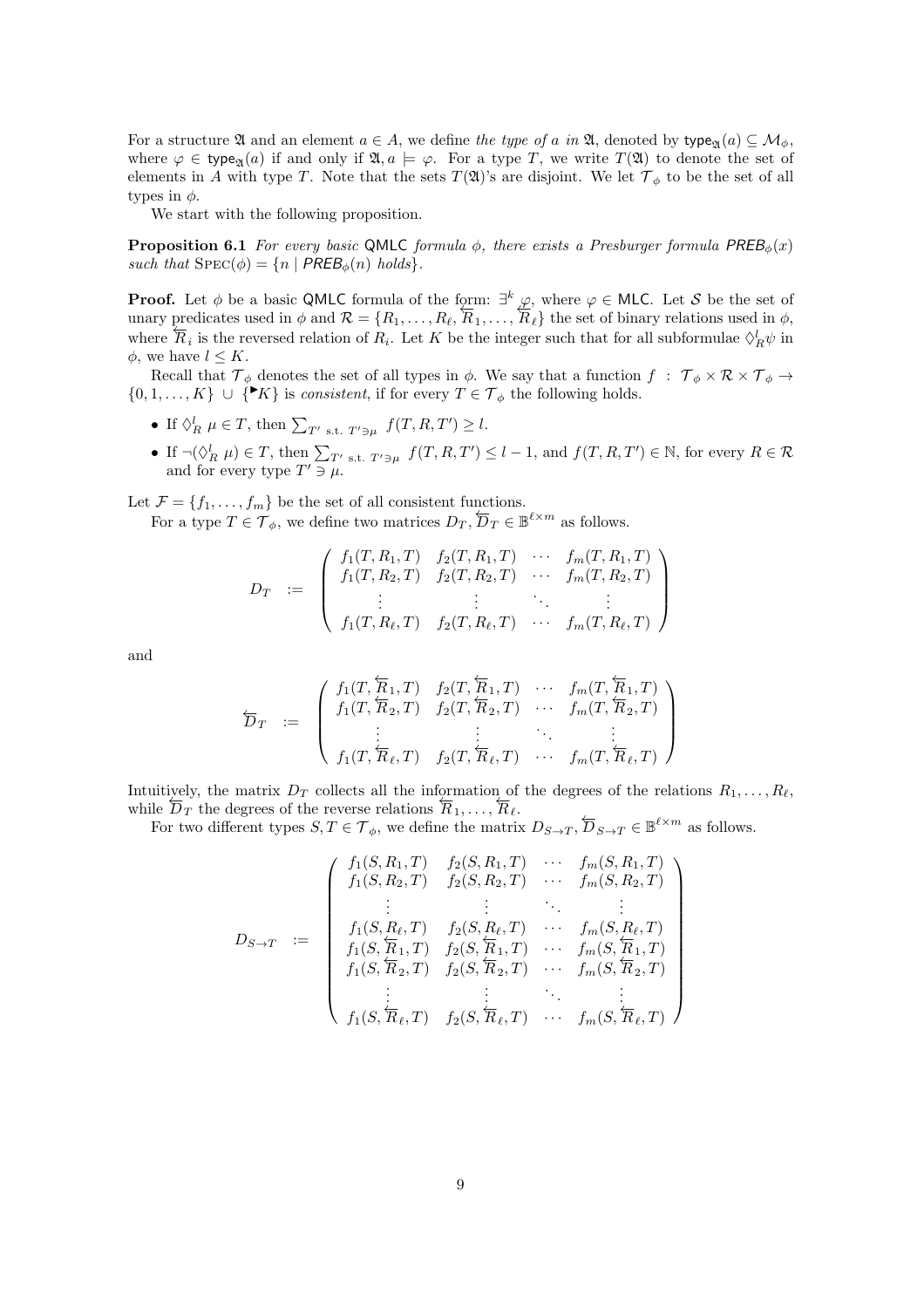and

$$
\overleftarrow{D}_{S \to T} := \begin{pmatrix}\nf_1(T, \overleftarrow{R}_1, S) & f_2(T, \overleftarrow{R}_1, S) & \cdots & f_m(T, \overleftarrow{R}_1, S) \\
f_1(T, \overleftarrow{R}_2, S) & f_2(T, \overleftarrow{R}_2, S) & \cdots & f_m(T, \overleftarrow{R}_2, S) \\
\vdots & \vdots & \ddots & \vdots \\
f_1(T, \overleftarrow{R}_\ell, S) & f_2(T, \overleftarrow{R}_\ell, S) & \cdots & f_m(T, \overleftarrow{R}_\ell, S) \\
f_1(T, R_1, S) & f_2(T, R_1, S) & \cdots & f_m(T, R_1, S) \\
f_1(T, R_2, S) & f_2(T, R_2, S) & \cdots & f_m(T, R_2, S) \\
\vdots & \vdots & \ddots & \vdots \\
f_1(T, R_\ell, S) & f_2(T, R_\ell, S) & \cdots & f_m(T, R_\ell, S)\n\end{pmatrix}
$$

Notice that in the matrix  $D_{S\to T}$  the first  $\ell$  rows contains the information on the degree of  $R_1, \ldots, R_\ell$ , and the last  $\ell$  rows the information on the degree of  $\overline{R}_1, \ldots, \overline{R}_\ell$  *from the type* S *to the type* T; while in the matrix  $\overline{D}_{S\to T}$  it is the opposite and the direction is *from the type* T *to the type* S.

Now we define the formula  $\mathsf{PREE}_{\phi}(x)$ . Recall that  $\phi$  is a basic QMLC formula of the form:  $\exists^k \varphi$ . First, we enumerate the set  $\mathcal{T}_{\phi} = \{T_1, \ldots, T_n\}$  and the set  $\mathcal{T}_{\phi} \times \mathcal{F} = \{(T_1, f_1), \ldots, (T_n, f_m)\}.$  The formula  $\mathsf{PREE}_{\phi}(x)$  is defined as follows.

$$
\exists X_{(T_1,f_1)}\cdots \exists X_{(T_n,f_m)} \quad \left(x=\sum_{1\leq i\leq n}\ \sum_{1\leq j\leq m} X_{T_i,f_j}\right)\ \wedge \ \text{PREB-Atom}_{\phi}(\bar{X})\ \wedge\ \text{CON}(\bar{X})
$$

where  $\bar{X} = (X_{(T_1,f_1)}, \ldots, X_{(T_n,f_m)})$  the vector of all the variables  $X_{(T,f)}$ 's and

$$
\mathsf{PREB\text{-}Atom}_{\phi}(\bar{X}) \ := \ \sum_{(T,f) \text{ s.t. } \varphi \in T} \ X_{(T,f)} \geq k
$$

and

$$
\begin{array}{rcl} \textsf{CON}(\bar{X}) & := & \bigwedge\limits_{T\in \mathcal{T}}\textsf{COMP-REG}_{D_{T},\overleftarrow{D}_{T}}(\bar{X}_{T})\\ & \wedge & \bigwedge\limits_{1\leq i\leq n}\ \bigwedge\limits_{1\leq j\leq i-1}\textsf{COMP-BiREG}_{D_{T_{i}\rightarrow T_{j}},\overleftarrow{D}_{T_{i}\rightarrow T_{j}}}(\bar{X}_{T_{i}},\bar{X}_{T_{j}}) \end{array}
$$

where  $\bar{X}_T = (X_{(T,f_1)},\ldots,X_{(T,f_m)})$  and  $\bar{X}_S = (X_{(S,f_1)},\ldots,X_{(S,f_m)})$  are the vector of variables associated with the types  $T$  and  $S$ , respectively.

Notice that in the formula COMP-BiREG ${}_{D_{T_i\to T_j}, \overline{D}_{T_i\to T_j}}(\bar{X}_{T_i}, \bar{X}_{T_j})$  the direction is always from  $T_i$  to  $T_j$  whenever  $i \geq j+1$ .

We claim that  $\mathsf{PREE}_{\phi}$  defines precisely the spectrum of  $\phi$ . We simply observe that the incoming  $R_i$  edges to an element v are precisely the outgoing  $\overline{R}_i$  edges from v. Vice versa, the outgoing  $R_i$ edges from an element v are precisely the incoming  $\overleftarrow{R}_i$  edges to v.

The formal proof is as follows. Abusing the notation, we let  $PREE_{\phi}$  itself to denote the set  ${n | PREB_{\phi}(n) holds}.$  We claim that  $PREB_{\phi} = \text{Spec}(\phi)$ .

We first show the  $\subseteq$  direction. Let  $N \in \text{PREB}_{\phi}$ . Let  $\bar{M} = (M_{T_1,f_1},\ldots,M_{T_n,f_m})$  be the witnesses to  $\bar{X}$  such that PREB<sub> $\phi$ </sub>(N) holds. In the following we are going to write  $\overline{M}_T$  to denote  $(M_{T,f_1},\ldots,M_{T,f_m})$  for every type  $T\in\mathcal{T}_{\phi}$ .

By definition  $N = \sum_{(T,f)} M_{(T,f)}$ . We take a set V of N vertices and we partition  $V = V_{(T_1,f_1)} \cup$  $\cdots \cup V_{(T_n,f_m)}$  such that  $|V_{(T,f)}| = M_{(T,f)}$  for each  $T \in \mathcal{T}_{\phi}$  and  $f \in \mathcal{F}$ . We denote by  $V_T =$  $V_{(T,f_1)} \cup \cdots \cup V_{(T,f_m)}$  for each  $T \in \mathcal{T}_{\phi}$ .

Since  $CON(\overline{M})$  holds, by Theorems 5.4, for each  $T \in \mathcal{T}_{\phi}$ , there exists a  $(D_T, \overleftarrow{D}_T)$ -completeregular digraph  $G_T = (V_T, R_{T,1}, \ldots, R_{T,\ell})$  of size  $\bar{M}_T$ , with  $V_T = V_{(T,f_1)} \cup \cdots \cup V_{(T,f_m)}$  be the partition of  $(D_T, \overline{D}_T)$ -regularity. This means that for every vertex  $v \in V_{T,f_i}$ , for every  $R \in$  $\{R_1,\ldots,R_\ell\},\$ 

• out-deg<sub>R</sub> $(v)$  in the graph  $G_T$  is  $f_i(T, R, T)$ ;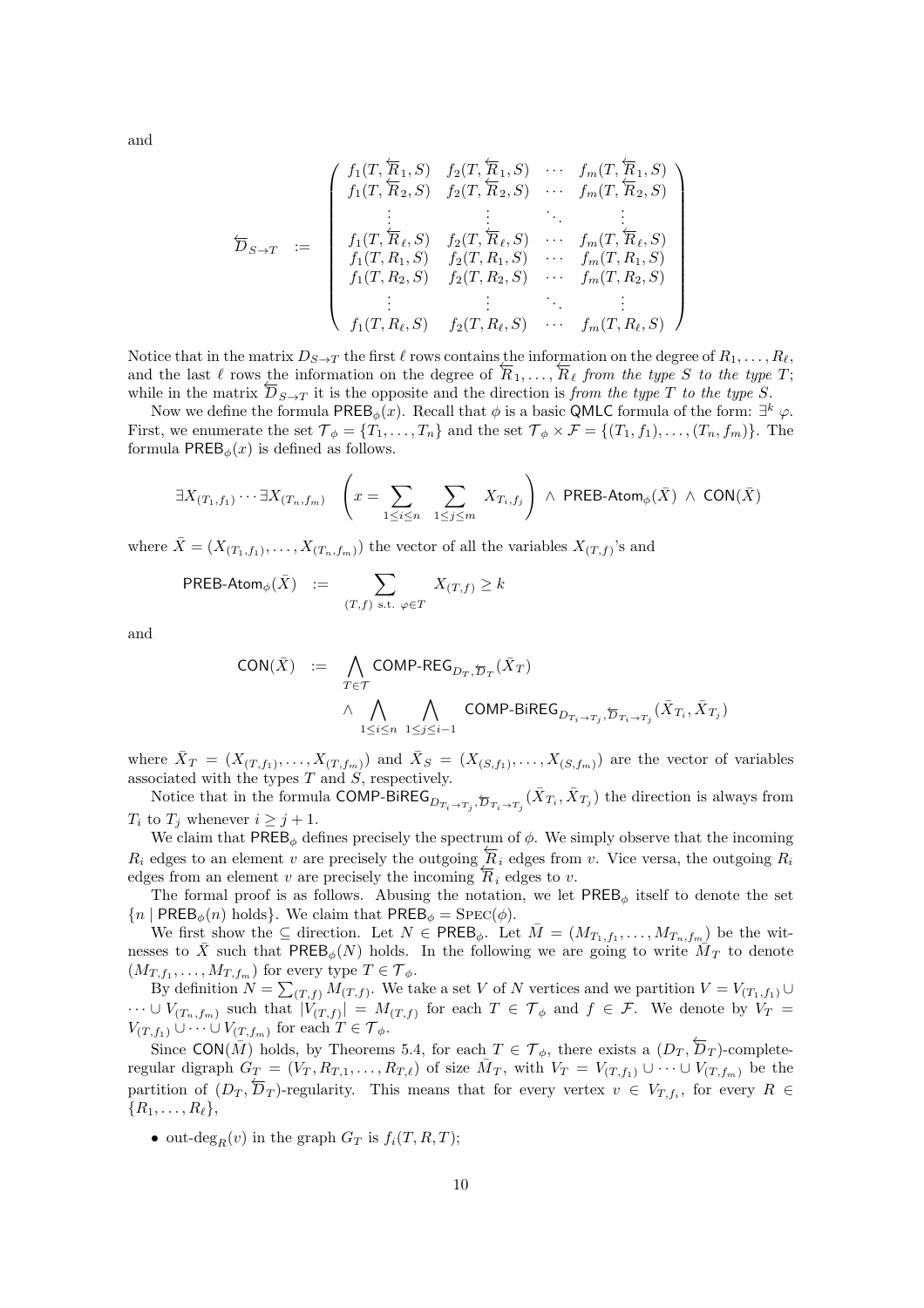• in-deg<sub>R</sub>(v) in the graph  $G_T$  is  $f_i(T, \overleftarrow{R}, T)$ .

Now let  $\tilde{G}_T = (V_T, R_{T,1}, \ldots, R_{T,\ell}, \overleftarrow{R}_{T,1}, \ldots, \overleftarrow{R}_{T,\ell})$  be the graph obtained by taking  $\overleftarrow{R}_i$  as the reverse of  $R_i$ . Then for each vertex  $v \in V_T$ ,

- out- $\deg_R(v) = \text{in-deg}_{\overline{R}}(v)$  in the graph  $\tilde{G}_T$ ;
- in- $\deg_R(v) = \text{out-deg}_{\overline{R}}(v)$  in the graph  $\tilde{G}_T$ .

Similarly, by Theorem 5.2 for each  $T_i, T_j \in \mathcal{T}_{\phi}$ , where  $j \leq i-1$ , there exists a  $(D_{T_i \to T_j}, \overleftarrow{D}_{T_i \to T_j})$ biregular-complete graph

$$
G_{T_i,T_j} = (V_{T_i}, V_{T_j}, R_{T_i,T_j,1}, \dots, R_{T_i,T_j,\ell}, \overleftarrow{R}_{T_i,T_j,1}, \dots, \overleftarrow{R}_{T_i,T_j,\ell})
$$

of size  $(\bar{M}_S, \bar{M}_T)$ , with  $V_{T_i} = V_{(T_i,f_1)} \cup \cdots \cup V_{(T_i,f_m)}$  and  $V_{T_j} = V_{(T_j,f_1)} \cup \cdots \cup V_{(T_j,f_m)}$  be the partition of  $(D_{T_i\rightarrow T_j}, \overleftarrow{D}_{T_i\rightarrow T_j})$ -biregularity. This means that for every  $R \in \{R_1, \ldots, R_\ell, \overleftarrow{R}_1, \ldots, \overleftarrow{R}_\ell\}$ ,

- for every vertex  $v \in V_{T_i,f}$ , out-deg<sub>R</sub> $(v)$  in the graph  $G_{T_i,T_j}$  is  $f(T_i, R, T_j)$ ;
- for every vertex  $v \in V_{T_j,f}$ , out-deg<sub>R</sub> $(v)$  in the graph  $G_{T_i,T_j}$  is  $f(T_i, \overleftarrow{R}, T_j)$ .

We put the orientation in every the edges in the graph  $G_{T_i,T_j}$  going from  $V_{T_i}$  to  $V_{T_j}$ . Now let  $\tilde{G}_{T_i,T_j}$ be the graph obtained by adding  $(u, v)$  into  $\overline{R}$  in the graph  $G_{T_i, T_j}$  whenever  $(v, u)$  is an R-edge in  $G_{T_i,T_j}.$ 

Hence, we have for each vertex  $v \in V_{T_i} \cup V_{T_j}$ , for each  $R \in \mathcal{R}$ 

- out- $\deg_R(v) = \text{in-deg}_{\overline{R}}(v)$  in the graph  $\tilde{G}_{T_i,T_j}$ ;
- in-deg<sub>R</sub>(v) = out-deg<sub> $\overline{R}$ </sub>(v) in the graph  $\tilde{G}_{T_i,T_j}$ .

Let  $G = (V, R_1, \ldots, R_\ell, \overleftarrow{R}_1, \ldots, \overleftarrow{R}_\ell)$  be the combination of all the graphs  $\tilde{G}_{T_i}$ 's and  $\tilde{G}_{T_i,T_j}$ 's. Formally,

$$
V = \bigcup_{T} V(\tilde{G}_{t})
$$
  
\n
$$
R = \bigcup_{T} R(\tilde{G}_{T}) \cup \bigcup_{T_{i}, T_{j}} R(\tilde{G}_{T_{i}, T_{j}}) \quad \text{for each } R \in \{R_{1}, \ldots, R_{\ell}, \overleftarrow{R}_{1}, \ldots, \overleftarrow{R}_{\ell}\}
$$

Moreover, we also label each vertex  $v \in V$  with a subset of S as follows. For each  $T \in \mathcal{T}_{\phi}$ , for each  $v \in V_T$ , we "declare" that v is labeled with a unary predicate  $P \in S$  if and only if  $P \in T$ .

We claim that  $G \models \phi$ . For that it is sufficient to show that for each  $T \in \mathcal{T}_{\phi}$ , for each  $v \in V_T$ , type<sub>G</sub> $(v) = T$ . The proof is divided into three cases.

- For each unary predicate  $P \in \mathcal{P}$ , it is by our labelling of the vertices of G that  $P(v)$  holds in G if and only if  $P \in T$ .
- For each  $\Diamond_R^l$   $\mu \in T$ , where  $R \in \mathcal{R}$  we have

$$
\sum_{T' \text{ s.t. } T' \ni \mu} f(T, R, T') \geq l
$$

number of outgoing R-edges from v. Since every function  $f \in \mathcal{F}$  is consistent,  $\Diamond_R^l \mu \in \text{type}(v)$ .

• Similary, for each  $\Diamond_R^l \mu \notin T$ , and hence  $\neg(\Diamond_R^l \mu) \in T$ , where  $R \in \mathcal{R}$  we have

$$
\sum_{T' \text{ s.t. } T' \ni \mu} f(T, R, T') \geq l
$$

number of outgoing R-edges from v. Since every function  $f \in \mathcal{F}$  is consistent,  $\Diamond_R^l \mu \in \text{type}(v)$ .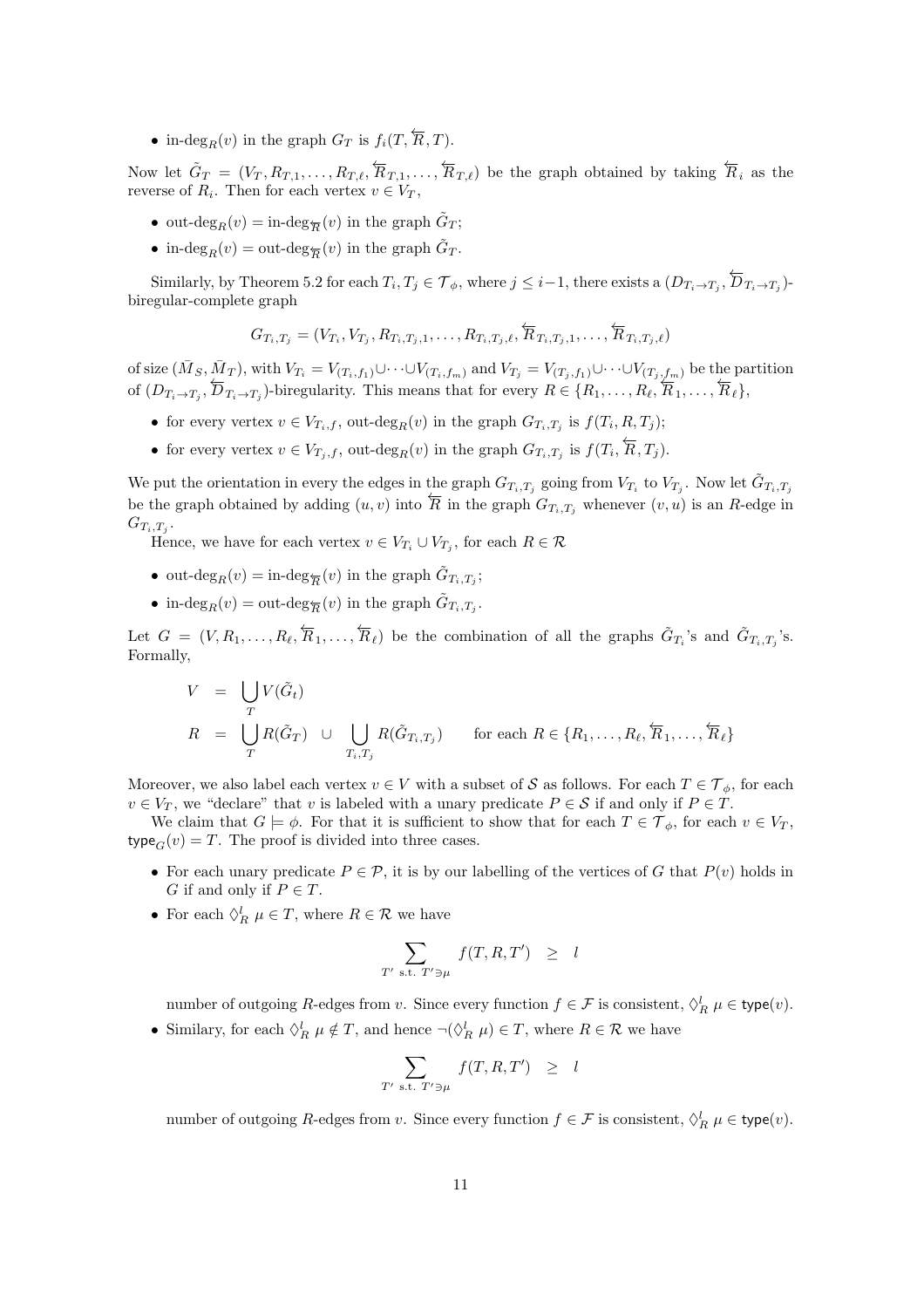Therefore the graph  $G \models \phi$ , and hence  $N \in \text{Spec}(\phi)$ .

Now we prove the direction  $\supseteq$ . Suppose  $\mathfrak{A} \models \phi$  is of size N. Let  $\overline{M} = (M_{(T_1,f_1)}, \ldots, M_{(T_n,f_m)})$ where  $M(T, f)$  be the number of elements of type T from which there exist  $f(T, R, S)$  number of outgoing R-edges towards the elements of type S. Take each  $M_{(T,f)}$  to be the witness for  $X_{(T,f)}$  for each  $T \in \mathcal{T}_{\phi}$  and  $f \in \mathcal{F}$ . It immediately follows from Theorems 5.2 and 5.4 that CON $(N, \overline{M})$  holds. Moreover, PREB-Atom<sub>φ</sub>( $\overline{M}$ ) holds, since  $\mathfrak{A} \models \phi$ . This completes the proof of our proposition.

Proposition 6.2 below handles the case of negations of basic QMLC formulas.

**Proposition 6.2** *Let*  $\phi \in QMLC$  *be a negation of a basic* QMLC *formula. Then there exists a Presburger formula*  $PREB_{\phi}(x)$  *such that*  $SPEC(\phi) = \{n \mid PREB_{\phi}(n)$  *holds* $\}.$ 

**Proof.** The proof is almost the same as in the proof of Proposition 6.1. Let  $\phi$  be  $\neg \exists^k \varphi$ , where  $\varphi \in$  MLC. We simply replace the formula PREB-Atom with  $\sum_{(T,f) \text{ s.t. } \varphi \in T} X_{(T,f)} \leq k-1$ . This completes our proof of Proposition 6.2.

#### 6.2 Proof of Theorem 3.1

Let  $\phi \in QMLC$ . First, we push all the negations inside so that they are applied only to basic QMLC. Then we define PREB-Atom<sub> $\phi$ </sub> inductively as follows.

- If  $\phi := \exists^k \varphi$ , then PREB-Atom $\phi := \sum_{(T,f) \text{ s.t. } \varphi \in T} X_{(T,f)} \geq k$ .
- If  $\phi := \neg \exists^k \varphi$ , then PREB-Atom $\phi := \sum_{(T,f)} \mathbf{s.t.} \varphi \in T} X_{(T,f)} \leq k-1$ .
- If  $\phi := \phi_1 \wedge \phi_2$ , then PREB-Atom $_\phi := \mathsf{PREB\text{-}Atom}_{\phi_1} \wedge \mathsf{PREB\text{-}Atom}_{\phi_2}$ .
- If  $\phi := \phi_1 \vee \phi_2$ , then PREB-Atom $_\phi := \mathsf{PREB\text{-}Atom}_{\phi_1} \vee \mathsf{PREB\text{-}Atom}_{\phi_2}$ .

Now the formula  $PREB_{\phi}(x)$  is defined exactly like above.

$$
\exists X_{(T_1,f_1)}\cdots \exists X_{(T_n,f_m)} \quad \left(x=\sum_{1\leq i\leq n}\ \sum_{1\leq j\leq m}\ X_{T_i,f_j}\right)\ \wedge \ \text{PREB-Atom}_{\phi}(\bar{X})\ \wedge\ \text{CON}(\bar{X})
$$

where the formula CON is as in Proposition 6.1. The correctness of the formula PREB<sub> $\phi(x)$ </sub> can be verified by a straightforward induction. This completes our proof of Theorem 3.1.

#### 6.3 Regular characterisations of models of QMLC

In this subsection we remark that the family of models of a QMLC formula can be viewed as a collection of biregular graphs and regular digaphs.

Let  $\phi$  be a QMLC formula and  $\mathcal{R} = \{R_1, \ldots, R_\ell, \overleftarrow{R}_1, \ldots, \overleftarrow{R}_\ell\}$  be the set of binary relations used in  $\phi$  and that  $\overline{R}_i$  is the reversed relation of  $R_i$ . Let K be the integer such that for all subformulae  $\Diamond_R^l \psi$  in  $\phi$ , we have  $l \leq K$ .

Let  $\mathcal{T}_{\phi}$  is the set of all types in  $\phi$ . For a model  $\mathfrak{A} \models \phi$ , we partition  $A = \bigcup_{T \in \mathcal{T}_{\phi}} A_T$ , where  $A_T = \{a \in A \mid a \text{ is of type } T\}.$  That the model  $\mathfrak A$  is a collection of regular graphs is in the following sense. Recall the matrices  $D_T$ ,  $\overline{D}_T$ ,  $D_{S\rightarrow T}$  and  $D_{T\rightarrow S}$  as defined in the proof of Proposition 6.1.

For a type T, by restricting the relations  $R_1, \ldots, R_\ell$  on the elements in  $A_T$ , we obtain a  $(D_T, \overline{D}_T)$ -regular digraph  $G_T = (A_T, E_1, \ldots, E_\ell)$ , where for each  $E_i$ ,

$$
E_i = R_i \cap (A_T \times A_T)
$$

For two different types  $S, T$ , by restricting the relations on  $A_S \times A_T$ , we obtain a  $(D_{S \to T}, \overleftarrow{D}_{S \to T})$ biregular graph  $G_{S,T} = (A_S, A_T, E_1, \ldots, E_\ell, E'_1, \ldots, E'_\ell)$ , where each  $E_i, E'_i$  are

$$
E_i = R_i \cap (A_S \times A_T) \quad \text{and} \quad E'_i = \overleftarrow{R}_i \cap (A_S \times A_T)
$$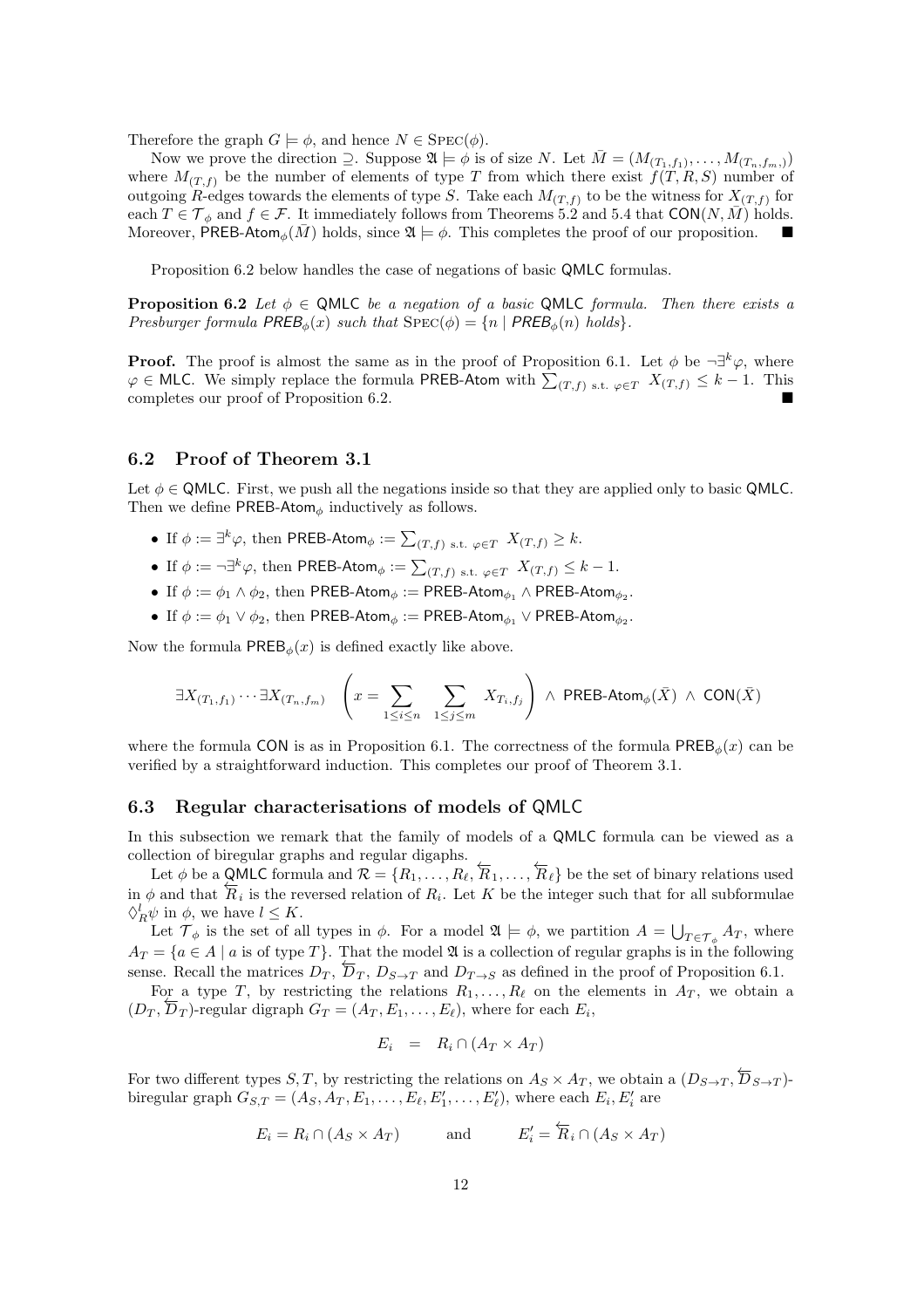### 7 Proof of Theorem 5.2

The proof of Theorem 5.2 is rather long. However, one could say that it is based on the following simple observation stated as Proposition 7.1 below.

**Proposition 7.1** *Let*  $c, d \geq 0$ *. For every*  $M, N \in \mathbb{N}$ *, the following holds.* 

- (a) There exists a  $(c, d)$ *-biregular graph of size*  $(M, N)$  *if and only if*  $N \geq c$ ,  $M \geq d$  *and*  $M \cdot c = N \cdot d$ *.*
- *(b)* There exists a  $(c, \blacktriangleright d)$ -biregular graph of size  $(M, N)$  if and only if  $M \geq d$ ,  $N \geq c$  and  $Mc \geq Nd$ .
- (c) There exists a  $(\infty, \infty)$ *-biregular graph of size*  $(M, N)$  *if and only if*  $M \ge d$ ,  $N \ge c$ *.*

**Proof.** Let  $c, d \geq 0$ , and let  $M, N \in \mathbb{N}$ . We first prove part (a). The "only if" direction follows from the fact that in  $(c, d)$ -biregular graph the number of edges is precisely  $Mc = Nd$ . That  $M \geq d$ and  $N \geq c$  is straightforward.

The "if" direction is as follows. Let  $M \geq d$ ,  $N \geq c$ . Let  $K = Mc = Nd$ . First, we construct the following graph.



On the left side, we have M vertices, and each has degree c. On the right side, we have  $K = Nd$ vertices, and each has degree 1. We are going to merge every d vertices on the right side into one vertex of degree d. The merging is as follows. We merge every d vertices  $v_i, v_{i+N}, \ldots, v_{i+(d-1)N}$ into one node for every  $i = 1, ..., N$ . Since  $K = Nd$ , it is possible to do such merging. Moreover,  $N \geq c$ , hence we do not have multiple edges between two vertices. Thus, we obtain the desired  $(c, d)$ -biregular graph of size  $(M, N)$ .

Now we consider part (b). The "only if" direction follows from the fact that in  $(c, \blacktriangleright d)$ -biregular graph the number of edges is precisely Mc, which should be greater than Nd. That  $M \geq d$  and  $N \geq c$  is straightforward.

For the "if" direction, the proof is almost the same as above. Suppose  $M \geq d$ ,  $N \geq c$  and  $Mc \geq Nd$ . Let  $K = Mc$ . We first construct the bipartite graph, in which on the left side, we have M vertices, each of which has degree c; and on the right side we have  $K = Mc$  vertices, each of which has degree 1.

For every  $i \in \{1, ..., N\}$ , we set the set  $I_i \subseteq \{1, ..., K\}$  as follows.

$$
I_i := \{ i + kN \mid 1 \le i + kN \le K \}.
$$

Since  $K = Mc \geq Nd$ , the cardinality  $|I_i| \geq d$  for every  $1 \leq i \leq N$ . Now for every  $1 \leq i \leq N$ , we merge the vertices  $\{v_i \mid j \in I_i\}$  into one vertex. Hence, we obtain the desired  $(c, \blacktriangleright d)$ -biregular graph of size  $(M, N)$ .

Now we prove part (c). The "only if" direction is straightforward. The "if" direction is as follows. Suppose  $M \geq d$  and  $N \geq c$ . There are two cases: either  $Mc \geq Nd$ , or  $Mc < Nd$ . In the former case, we construct a  $(c, \blacktriangleright d)$ -biregular graph of size  $(M, N)$ , while in the latter case, we construct a  $(\blacktriangleright_{c,d})$ -biregular graph of size  $(M, N)$ . In either case, we obtain a  $(\blacktriangleright_{c,d})$ -biregular graph of size  $(M, N)$ . This completes our proof of Proposition 7.1.

The proof is divided into five successive steps presented in Subsections 7.1– 7.5.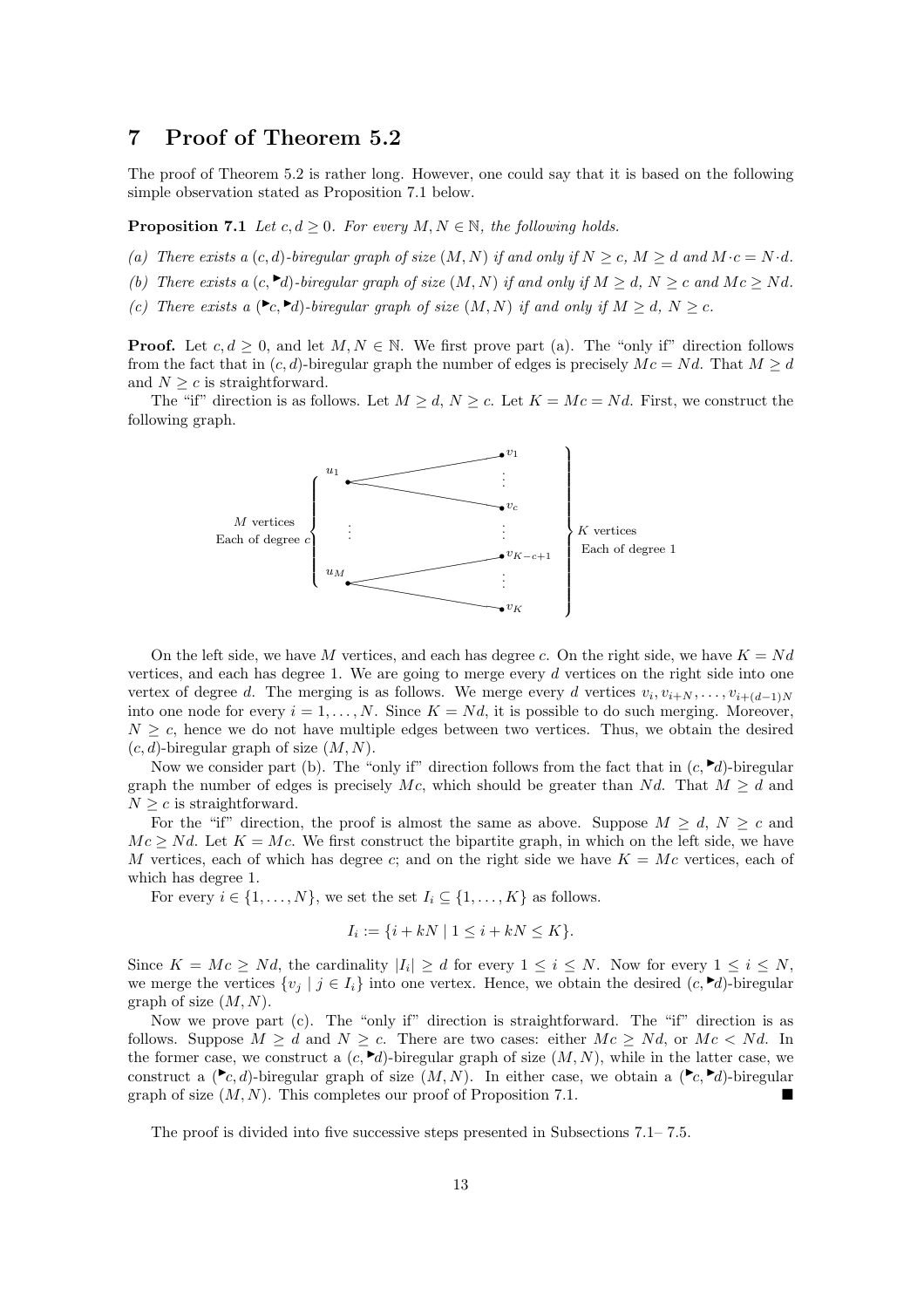- In Subsection 7.1 we consider the case where  $C \in \mathbb{N}^{1 \times m}$  and  $D \in \mathbb{N}^{1 \times n}$ . (Theorem 7.3)
- In Subsection 7.2 we consider the case where  $C \in \mathbb{N}^{\ell \times m}$  and  $D \in \mathbb{N}^{\ell \times n}$ . (Theorem 7.4)
- In Subsection 7.3 we consider the case where  $C \in \mathbb{B}^{\ell \times m}$  and  $D \in \mathbb{B}^{\ell \times n}$ , but restricted to the graphs where the number of vertices whose degrees specified with  $\blacktriangleright d$  is "big enough." (Theorem 7.6)
- In Subsection 7.4 we introduce the notion of *partial graphs* to handle the case of graphs where the number of vertices whose degree is specified with  $\blacktriangleright d$  is "small."

Combining it with Theorem 7.6 in Subsection 7.3, we obtain our proof of Theorem 5.1.

• Finally in Subsection 7.5 we present our proof of Theorem 5.2.

Before we start, we need a few notations. We write  $\overline{1}$  to denote the vector  $(1,\ldots,1) \in \mathbb{N}^m$ , for an appropriate  $m \geq 1$ . That is,  $\overline{1}$  is a vector whose components are all one. For two vectors  $\bar{c} = (c_1, \ldots, c_m) \in \mathbb{N}^m$  and  $\bar{d} = (d_1, \ldots, d_m) \in \mathbb{N}^m$ , the dot product between  $\bar{c}$  and  $\bar{d}$  is  $\bar{c} \cdot \bar{d} =$  $(c_1d_1, \ldots, c_md_m).$ 

### 7.1 When  $C \in \mathbb{N}^{1 \times m}$  and  $D \in \mathbb{N}^{1 \times n}$

In this subsection we consider the case when C and D consist of only one vector each. In this case, we are going to write  $(\bar{c}, d)$ -biregular graph, where  $\bar{c}$  and  $\bar{d}$  are the only vectors of C and D, respectively.

**Lemma 7.2** Let  $\bar{c} \in \mathbb{N}^m$  and  $\bar{d} \in \mathbb{N}^n$  and both do not contain zero entry. For each  $\bar{M} \in \mathbb{N}^m$  and  $\bar{N} \in \mathbb{N}^n$  such that  $\bar{M} \cdot \bar{1} + \bar{N} \cdot \bar{1} \geq 2(\bar{c} \cdot \bar{1})(\bar{d} \cdot \bar{1}) + 3$ , the following holds. There exists a  $(\bar{c}, \bar{d})$ -biregular *graph of size*  $(\bar{M}, \bar{N})$  *if and only if*  $\bar{M} \cdot \bar{c} = \bar{N} \cdot \bar{d}$ *.* 

**Proof.** Let  $\bar{c} \in \mathbb{N}^m$  and  $\bar{d} \in \mathbb{N}^n$  and both do not contain zero entry. Let  $\bar{M} \in \mathbb{N}^m$ ,  $\bar{N} \in \mathbb{N}^n$  such that  $\bar{M} \cdot \bar{1} + \bar{N} \cdot \bar{1} > 2(\bar{c} \cdot \bar{1})(\bar{d} \cdot \bar{1}) + 3.$ 

The "only if" direction is straightforward. If G is a  $(\bar{c}, \bar{d})$ -biregular graph of size  $(\bar{M}, \bar{N})$ , then the number of edges in G is precisely  $\overline{M} \cdot \overline{c} = \overline{N} \cdot \overline{d}$ .

Now we prove the "if" part. Suppose  $\overline{M} \in \mathbb{N}^m$ ,  $\overline{N} \in \mathbb{N}^n$  such that  $\overline{M} \cdot \overline{c} = \overline{N} \cdot \overline{d}$ . Let  $\bar{c} = (c_1, \ldots, c_m)$  and  $\bar{d} = (d_1, \ldots, d_n)$ , and  $\bar{M} = (M_1, \ldots, M_m)$  and  $\bar{N} = (N_1, \ldots, N_n)$ .

We are going to construct a  $(\bar{c}, d)$ -biregular graph of size  $(M, N)$ . We first construct the following bipartite graph G.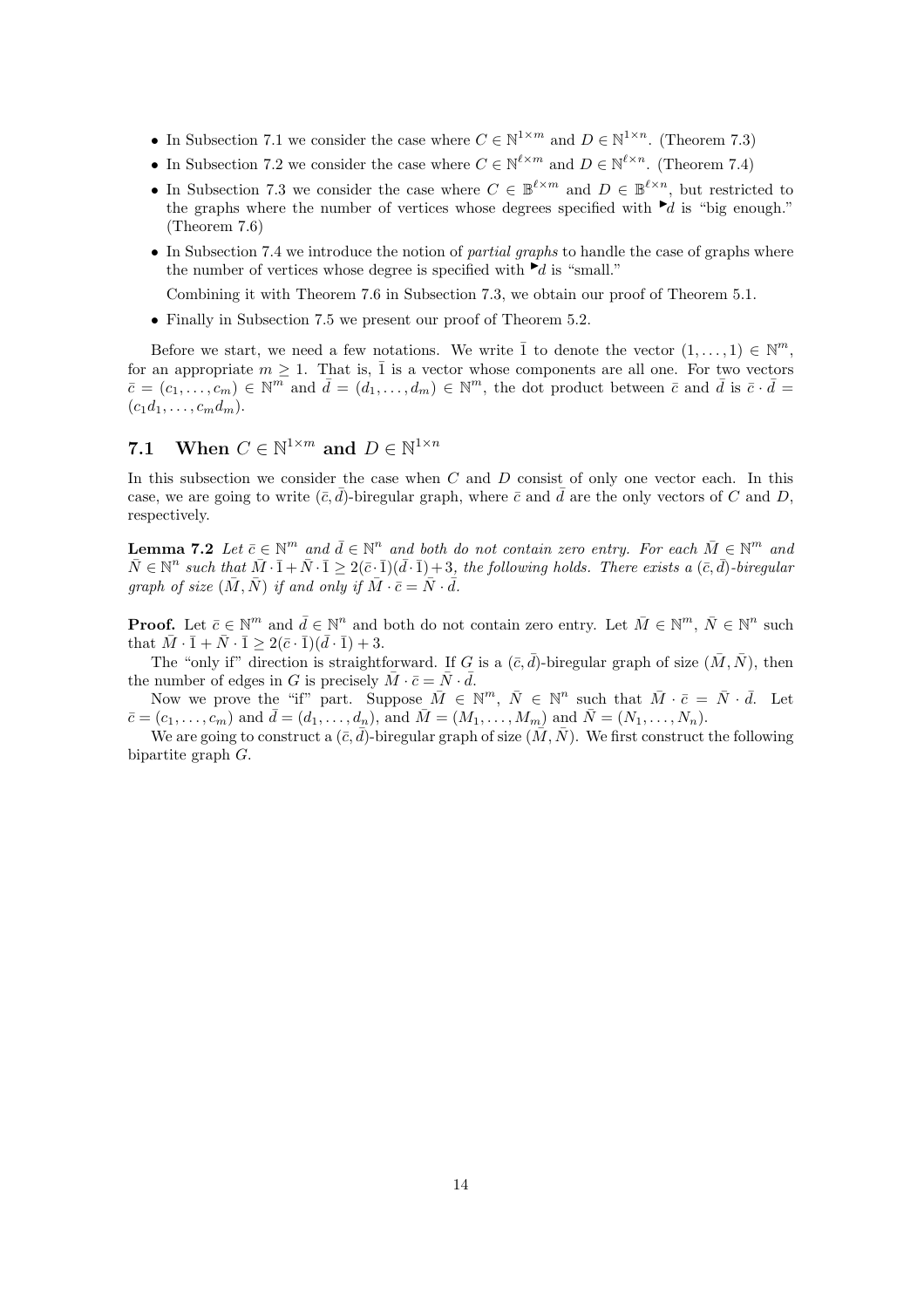

That is, the left side has  $\overline{M} \cdot \overline{1}$  vertices, and there are  $M_1$  vertices of degree  $c_1$ ,  $M_2$  nodes of degree  $c_2$ , etc. The right side has  $\overline{M} \cdot \overline{c}$  number of vertices, each of degree one. We are going to do some merging of the vertices on the right side so that there are exactly  $N_1$  vertices of degree  $d_1$ ,  $N_2$ vertices of degree  $d_2$ , etc. We do the following.

We "group" the vertices on the right side into  $V_1, \ldots, V_n$  where  $V_1$  has  $N_1d_1$  vertices,  $V_2$  has  $N_2d_2$  vertices, etc. Such grouping is possible because  $\overline{M} \cdot \overline{c} = \overline{N} \cdot \overline{d}$ .

For each  $i \in \{1, \ldots, n\}$ , we do the following. We merge  $d_i$  vertices in  $V_i$  into one vertex, so that each vertex in  $V_i$  has degree  $d_i$ . Let  $V_i = \{v_{i,1}, \ldots, v_{i,K_i}\}\$  where  $K_i = N_i d_i$ . We merge the vertices  $v_1, v_{N_i+1}, v_{2N_i+1}, \ldots, v_{(d_i-1)N_i+1}$  into one vertex; the vertices  $v_2, v_{N_i+2}, v_{2N_i+2}, \ldots, v_{(d_i-1)N_i+2}$  into one vertex; and so on.

After such merging, each vertex in  $V_i$  has degree  $d_i$ . However, it is possible that after we do the merging, we have "parallel" edges, i.e. more than one edges between two vertices. (See the left side of the illustration below.) We are going to "remove" such parallel edges one by one until there are no more parallel edges.

Suppose we have parallel edges between the vertices u and v. We pick an edge  $(u', v')$  such that  $u'$  is not adjacent to v and v' is not adjacent to u. (See the left side of the illustration below.)



Such an edge  $(u', v')$  exists since the number of vertices reachable in distance 2 from the vertices u and v is  $\leq 2(\bar{c} \cdot \bar{1})(\bar{d} \cdot \bar{1}) + 2$  and the number of vertices is  $\bar{M} \cdot \bar{1} + \bar{N} \cdot \bar{1} \geq 2(\bar{c} \cdot \bar{1})(\bar{d} \cdot \bar{1}) + 3$ .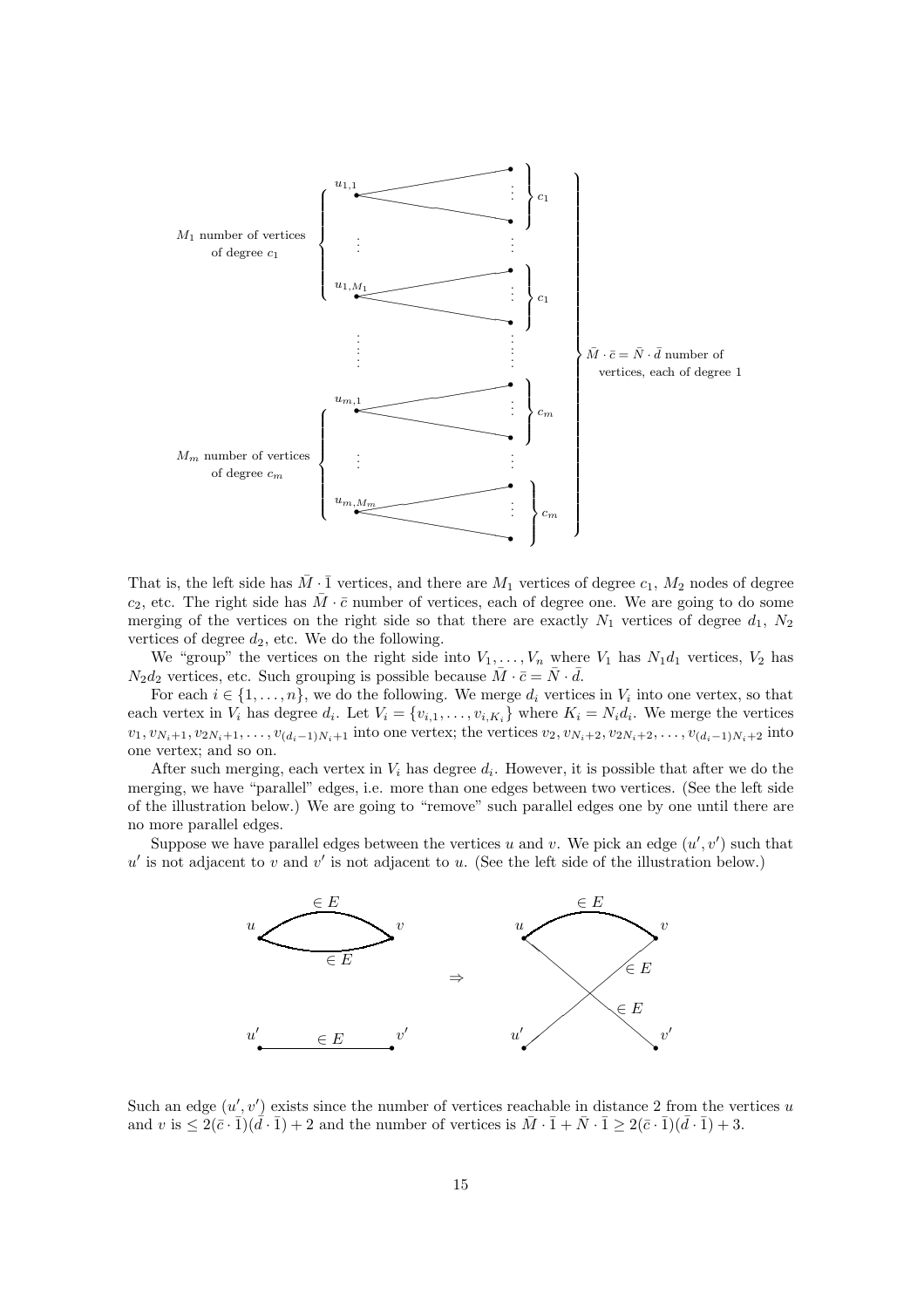Now we delete the edges  $(u', v')$  and one of the parallel edge  $(u, v)$ , replace it with the edges  $(u, v')$ and  $(u', v)$ , as illustrated on the right side of the illustration above. We perform such operation until there are no more parallel edges. This completes the proof of Lemma 7.2.

The following theorem is a straightforward application of Lemma 7.2.

**Theorem 7.3** For every  $\bar{c} \in \mathbb{N}^m$  and  $\bar{d} \in \mathbb{N}^n$ , there exists a Presburger formula  $\text{BiREG}_{(\bar{c},\bar{d})}(\bar{X}, \bar{Y})$ , where  $\bar{X} = (X_1, \ldots, X_m)$  and  $\bar{Y} = (Y_1, \ldots, Y_n)$  such that the following holds. There exists a  $(\bar{c}, \bar{d})$ -biregular graph of size  $(\bar{M}, \bar{N})$  if and only if the sentence  $\mathcal{B}i\mathcal{R}\mathcal{E}\mathcal{G}_{(\bar{c}, \bar{d})}(\bar{M}, \bar{N})$  holds.

**Proof.** The proof is a direct application of Lemma 7.2. We assume that all the entries in  $\bar{c}$  and  $\bar{d}$  are not zero. Otherwise, we do the following. Suppose  $\bar{c} = (c_1, \ldots, c_m)$ ,  $\bar{d} = (d_1, \ldots, d_n)$  and let  $I = \{i \mid c_i = 0\}$  and  $J = \{j \mid d_j = 0\}$ . We define

$$
\mathsf{BiREG}_{\bar{c},\bar{d}}(\bar{X}, \bar{Y}) \ := \ \bigwedge_{i \in I} \quad X_i \geq 0 \ \wedge \ \bigwedge_{j \in J} \quad Y_j \geq 0 \ \wedge \ \mathsf{BiREG}_{\bar{c}',\bar{d}'}(\bar{X}', \bar{Y}'),
$$

where  $\bar{c}'$  and  $\bar{X}'$  are the vectors  $\bar{c}$  and  $\bar{X}$  without the entries in I, respectively, and  $\bar{d}'$  and  $\bar{Y}'$  are the vectors  $\bar{d}$  and  $\bar{Y}$  without the entries in J, respectively.

For  $\bar{c}, \bar{d} \in \mathbb{N}^m$  which do not contain zero entry, we define the following set H.

$$
H := \left\{ \begin{array}{c} (\bar{M}, \bar{N}) \quad \left| \begin{array}{c} \bar{M} \cdot \bar{1} + \bar{N} \cdot \bar{1} \leq 2(\bar{c} \cdot \bar{1})(\bar{d} \cdot \bar{1}) + 2 \text{ and} \\ \text{there exists a } (\bar{c}, \bar{d}) \text{-biregular graph of size } (\bar{M}, \bar{N}) \end{array} \right\} \end{array} \right\}
$$

Such set can be computed greedily since the number of  $(\bar{M}, \bar{N})$  such that  $\bar{M} \cdot \bar{1} + \bar{N} \cdot \bar{1} \leq 2(\bar{c} \cdot \bar{1})(\bar{d} \cdot \bar{1}) + 2$ is bounded. (Here we make use of the fact that neither  $\bar{c}$  nor  $\bar{d}$  contain zero entry.)

Now we define the formula BiREG<sub> $\bar{\epsilon}$ </sub> $(\bar{X}, \bar{Y})$  as follows.

$$
(\bar{M}\cdot\bar{1}+\bar{N}\cdot\bar{1}\geq 2(\bar{c}\cdot\bar{1})(\bar{d}\cdot\bar{1})+3\ \wedge\ (\bar{X}\cdot\bar{c}=\bar{Y}\cdot\bar{d})\big)\vee\bigvee_{(\bar{M},\bar{N})\in H}\bar{X}=\bar{M}\ \wedge\ \bar{Y}=\bar{N}
$$

The formula is a Presburger formula since  $\bar{c}$  and  $\bar{d}$  are constants. That BiREG<sub> $\bar{c}$ </sub>  $(\bar{X}, \bar{Y})$  is the desired formula follows immediately from Lemma 7.2.

### 7.2 When  $C \in \mathbb{N}^{\ell \times m}$  and  $D \in \mathbb{N}^{\ell \times n}$

Theorem 7.4 below is the generalisation of Theorem 7.3 to the case where  $\ell \geq 1$ . Recall that for a matrix  $C \in \mathbb{N}^{\ell \times m}$ , we write  $C \cdot \overline{1}$  to denote the sum of all the entries in C.

**Theorem 7.4** For every  $C \in \mathbb{N}^{\ell \times m}$  and  $D \in \mathbb{N}^{\ell \times n}$ , there exists a Presburger formula BiREG<sub>C,D</sub>( $\bar{X}, \bar{Y}$ ), *where*  $\bar{X} = (X_1, \ldots, X_m)$  *and*  $\bar{Y} = (Y_1, \ldots, Y_n)$  *such that the following holds. There exists a*  $(C, D)$ *biregular*  $\ell$ -type graph of size  $(\bar{M}, \bar{N})$  if and only if the sentence  $\text{BiREG}_{C,D}(\bar{M}, \bar{N})$  holds.

**Proof.** Let  $C \in \mathbb{N}^{\ell \times m}$  and  $D \in \mathbb{N}^{\ell \times n}$  be the given matrices. For simplicity, we assume that both C and D do not contain zero column. If column i in matrix C (or, D, respectively) is zero column. then we add the constraint  $X_i \geq 0$  (or,  $Y_i \geq 0$ , respectively) and ignore that column.

Let  $\bar{c}_1,\ldots,\bar{c}_{\ell}$  and  $\bar{d}_1,\ldots,\bar{d}_{\ell}$  be the row vectors of C and D, respectively. For a vector  $\bar{t}$  =  $(t_1,\ldots,t_m)\in\mathbb{N}^m$ , we define the characteristic vector of  $\bar{t}$  as  $\chi(\bar{t}):=(b_1,\ldots,b_m)\in\{0,1\}^m$  where  $b_i = 0$  if  $c_i = 0$ , and  $b_i = 1$  if  $c_i \neq 0$ .

We first define the following set.

$$
\label{eq:HC} H_{C,D} \hspace{2mm} := \hspace{2mm} \left\{ \begin{array}{cl} (\bar{M},\bar{N}) \hspace{2mm} \left| \begin{array}{cl} \bar{M} \cdot \bar{1} + \bar{N} \cdot \bar{1} < 2 \ell (C \cdot \bar{1}) (D \cdot \bar{1}) + 3 \ell \text{ and} \\ \text{there exists a } (C,D)\text{-biregular graph of size } (\bar{M},\bar{N}) \end{array} \right. \end{array} \right\}
$$

Again, such set can be computed greedily since the number of  $(\bar{M}, \bar{N})$  such that  $\bar{M} \cdot \bar{1} + \bar{N} \cdot \bar{1}$  <  $2\ell(C\cdot\bar{1})(D\cdot\bar{1})+3\ell$  is bounded. (Here we make use of the fact that neither  $\bar{c}$  nor  $\bar{d}$  contain zero column.)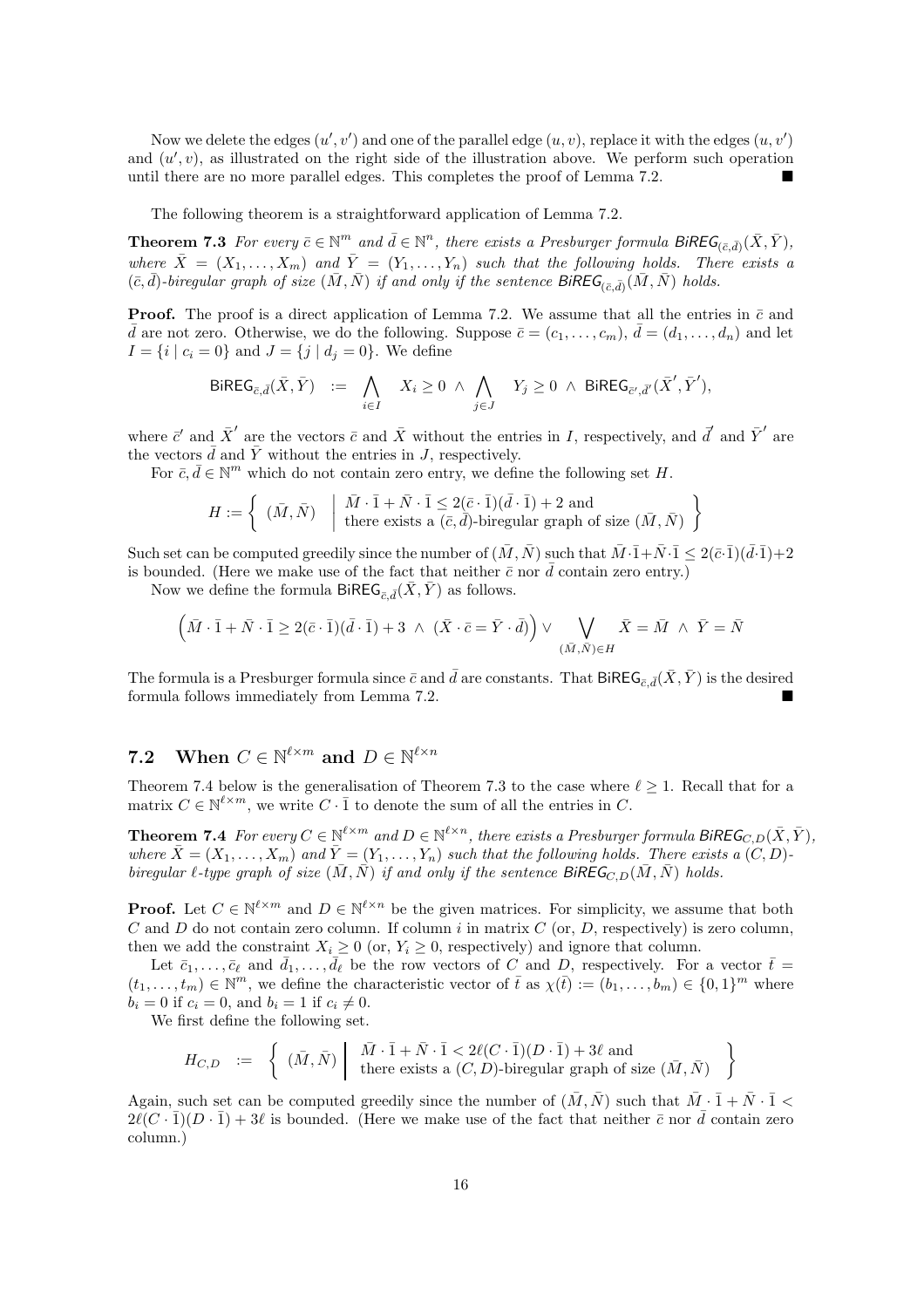Then, the formula BiREG<sub>C,D</sub>( $\overline{X}, \overline{Y}$ ) can be defined inductively as follows. When  $\ell = 1$ ,

 ${\sf BiREG}_{C,D}(\bar X, \bar Y)$  :=  ${\sf BiREG}_{\bar c_1, \bar d_1}(\bar X, \bar Y)$ 

When  $\ell \geq 2$ ,

$$
\begin{array}{rcl} \text{BiREG}_{C,D}(\bar{X},\bar{Y}) & := & \bigvee\limits_{(\bar{M},\bar{N})\in H_{C,D}} \bar{X}=\bar{M} \ \wedge \ \bar{Y}=\bar{N} \\ & \vee & \bigvee\limits_{1\leq j\leq \ell} \Big(\ \bar{X}\cdot\chi(\bar{c}_j)+\bar{Y}\cdot\chi(\bar{d}_j)\geq 2(C\cdot\bar{1})(D\cdot\bar{1})+3 \\ & \wedge & \text{BiREG}_{C-\bar{c}_j,D-\bar{d}_j}(\bar{X},\bar{Y}) \\ & \wedge & \text{BiREG}_{\bar{c}_j,\bar{d}_j}(\bar{X},\bar{Y}) \Big) \end{array}
$$

where  $C - \bar{c}_j$ ,  $D - \bar{d}_j$  denote the matrices C and D without row j, respectively.

We are going to prove that there exists a  $(C, D)$ -biregular graph of size  $(\overline{M}, \overline{N})$  if and only if the statement BiREG<sub>C,D</sub>( $\overline{M}, \overline{N}$ ) holds. The proof is by induction on  $\ell$ . The basis  $\ell = 1$  has been established in Theorem 7.3. For the induction step, we assume that it holds for the case of  $\ell-1$ and we are going to prove the case  $\ell$ .

We first prove the "only if" direction. Suppose  $G = (U, V, E_1, \ldots, E_\ell)$  is  $(C, D)$ -biregular of size  $(\bar{M}, \bar{N})$ . If  $(\bar{M}, \bar{N}) \in H_{C, D}$ , then BiREG<sub>C,D</sub> $(\bar{M}, \bar{N})$  holds. So suppose  $(\bar{M}, \bar{N}) \notin I_{C, D}$  and  $\bar{M} \cdot \bar{1} + \bar{N} \cdot \bar{1} \geq 2\ell(C \cdot \bar{1})(D \cdot \bar{1}) + 3\ell$ . Since C and D does not contain zero column, there exists  $j \in \{1, \ldots, \ell\}$  such that  $\overline{\hat{M}} \cdot \chi(\overline{c}_j) + \overline{N} \cdot \chi(\overline{d}_j) \ge 2(C \cdot \overline{1})(D \cdot \overline{1}) + 3$ . Moreover, if  $G = (U, V, E_1, \ldots, E_\ell)$ is  $(C, D)$ -biregular of size  $(\overline{M}, \overline{N})$ , then G is also  $(C - \overline{c}_j, D - \overline{d}_j)$ -biregular and  $(\overline{c}_j, \overline{d}_j)$ -biregular. By the induction hypothesis, both BiREG<sub>C− $\bar{c}_j$ ,  $D-\bar{d}_j$  ( $\bar{M}$ ,  $\bar{N}$ ) and BiREG $_{\bar{c}_j, \bar{d}_j}$  ( $\bar{M}$ ,  $\bar{N}$ ) hold.</sub>

We now prove the "if" direction. Suppose BiREG<sub>C,D</sub>( $\overline{M}, \overline{N}$ ) holds. If  $(\overline{M}, \overline{N}) \in H_{C,D}$ , then there exists a  $(C, D)$ -biregular graph of size  $(\overline{M}, \overline{N})$  and we are done. So suppose  $(\overline{M}, \overline{N}) \notin H_{C, D}$ . Hence there exists  $j \in \{1, \ldots, \ell\}$  such that

$$
\begin{aligned}\n\bar{M} \cdot \chi(\bar{c}_j) + \bar{N} \cdot \chi(\bar{d}_j) &\ge 2(C \cdot \bar{1})(D \cdot \bar{1}) + 3 \\
\wedge \quad & \text{BiREG}_{C - \bar{c}_j, D - \bar{d}_j}(\bar{M}, \bar{N}) \quad \wedge \quad & \text{BiREG}_{\bar{c}_j, \bar{d}_j}(\bar{M}, \bar{N})\n\end{aligned}
$$

For simplicity, we assume that  $j = \ell$ . By the induction hypothesis, there exists a  $(C - \bar{c}_{\ell}, D - \bar{d}_{\ell})$ biregular graph  $G_1 = (U_1, V_1, E_1, \ldots, E_{\ell-1})$  of size  $(M, N)$ , and by definition,  $E_1, \ldots, E_{\ell-1}$  are pairwise disjoint. By Theorem 7.3, there exists a  $(\bar{c}_{\ell}, \bar{d}_{\ell})$ -biregular graph  $G_2 = (U_2, V_2, E_{\ell})$  of size  $(\bar{M}, \bar{N})$ . We can assume that  $U_1 = U_2 = U$  and  $V_1 = V_2 = V$  since  $G_1$  and  $G_2$  are of the same size  $(\bar{M}, \bar{N}).$ 

We are going to combine  $G_1$  and  $G_2$  into one graph to get an  $\ell$ -type  $(C, D)$ -biregular graph  $G =$  $(U, V, E_1, \ldots, E_\ell)$  of size  $(\bar{M}, \bar{N})$ . If  $E_\ell \cap (E_1 \cup \cdots \cup E_{\ell-1}) = \emptyset$ , then the graph  $G = (U, V, E_1, \ldots, E_\ell)$ is the desired  $(C, D)$ -biregular  $\ell$ -type graph of size  $(\bar{M}, \bar{N})$ , and we are done.

Now suppose  $E_{\ell} \cap (E_1 \cup \cdots \cup E_{\ell-1}) \neq \emptyset$ . We are going to construct another graph  $G'_2 = (U, V, E'_{\ell})$ such that

$$
|E'_{\ell} \cap (E_1 \cup \cdots \cup E_{\ell-1})| < |E_{\ell} \cap (E_1 \cup \cdots \cup E_{\ell-1})|
$$

We do this repeatedly until at the end we obtain a graph  $G''_2 = (V, E''_\ell)$  such that  $E''_\ell \cap (E_1 \cup \cdots \cup E_n)$  $E_{\ell-1}$ ) =  $\emptyset$ .

Let  $(u, v) \in E_\ell \cap (E_1 \cup \cdots \cup E_{\ell-1})$ . The number of vertices reachable in from u and v within distance 2 (by any of edges in  $E_1, \ldots, E_\ell$ ) is bounded from above by  $2(C \cdot \bar{1})(D \cdot \bar{1}) + 2$ . Since  $\overline{M}\cdot\chi(\overline{c}_{\ell})+\overline{N}\cdot\chi(\overline{d}_{\ell})\geq 2(C\cdot\overline{1})(D\cdot\overline{1})+3$ , there exists  $(u',v')\in E_{\ell}$  such that  $(u,u'),(v,v')\notin E_1\cup\cdots\cup E_{\ell}$ . See the left side of the illustration below.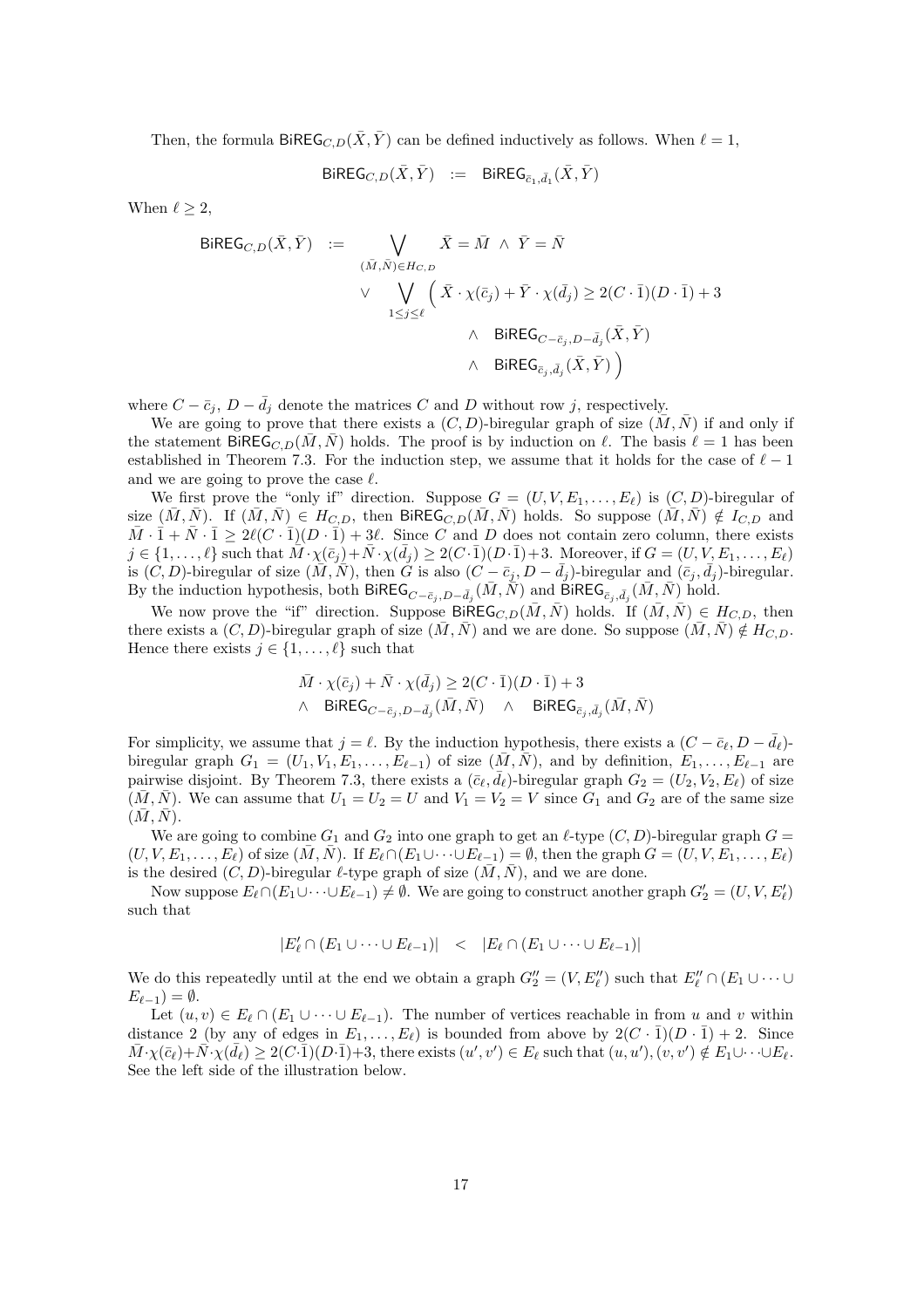

Now we define  $E'_{\ell}$  by deleting the edges  $(u, v), (u', v')$  from  $E_{\ell}$ , while adding the edges  $(u, v'), (u', v)$ into  $E_{\ell}$ . Formally,

$$
E'_{\ell} \ := \ (E_{\ell} - \{(u,v),(u',v')\}) \cup \{(u,u'),(v,v')\}
$$

See the right side of the illustration above.

∧

Now it is straightforward that  $G' = (U, V, E'_{\ell})$  is still a  $\bar{d}_{\ell}$ -regular graph of size  $\bar{N}$ , while

$$
|E'_{\ell} \cap (E_1 \cup \cdots \cup E_{\ell-1})| \quad < \quad |E_{\ell} \cap (E_1 \cup \cdots \cup E_{\ell-1})|
$$

We perform this operation until  $E_{\ell+1} \cap (E_1 \cup \cdots \cup E_{\ell}) = \emptyset$ . This completes the proof of Theorem 7.4.  $\blacksquare$ 

### 7.3 For  $C \in \mathbb{B}^{\ell \times n}$  and  $D \in \mathbb{B}^{\ell \times m}$  when the number of vertices is "big enough"

Let  $C \in \mathbb{B}^{\ell \times m}$  and  $D \in \mathbb{B}^{\ell \times n}$ , where  $\bar{c}_1, \ldots, \bar{c}_\ell$  and  $\bar{d}_1, \ldots, \bar{d}_\ell$  are the row vectors of C and D, respectively.

Two vectors  $\overline{M} = (M_1, \ldots, M_m) \in \mathbb{N}^m$  and  $\overline{N} = (N_1, \ldots, N_n) \in \mathbb{N}^n$  are "big enough" with respect to  $C, D$ , if the following inequalities hold.

$$
\bigwedge_{1 \leq i \leq \ell} \left( \bar{M} \cdot \chi(\bar{c}_i) + \bar{N} \cdot \chi(\bar{d}_i) \geq 2(C \cdot \bar{1})(D \cdot \bar{1}) + 3 \right) \tag{1}
$$

$$
\bigwedge_{1 \leq i \leq \ell} \left( \left( \sum_{j \text{ such that } D_{i,j} \in \mathbb{N}} N_j \right) \geq \max_{1 \leq j \leq m} (C_{i,j}) \right) \tag{2}
$$

$$
\wedge \qquad \bigwedge_{1 \leq i \leq \ell} \left( \left( \sum_{j \text{ such that } C_{i,j} \in \blacksquare \mathbb{N}} M_j \right) \geq \max_{1 \leq j \leq m} (D_{i,j}) \right) \tag{3}
$$

In the following for a positive integer k,  $I_{\ell}$  denotes the  $(\ell \times \ell)$  identity matrix. In Lemma 7.5 we consider the case where in the matrices  $C \in \mathbb{B}^{\ell \times m}$  and  $D \in \mathbb{B}^{\ell \times n}$  on each row  $i = 1, \ldots, \ell$ , at least one of the row-i of C and D consists entirely of  $N$ .

We need the following notations. For  $\blacktriangleright d \in \blacktriangleright \mathbb{N}$ , we write  $\lfloor \blacktriangleright d \rfloor$  to denote the number d. By default, we set  $[d] = d$ . For  $\bar{d} \in \mathbb{B}^m$  and  $D \in \mathbb{B}^{\ell \times m}$ , we define  $[\bar{d}]$  and  $[D]$ , where  $[\cdot]$  is applied on each entry in  $\bar{d}$  and D, respectively. For two vectors  $\bar{t}_1, \bar{t}_2 \in \mathbb{B}^m$ , we define the dot product  $\bar{t}_1 \cdot \bar{t}_2$ as  $\lfloor \bar{t}_1 \rfloor \cdot \lfloor \bar{t}_2 \rfloor$ . For a matrix  $D \in \mathbb{B}^{\ell \times m}$ , we write  $D \cdot \bar{1}$  to denote the sum  $\sum_{i,j} |D_{i,j}|$ .

The lemma below characterises the existence of  $(C, D)$ -biregular graph of size  $(\bar{M}, \bar{N})$ , where  $\overline{M}, \overline{N}$  are big enough with respect to  $(C, D)$  and that for every row i, either the row-i of C or of D contains only elements from N.

**Lemma 7.5** Let 
$$
C \in \begin{pmatrix} C^{(1)} \\ C^{(2)} \\ C^{(3)} \end{pmatrix} \in \mathbb{B}^{\ell \times m}
$$
 and  $D \in \begin{pmatrix} D^{(1)} \\ D^{(2)} \\ D^{(3)} \end{pmatrix} \in \mathbb{B}^{\ell \times n}$  where  $\ell = \ell_1 + \ell_2 + \ell_3$  and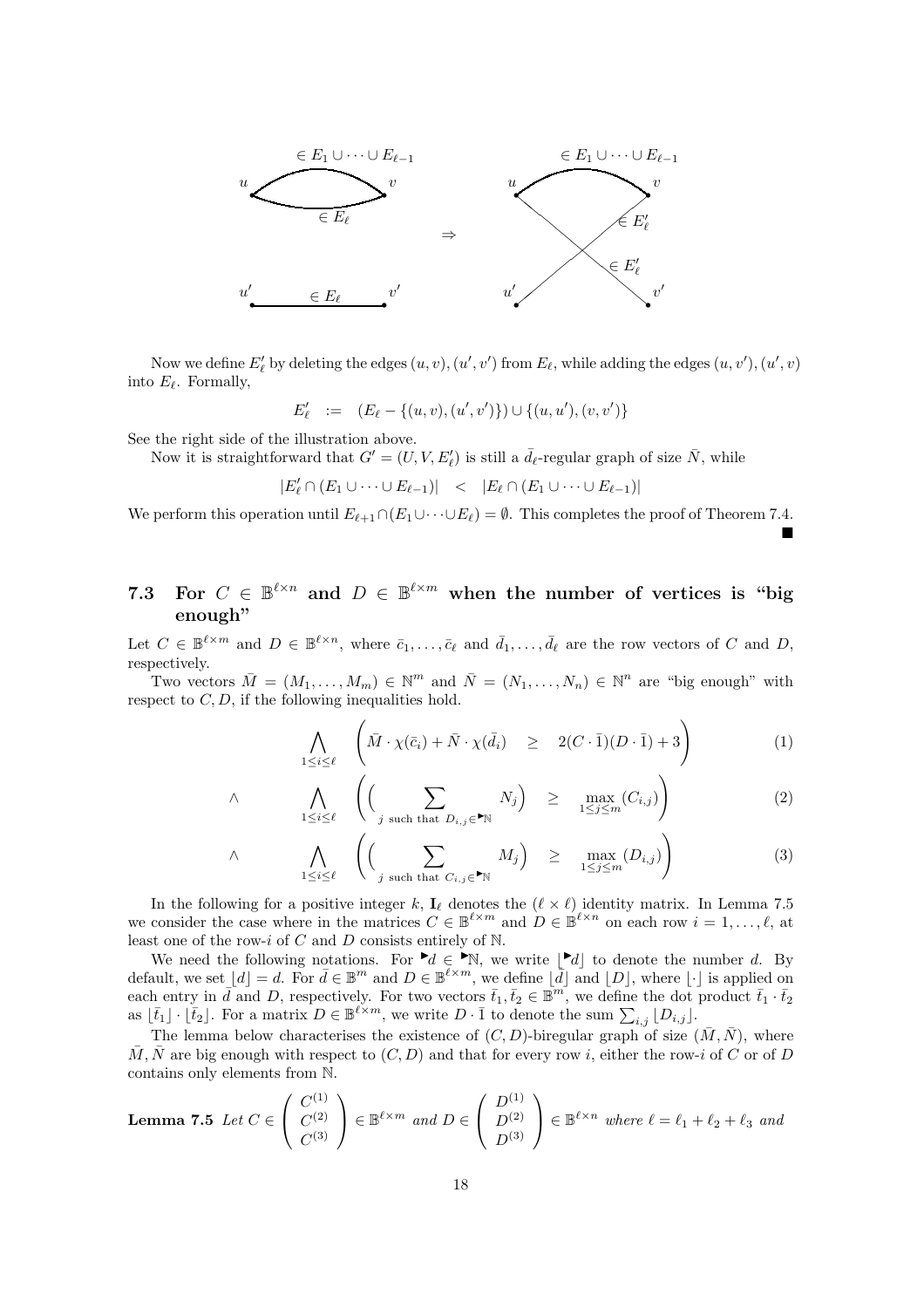- $C^{(1)} \in \mathbb{N}^{\ell_1 \times m}$  and  $D^{(1)} \in \mathbb{N}^{\ell_1 \times n}$ ;
- $C^{(2)} \in \mathbb{N}^{\ell_2 \times m}$  and  $D^{(2)} \in \mathbb{B}^{\ell_2 \times n}$  and every row in  $D^{(2)}$  contains an element of  $\blacktriangleright \mathbb{N}$ ;
- $C^{(3)} \in \mathbb{B}^{\ell_3 \times m}$  and  $D^{(3)} \in \mathbb{N}^{\ell_3 \times n}$  and every row in  $C^{(3)}$  contains an element of  $\blacktriangleright \mathbb{N}$ .

 $Let\ \overline{M}\in\mathbb{N}^m$  and  $\overline{N}\in\mathbb{N}^n$  be big enough with respect to C and D Then the following holds. There is a  $(C, D)$ -biregular graph of size  $(\overline{M}, \overline{N})$  if and only if BIREG<sub>C', D'</sub> $((\overline{M}, K_1, \ldots, K_{\ell_3}), (\overline{N}, L_1, \ldots, L_{\ell_2}))$ *holds, where*

- $\bullet \, C' =$  $\sqrt{ }$  $\mathcal{L}$  $C^{(1)}$  0  $C^{(2)}$  0  $\lfloor C^{(3)} \rfloor \mid {\bf I}_{\ell_3}$  $\setminus$  $\Big\} \in \mathbb{N}^{\ell \times (m+\ell_3)}$  and  $D' =$  $\sqrt{ }$  $\mathcal{L}$  $D^{(1)}$  0  $\lfloor D^{(2)} \rfloor \mid {\bf I}_{\ell_2}$  $D^{(3)}$  0  $\setminus$  $\Big\} \in \mathbb{N}^{\ell \times (n+\ell_2)}$
- *each*  $K_i = \bar{d}_{\ell_1 + \ell_2 + i} \cdot \bar{N} \lfloor \bar{c}_{\ell_1 + \ell_2 + i} \rfloor \cdot \bar{N}$ ,

• each 
$$
L_i = \bar{c}_{\ell_1+i} \cdot \bar{M} - \lfloor \bar{d}_{\ell_1+i} \rfloor \cdot \bar{N}
$$
.

**Proof.** Let  $C \in$  $\sqrt{ }$  $\mathcal{L}$  $C^{(1)}$  $C^{(2)}$  $C^{(3)}$  $\setminus$  $\Big\} \in \mathbb{B}^{\ell \times m}$  and  $D \in$  $\sqrt{ }$  $\overline{1}$  $D^{(1)}$  $D^{(2)}$  $D^{(3)}$  $\setminus$  $\Big\} \in \mathbb{B}^{\ell \times n}$  and  $\ell_1, \ell_2, \ell_3, \ \bar{M} \in \mathbb{N}^m$  and

 $\bar{N} \in \mathbb{N}^n$  be as in the premises. We also assume that  $\bar{c}_1, \ldots, \bar{c}_{\ell}$  and  $\bar{d}_1, \ldots, \bar{d}_{\ell}$  are the row vectors of C and D, respectively.

Before we present our proof, we have to remark here that we do not need the condition that M and N are big enough to establish the "only if" direction. For the "if" direction, we only need Inequalities 2 and 3. Inequality 1 is needed only to established Theorem 7.6.

We start with the "only if" direction. Suppose  $G = (U, V, E_1, \ldots, E_\ell)$  is a  $(C, D)$ -biregular graph of size  $(\overline{M}, \overline{N})$ . This means there exists a partition  $U = U_1 \cup \cdots \cup U_m$  and  $V = V_1 \cup \cdots \cup V_n$ such that for each  $i = 1, \ldots, \ell$ ,

- for each  $j = 1, \ldots, m$ , for each  $u \in U_j$ ,  $\deg_{E_i}(u) = C_{i,j}$ ;
- for each  $j = 1, \ldots, n$ , for each  $v \in V_j$ ,  $\deg_{E_i}(v) = D_{i,j}$ .

Now, the following holds.

- For each  $i = \ell_1 + 1, \ldots, \ell_1 + \ell_2$ , the number of  $E_i$ -edges in G is  $\bar{c}_i \cdot \bar{M}$ , which should be greater than  $\lfloor \bar{d}_i \rfloor \cdot \bar{N}$ . We set  $L_{i-\ell_1} = \bar{c}_i \cdot \bar{M} - \lfloor \bar{d}_i \rfloor \cdot \bar{N}$ .
- For each  $i = \ell_1 + \ell_2 + 1, \ldots, \ell_1 + \ell_2 + \ell_3$ , the number of  $E_i$ -edges in G is  $\bar{d}_i \cdot \bar{N}$ , which should be greater than  $\lfloor \bar{c}_i \rfloor \cdot \bar{M}$ . We set  $K_{i-\ell_1-\ell_2} = \bar{d}_i \cdot \bar{N} - \lfloor \bar{c}_i \rfloor \cdot \bar{M}$ .

Let C', D' be as defined in the lemma, and  $\bar{K} = (K_1, \ldots, K_{\ell_3})$  and  $\bar{L} = (L_1, \ldots, L_{\ell_2})$ . We construct a  $(C', D')$ -biregular graph of size  $((\bar{M}, \bar{K}), (\bar{N}, \bar{L}))$  as follows.

- For each  $i = \ell_1 + 1, \ldots, \ell_1 + \ell_2$ , for each  $j = 1, \ldots, n$ , for each vertex  $v \in V_j$ , if  $\deg_{E_i}(v)$  $[D_{i,j}]$ , then we "split" v into  $v_0, v_1, \ldots, v_k$  vertices, where
	- $k = \deg_{E_i}(v) \lfloor D_{i,j} \rfloor,$
	- $-\deg_{E_i}(v_0) = \lfloor D_{i,j} \rfloor$ , and for each  $i' \neq i$ ,  $\deg_{E_{i'}}(v_0) = \deg_{E_{i'}}(v)$ ,
	- $-\deg_{E_i}(v_1) = \deg_{E_i}(v_2) = \cdots = \deg_{E_i}(v_k) = 1$ , and for each  $i' \neq i$ ,  $\deg_{E_{i'}}(v_1) =$  $\deg_{E_{i'}}(v_2) = \cdots = \deg_{E_{i'}}(v_k) = 0.$
- Similarly, for each  $i = \ell_1 + \ell_2 + 1, \ldots, \ell_1 + \ell_2 + \ell_3$ , for each  $j = 1, \ldots, m$ , for each vertex  $u \in U_j$ , if  $\deg_{E_i}(u) > \lfloor C_{i,j} \rfloor$ , then we "split" u into  $u_0, u_1, \ldots, u_k$  vertices, where
	- $k = \deg_{E_i}(u) \lfloor D_{i,j} \rfloor,$
	- $-\deg_{E_i}(u_0) = \lfloor D_{i,j} \rfloor$ , and for each  $i' \neq i$ ,  $\deg_{E_{i'}}(u_0) = \deg_{E_{i'}}(u)$ ,
	- $-\deg_{E_i}(u_1) = \deg_{E_i}(u_2) = \cdots = \deg_{E_i}(u_k) = 1$ , and for each  $i' \neq i$ ,  $\deg_{E_{i'}}(u_1) =$  $\deg_{E_{i'}}(u_2) = \cdots = \deg_{E_{i'}}(u_k) = 0.$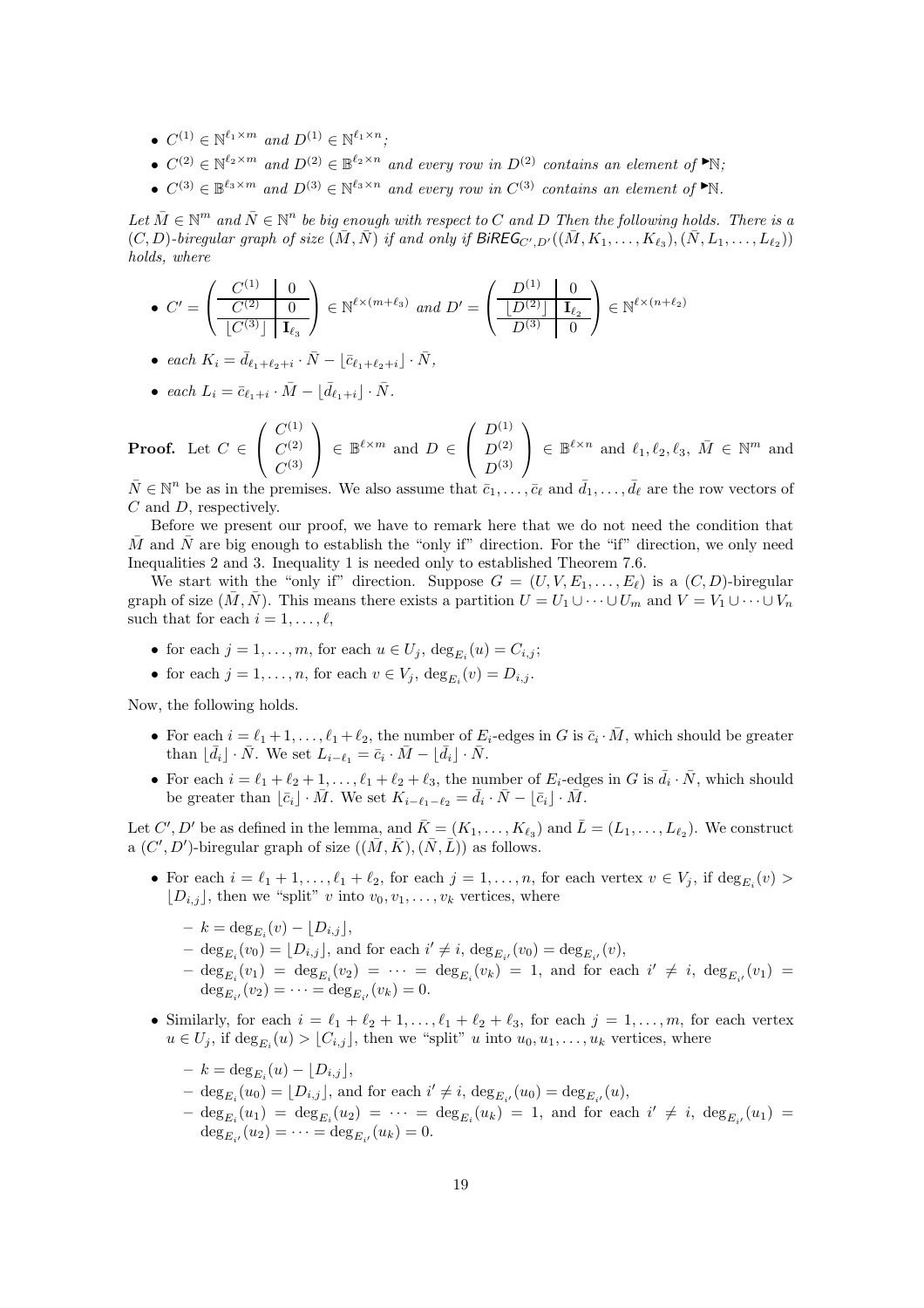It should be obvious that the resulting graph is a  $(C', D')$ -biregular graph of size  $((\bar{M}, \bar{K}), (\bar{N}, \bar{L}))$ .

Now we prove the "if" direction. Suppose  $\widehat{\mathsf{BiREG}_{C',D'}((M,\bar{K}),(\bar{N},\bar{L}))}$  holds, where each  $L_i =$  $\overline{c}_i \cdot \overline{M} - \lfloor \overline{d}_i \rfloor \cdot \overline{N}$  and  $K_i = \overline{d}_i \cdot \overline{N} - \lfloor \overline{c}_i \rfloor \cdot \overline{M}$ .

By Theorem 7.4, there exists a  $(C^i, D')$ -biregular graph G of size  $((\bar{M}, \bar{K}), (\bar{N}, \bar{L}))$ . Let  $G =$  $(U \cup A, V \cup B, E_1, \ldots, E_\ell)$ , where  $U \cup A = U_1 \cup \cdots \cup U_m \cup A_1 \cup \cdots \cup A_{\ell_3}$  and  $V \cup B = V_1 \cdot \cdots \cdot \cup$  $V_n \cup B_1 \cup \cdots \cup B_{\ell_2}$  are the  $(C', D')$ -biregular partitions.

To construct a  $(C, D)$ -biregular graph of size  $(\overline{M}, \overline{N})$ , we do the following. For each vertex  $u \in U$  adjacent by  $E_i$ -edges to, say, s vertices in B, we pick s vertices  $v_1, \ldots, v_s$  from the set

$$
\bigcup_{j \text{ such that } d_{i,j} \in \mathbb{N}} V_j
$$

Such s vertices exist since by Inequality 2,  $\sum_{j \text{ such that } d_{i,j} \in \mathbb{N}} N_j$  is  $\geq \max(\bar{c}_i) \geq \deg(u)$ . We delete those s vertices in B, and connect u to each of  $v_1, \ldots, v_s$  by  $E_i$ -edges. We do this until the set B is empty. Similarly, by Inequality 3, we can perform similar operations until the set A is empty. The resulting graph is a  $(C, D)$ -biregular graph of size  $(\overline{M}, \overline{N})$ . This completes the proof of Lemma 7.5.

Now for every pair 
$$
C \in \begin{pmatrix} C^{(1)} \\ C^{(2)} \\ C^{(3)} \end{pmatrix} \in \mathbb{B}^{\ell \times m}
$$
 and  $D \in \begin{pmatrix} D^{(1)} \\ D^{(2)} \\ D^{(3)} \end{pmatrix} \in \mathbb{B}^{\ell \times n}$  of the form in

Lemma 7.5, we can define a Presburger formula BiREG<sub>C,D</sub> $(X, \overline{Y})$  as follows.

$$
\begin{array}{rcl}\n\mathsf{BiREG}_{C,D}(\bar{X}, \bar{Y}) & := & \exists Z_1 \cdots \exists Z_{\ell_3} \ \exists Z'_1 \cdots \exists Z'_{\ell_2} \\
& \qquad \qquad \mathsf{BiREG}_{C',D'}(\bar{X}, Z_1, \ldots, Z_{\ell_3}, \bar{Y}, Z'_1, \ldots, Z'_{\ell_3})\n\end{array} \tag{4}
$$

.

where 
$$
C' = \left( \frac{C^{(1)} \quad 0}{\left| C^{(2)} \right|} \right) \in \mathbb{N}^{\ell \times (m+\ell_3)}
$$
 and  $D' = \left( \frac{D^{(1)} \quad 0}{\left| D^{(2)} \right|} \frac{1}{I_{\ell_2}} \right) \in \mathbb{N}^{\ell \times (n+\ell_2)}$ 

Now we can prove the following theorem.

**Theorem 7.6** For every  $C \in \mathbb{B}^{\ell \times m}$  and  $D \in \mathbb{B}^{\ell \times n}$ , there exists a Presburger formula BiREG<sub>C,D</sub> $(\bar{X}, \bar{Y})$ *such that for every*  $\overline{M}, \overline{N}$  *big enough with respect to*  $C, D$ *, the following holds. There exists a*  $(C, D)$ *biregular graph of size*  $(\overline{M}, \overline{N})$  *if and only if the statement* BiREG<sub>C,D</sub>( $(\overline{M}, \overline{N})$  *holds.* 

**Proof.** Let  $C \in \mathbb{B}^{\ell \times m}$  and  $D \in \mathbb{B}^{\ell \times n}$ , where  $\bar{c}_1, \ldots, \bar{c}_{\ell}$  and  $\bar{d}_1, \ldots, \bar{d}_{\ell}$  are the row vectors of C and D, respectively.

We need an additional notation. For a set  $I \subseteq \{1, \ldots, \ell\}$ , we write  $C(I)$  be the matrix  $C'$ , in which each row vector  $\vec{c}'_i$  is defined as  $\vec{c}'_i = \lfloor \bar{c}_i \rfloor$ , if  $i \in I$ , and  $\vec{c}'_i = \bar{c}_i$ , otherwise. We can define  $D(I)$ similarly.

We define the formula BiREG<sub>C,D</sub> $(\bar{X}, \bar{Y})$  as follows.

$$
\text{BiREG}_{C,D}(\bar{X}, \bar{Y}) \ := \ \bigvee_{I_0, I_1, I_2} \left( \begin{array}{c} \bigwedge_{i \in I_0} \bar{X} \cdot \lfloor \bar{c}_i \rfloor = \bar{Y} \cdot \lfloor \bar{d}_i \rfloor & \wedge \\ \bigwedge_{i \in I_1} \bar{X} \cdot \lfloor \bar{c}_i \rfloor > \bar{Y} \cdot \lfloor \bar{d}_i \rfloor & \wedge \\ \bigwedge_{i \in I_2} \bar{X} \cdot \lfloor \bar{c}_i \rfloor < \bar{Y} \cdot \lfloor \bar{d}_i \rfloor & \wedge \\ \text{BiREG}_{C(I_0 \cup I_2), D(I_0 \cup I_1)}(\bar{X}, \bar{Y}) \end{array} \right)
$$

where each BiREG<sub>C(I<sub>0</sub>∪I<sub>2</sub>),D(I<sub>0</sub>∪I<sub>1</sub>)( $\overline{X}$ ,  $\overline{Y}$ ) is as defined in Equation 4 and I<sub>0</sub>, I<sub>1</sub>, I<sub>2</sub> range over the</sub> partition  $I_0 \cup I_1 \cup I_2 = \{1, 2, \ldots, \ell\}$ . Obviously, for every partition  $I_0 \cup I_1 \cup I_2 = \{1, \ldots, \ell\}$ , on each row  $i = 1, \ldots, \ell$ , either row-i from  $C(I_0 \cup I_2)$ , or row-i from  $D(I_0 \cup I_1)$ , or row-i from both consists entirely of N. (Our intention is the application of Lemma 7.5 later on.)

We are going to prove that the formula BiREG<sub>C,D</sub> $(\overline{X}, \overline{Y})$  is the desired formula. The "if" direction follows from Lemma 7.5 and that every  $C(I_0 \cup I_2)$ ,  $D(I_0 \cup I_1)$ -biregular graph is obviously also a  $(C, D)$ -biregular graph.

Now we prove the "only if" direction. Suppose  $\overline{M}, \overline{N}$  are big enough for C, D. Let  $G =$  $(U, V, E_1, \ldots, E_\ell)$  be a  $(C, D)$ -biregular graph of size  $(\overline{M}, \overline{N})$ , where  $U = U_1 \cup \cdots \cup U_m$  and  $V =$  $V_1 \cup \cdots \cup V_n$  be the partition of C, D-biregularity.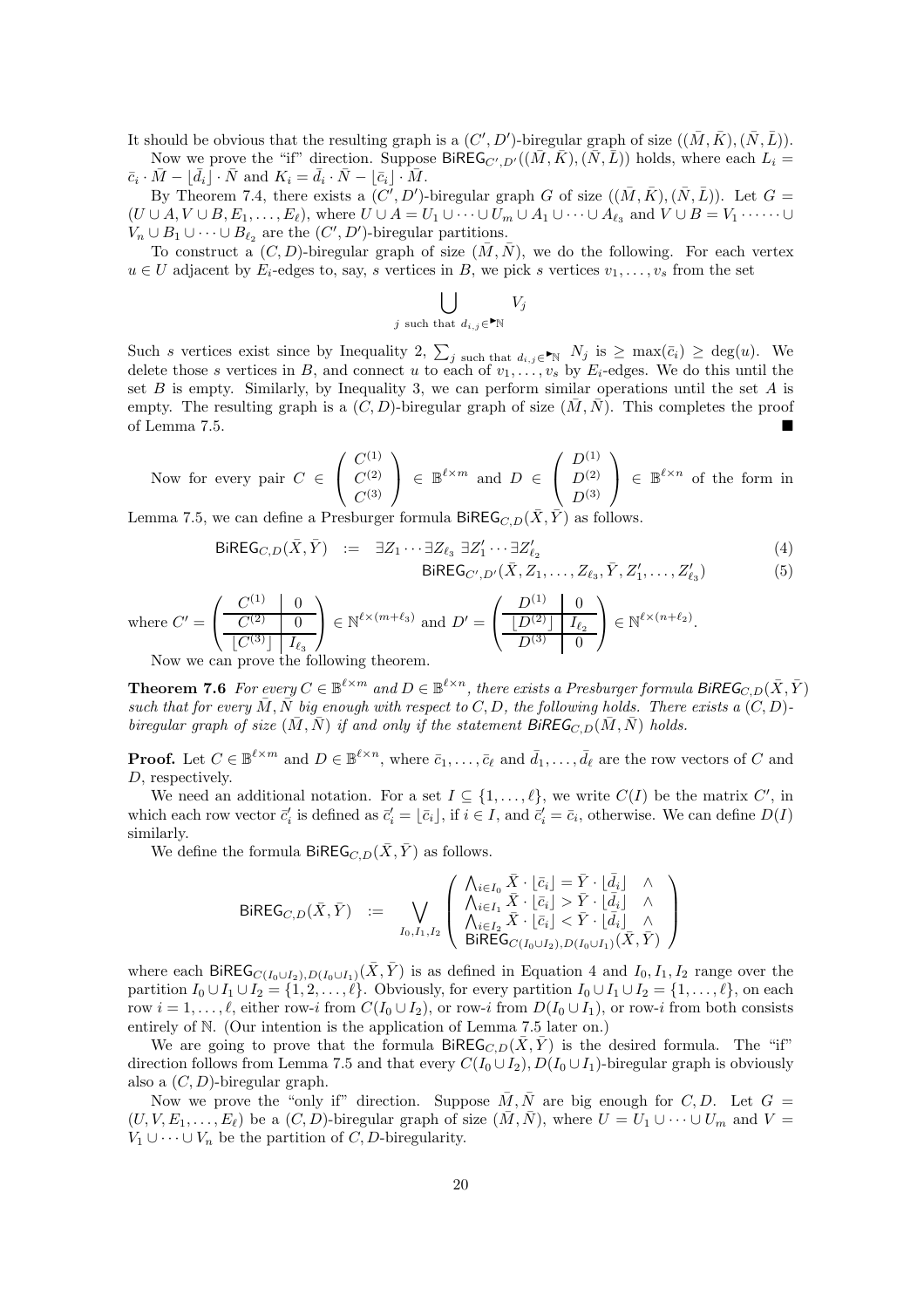We pick the following paritition  $I_0 \cup I_1 \cup I_2 = \{1, \ldots, \ell\}.$ 

$$
I_0 = \{i \mid \bar{M} \cdot \lfloor \bar{c}_i \rfloor = \bar{M} \cdot \lfloor \bar{d}_i \rfloor\}
$$
  
\n
$$
I_1 = \{i \mid \bar{M} \cdot \lfloor \bar{c}_i \rfloor > \bar{M} \cdot \lfloor \bar{d}_i \rfloor\}
$$
  
\n
$$
I_2 = \{i \mid \bar{M} \cdot \lfloor \bar{c}_i \rfloor < \bar{M} \cdot \lfloor \bar{d}_i \rfloor\}
$$

We are going to convert the graph G into  $(C(I_0 \cup I_1), D(I_0, I_2))$ -biregular graph in which  $U =$  $U_1 \cup \cdots \cup U_m$  and  $V = V_1 \cup \cdots \cup V_n$  are also the partition of  $(C(I_0 \cup I_1), D(I_0, I_2))$ -biregularity. This, together with Lemma 7.5, implies that  $BiREG_{C(I_0\cup I_1),D(I_0,I_2)}(\bar{M},\bar{N})$  holds, and hence, our theorem.

If G is already a  $(C(I_0 \cup I_1), D(I_0, I_2))$ -biregular graph, then we are done. Suppose that G is not. We do the following three stages.

*Stage 1*. We delete some edges in G such that for every edge  $(u, v) \in E'_{i}$ , either

$$
\deg_{E_i}(u) = \lfloor C_{i,j} \rfloor \quad \text{or} \quad \deg_{E_i}(v) = \lfloor D_{i,k} \rfloor. \tag{6}
$$

This can be achieved by doing the following. Suppose there is an edge  $(u, v) \in E_i$  such that  $\deg_{E_i}(u) > \lfloor C_{i,j} \rfloor$  and  $\deg_{E_i}(v) > \lfloor D_{i,k} \rfloor$ . Since G is  $(C, D)$ -biregular, this means that  $C_{i,j}, D_{i,k} \in$  $\blacktriangleright_{\mathbb{N}}$ .

Deleting the edge  $(u, v)$ , we still have  $\deg_{E_i}(u) \geq \lfloor C_{i,j} \rfloor$  and  $\deg_{E_i}(v) \geq \lfloor D_{i,k} \rfloor$ , and hence  $G$ is still  $(C, D)$ -biregular with  $U = U_1 \cup \cdots \cup U_m$  and  $V = V_1 \cup \cdots \cup V_n$  be the partition of the  $(C, D)$ -biregularity. We repeatedly do this until the graph G satisfies condition (6). *Stage 2*. We construct a graph  $G' = (U \cup S, V \cup T, E'_1, \ldots, E'_\ell)$ , where for every  $i = 1, \ldots, \ell$ ,

- for every  $j = 1, \ldots, m$ , for each  $u \in U_j$ ,  $\deg_{E'_i}(u) = \lfloor C_{i,j} \rfloor$ ,
- for every  $s \in S$ ,  $deg(s) = 1$ ,
- for every  $k = 1, ..., n$ , for each  $v \in V_j$ ,  $\deg_{E'_i}(v) = \lfloor D_{i,j} \rfloor$ ,
- for every  $t \in T$ ,  $\deg(t) = 1$ .

The graph  $G'$  can be obtained by doing the same trick as in the proof of Lemma 7.5. For every vertex  $u \in U_j$ , if  $\deg_{E_i}(u) - \lfloor C_{i,j} \rfloor = z > 0$ , then we "split" u into  $z+1$  vertices  $u', s_1, \ldots, s_z$ , where

- $\deg_{E_i}(u') = \lfloor C_{i,j} \rfloor$ , for all other  $h \neq i$ ,  $\deg_{E_h}(u') = \deg_{E_h}(u)$ ;
- $\deg_{E_i}(s_1) = \cdots = \deg_{E_i}(s_z) = 1$ , and for all other  $h \neq i$ ,  $\deg_{E_h}(s_1) = \cdots = \deg_{E_h}(s_z) = 0$ .

We can do similar operation to the vertices in  $v \in V_k$ . Since G satisfies condition 6, there is no edge between vertices in S and T. We also further partition  $S = S_1 \cup \cdots \cup S_\ell$  and  $T = T_1 \cup \cdots \cup T_\ell$ , where each  $S_i$  and  $T_i$  contains the vertices whose  $\deg_{E_i} = 1$ .

*Stage 3.* Stage 3 is as follows. For each  $i = 1, ..., \ell$ , if there are an edge  $(s, v) \in E_i$  and an edge  $(u, t) \in E_i$ , for some  $s \in S_i$ ,  $v \in V_k$ ,  $u \in U_j$ ,  $t \in T_i$ , we do the following.

- We delete the two edges  $(s, v)$  and  $(u, t)$  from  $E_i$ , as well as the vertices s and t.
- We add an edge  $(u, v)$  into  $E_i$ .
- If there is already an existing edge  $(u, v) \in E_1 \cup \cdots \cup E_{\ell}$ , adding another  $(u, v)$  may result in "parallel" edges. However, since  $\overline{M}, \overline{N}$  is big enough with respect to  $C, D$ , and in particular, Inequality 1 holds, we can apply the same trick as in the proof of Theorem 7.4 to get rid of the parallel edge, while preserving the degree of the vertices.

We repeatedly do this until for each  $i = 1, \ldots, \ell$  either  $S_i = \emptyset$ , or  $T_i = \emptyset$ . In particular, the following holds.

- If  $i \in I_0$ , then  $S_i = T_i = 0$ .
	- Recall that  $i \in I_0$  means that  $\overline{M} \cdot [\overline{c}_i] = \overline{N} \cdot [\overline{d}_i]$ , which implies that the initial sets  $S_i, T_i$  have the same cardinality. Since we always delete a pair of vertices  $s, t$  from  $S_i, T_i$ , respectively, we have at the end  $S_i = T_i = \emptyset$ .

Recall that  $\deg(s) = \deg_{E'_1}(s) + \cdots \deg_{E'_{\ell}}(s)$ . Hence,  $\deg(s) = 1$  means that there is only one edge adjacent to s.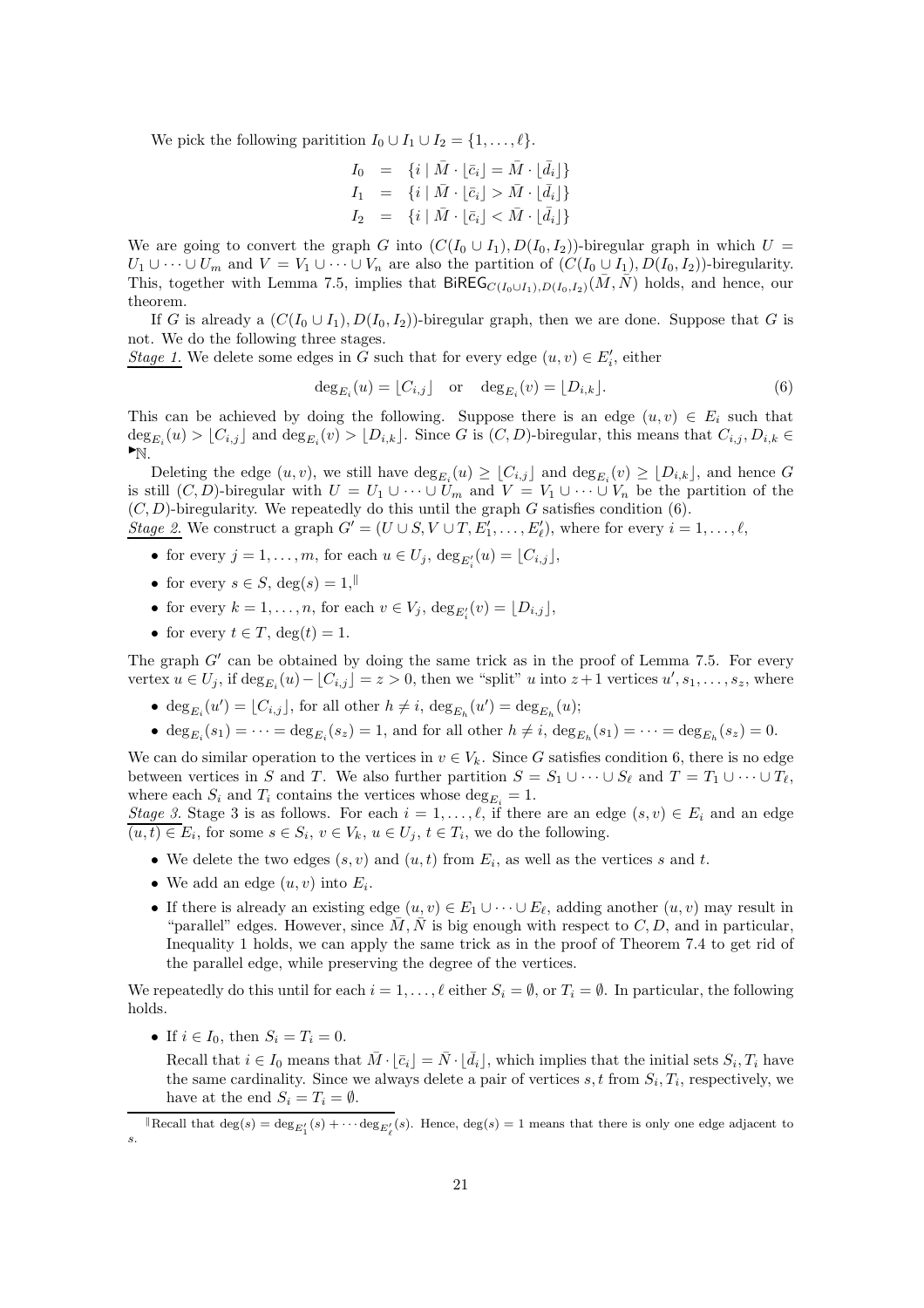• Likewise, if  $i \in I_1$ , then  $S_i = 0$ .

This is because  $\bar{M} \cdot [\bar{c}_i] > \bar{N} \cdot [\bar{d}_i]$ , implies that initially  $|T_i| > |S_i|$ , which further implies that at the end  $S_i = \emptyset$ .

By symmetrical reasoning, if  $i \in I_2$ , then  $T_i = 0$ .

From here, we will "merge" back the vertices in  $S$  with vertices in  $U$ , and the vertices in  $T$  with vertices in  $V$ . Again, this can be done in a similar manner,

For each vertex  $u \in U$  adjacent by  $E_i$ -edges to, say, z vertices in T, we pick z vertices  $v_1, \ldots, v_z$ from the set

> $\mathsf{L}$ j such that  $d_{i,j} \in \mathbb{R}$  $V_j$

Such z vertices by Inequality 2 which holds because  $\overline{M}$ ,  $\overline{N}$  are big enough w.r.t. C, D. We delete those z vertices in T, and connect u to each of  $v_1, \ldots, v_z$  by  $E_i$ -edges. We do this until the set T is empty. Similarly, by Inequality 3, we can do the same for the set S.

The resulting graph is  $(C(I_0 \cup I_1), D(I_0, I_2))$ -biregular graph, which by Lemma 7.5 the formula BiREG<sub>C(I0∪I2</sub>), $D(I_0 \cup I_1)$ ( $\overline{M}, \overline{N}$ ) holds. This completes our proof of Theorem 7.6.

#### 7.4 The notion of partial bipartite graphs

In this subsection we are going to generalise Theorem 7.6 to the case where one of the inequalities 1 and 2 does not hold. For this, we introduce the notion of *partial graph*.

An  $\ell$ -type *partial bipartite graph* is a tuple  $\mathcal{P} = (C, D, S, T, f, q)$ , where

- $C \in \mathbb{B}^{\ell \times m}$  and  $D \in \mathbb{B}^{\ell \times n}$ ,
- $S$  is a finite set of vertices (possibly empty),
- $T$  is a finite set of vertices (possibly empty),
- $f: S \times \{E_1, \ldots, E_\ell\} \to \mathbb{B}$ ,
- $q: T \times \{E_1, \ldots, E_\ell\} \to \mathbb{B}.$

Obviously, if S or T is empty, then f or g, respectively, is also an "empty" function. In the following the term *partial graph* always means partial bipartite graph.

A completion of the partial graph  $\mathcal{P} = (C, D, S, T, f, q)$  is a bipartite graph  $G = (U \cup S, V \cup T)$  $T, E_1, \ldots, E_\ell$ , where there are partitions  $U = U_1 \cup \cdots \cup U_m$  and  $V = V_1 \cup \cdots \cup V_n$ , where

- for every  $u \in U_j$ ,  $\deg_{E_i}(u) = C_{i,j}$ ,
- for every  $v \in V_j$ ,  $\deg_{E_i}(v) = D_{i,j}$ ,
- for every  $s \in S$ ,  $\deg_{E_i}(s) = f(s, E_i)$ ,
- for every  $t \in T$ ,  $\deg_{E_i}(t) = g(t, E_i)$ .

When it is clear from the context, we also call  $U = U_1 \cup \cdots \cup U_m$  and  $V = V_1 \cup \cdots \cup V_n$  the  $(C, D)$ -biregular partitions. Note that when both S and T are empty, then the completions of the partial graph  $P$  are simply  $(C, D)$ -biregular graphs.

We need a few additional notations.

$$
(\blacktriangleright c) - d = \begin{cases} \blacktriangleright (c - d) & \text{if } c \ge d \\ \blacktriangleright 0 & \text{otherwise} \end{cases}
$$

Let  $C \in \mathbb{B}^{\ell \times m}$ . We define a matrix  $\xi(C) \in \mathbb{B}^{\ell \times (\ell+1)m}$  as follows.

$$
\xi(C) := (C \mid M_1 \mid \cdots \mid M_m)
$$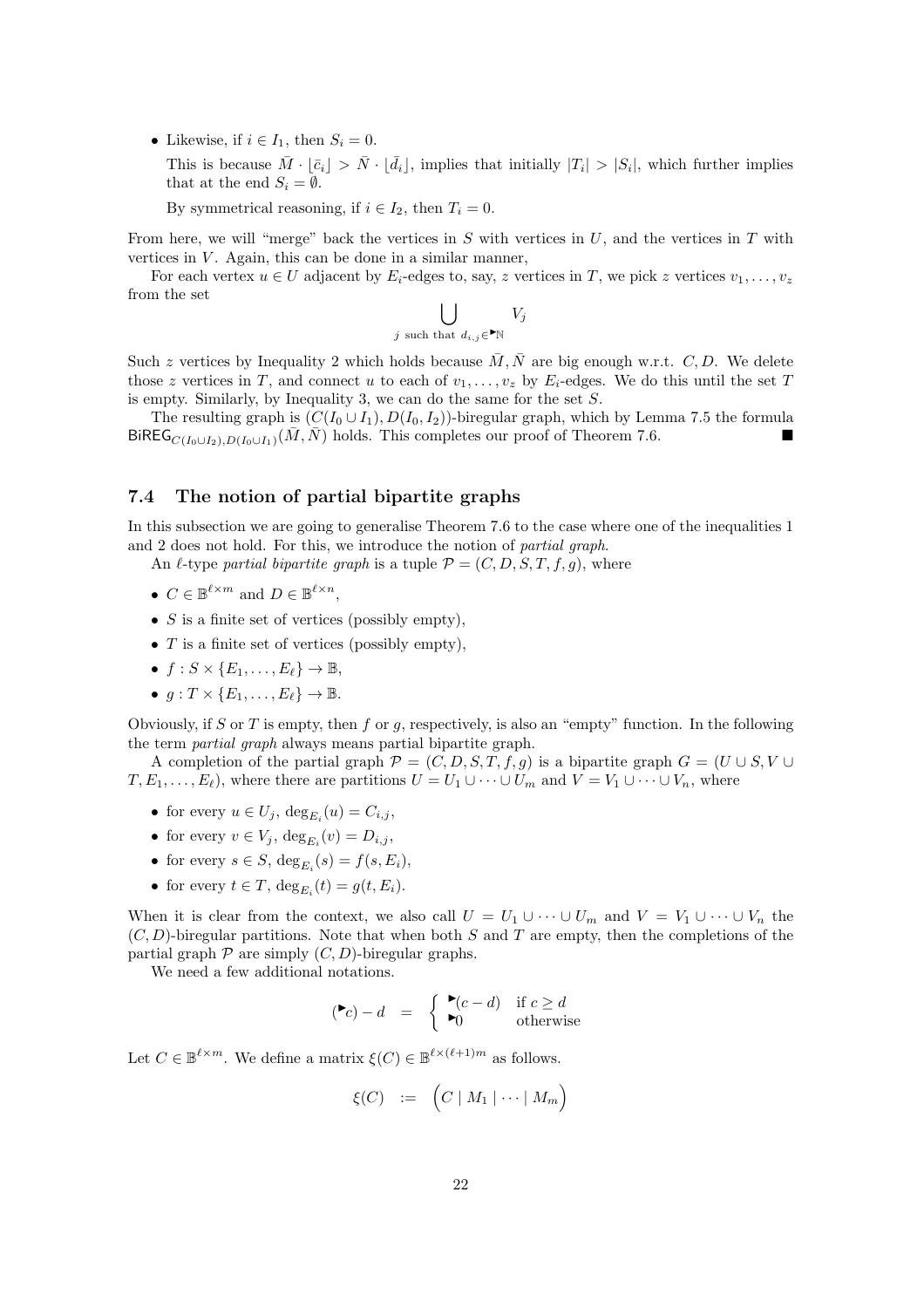where each  $M_i$  is the matrix is obtained by repeating the *i*th column vector of C for  $\ell$  number of times, and substracted by the identity matrix  $\mathbf{I}_{\ell}$ . Formally,

$$
M_i = \left( \begin{array}{cccc} C_{1,i} & C_{1,i} & \cdots & C_{1,i} \\ C_{2,i} & C_{2,i} & \cdots & C_{2,i} \\ \vdots & \vdots & \ddots & \vdots \\ C_{\ell,i} & C_{\ell,i} & \cdots & C_{\ell,i} \end{array} \right) - \mathbf{I}_{\ell}
$$

Lemma 7.7 below essentially states that every partial graph can be reduced into a "smaller" partial graph with the addition of some linear equalities.

**Lemma 7.7** Let  $\mathcal{P} = (C, D, S, T, f, g)$  be a partial graph, where  $T \neq \emptyset$ . Let  $t \in T$ . Then the *following holds.*

*(1) For every completion graph*  $G = (U \cup S, V \cup T, E_1, \ldots, E_\ell)$  *of the partial graph*  $P$  *with*  $U =$  $U_1 \cup \cdots \cup U_m$  and  $V = V_1 \cup \cdots \cup V_n$  be the partitions of the  $(C, D)$ -biregularity, there exists a *completion graph*  $G' = (U \cup S, (V \cup T) \setminus \{t\}, E'_1, \ldots, E'_\ell)$  *of the partial graph*  $\mathcal{P}' = (\xi(C), D, S, T \setminus \mathcal{P}')$  $\{t\}, f, g'$ , with the partitions of the  $(\xi(C), D)$ *-biregularity be* 

$$
U = U'_1 \cup \cdots \cup U'_m \cup
$$
  
\n
$$
(U'_{1,1} \cup \cdots \cup U'_{\ell,1}) \cup (U'_{1,2} \cup \cdots \cup U'_{\ell,2}) \cup \cdots \cup (U'_{1,m} \cup \cdots \cup U'_{\ell,m})
$$
  
\n
$$
V = V_1 \cup \cdots \cup V_n
$$

*and*

$$
|U_j| = |U'_j| + |U'_{1,j}| + \cdots + |U'_{\ell,j}| \quad \text{for each } j = 1, \ldots, m
$$
  

$$
\sum_{1 \le j \le m} |U'_{i,j}| = g(t, E_i) \quad \text{for each } i = 1, \ldots, \ell.
$$

(2) Visa versa, for every completion graph  $G' = (U \cup S, (V \cup T) \setminus \{t\}, E'_1, \ldots, E'_\ell)$  of the partial *graph*  $\mathcal{P}' = (\xi(C), D, S, T \setminus \{t\}, f, g')$ , with the partitions of the  $(\xi(C), D)$ *-biregularity be* 

$$
U = U'_1 \cup \cdots \cup U'_m \cup
$$
  
\n
$$
(U'_{1,1} \cup \cdots \cup U'_{\ell,1}) \cup (U'_{1,2} \cup \cdots \cup U'_{\ell,2}) \cup \cdots \cup (U'_{1,m} \cup \cdots \cup U'_{\ell,m})
$$
  
\n
$$
V = V_1 \cup \cdots \cup V_n
$$

and for each  $i = 1, \ldots, \ell$ ,  $\sum_{1 \leq j \leq m} |U'_{i,j}| = g(t, E_i)$ , there exists a completion graph  $G =$  $(U \cup S, V \cup T, E_1, \ldots, E_\ell)$  *of the partial graph*  $\mathcal P$  *with*  $U = U_1 \cup \cdots \cup U_m$  *and*  $V = V_1 \cup \cdots \cup V_n$ *be the partitions of the* (C, D)*-biregularity, and*

$$
|U_j| = |U'_j| + |U'_{1,j}| + \cdots + |U'_{\ell,j}| \quad \text{for each } j = 1, \ldots, m.
$$

**Proof.** Let  $\mathcal{P} = (C, D, S, T, f, g)$  be a partial graph, where  $T \neq \emptyset$  and  $t \in T$ . First, we prove part (1). Let  $G = (U \cup S, V \cup T, E_1, \ldots, E_\ell)$  be a completion graph of  $P$  with  $U = U_1 \cup \cdots \cup U_m$ and  $V = V_1 \cup \cdots \cup V_n$  be the partitions of the  $(C, D)$ -biregularity.

For each  $j = 1, \ldots, m$ , we partition  $U_j$  into

$$
U_j = U'_j \cup (U'_{1,j} \cup \cdots \cup U'_{\ell,j}),
$$

where

- $U'_j$  be the set of vertices in  $U_j$  that are not adjacent to the vertex t,
- for each  $i = 1, \ldots, \ell, U'_{i,j}$  is the set of vertices in  $U_j$  adjacent to t via  $E_i$ -edges.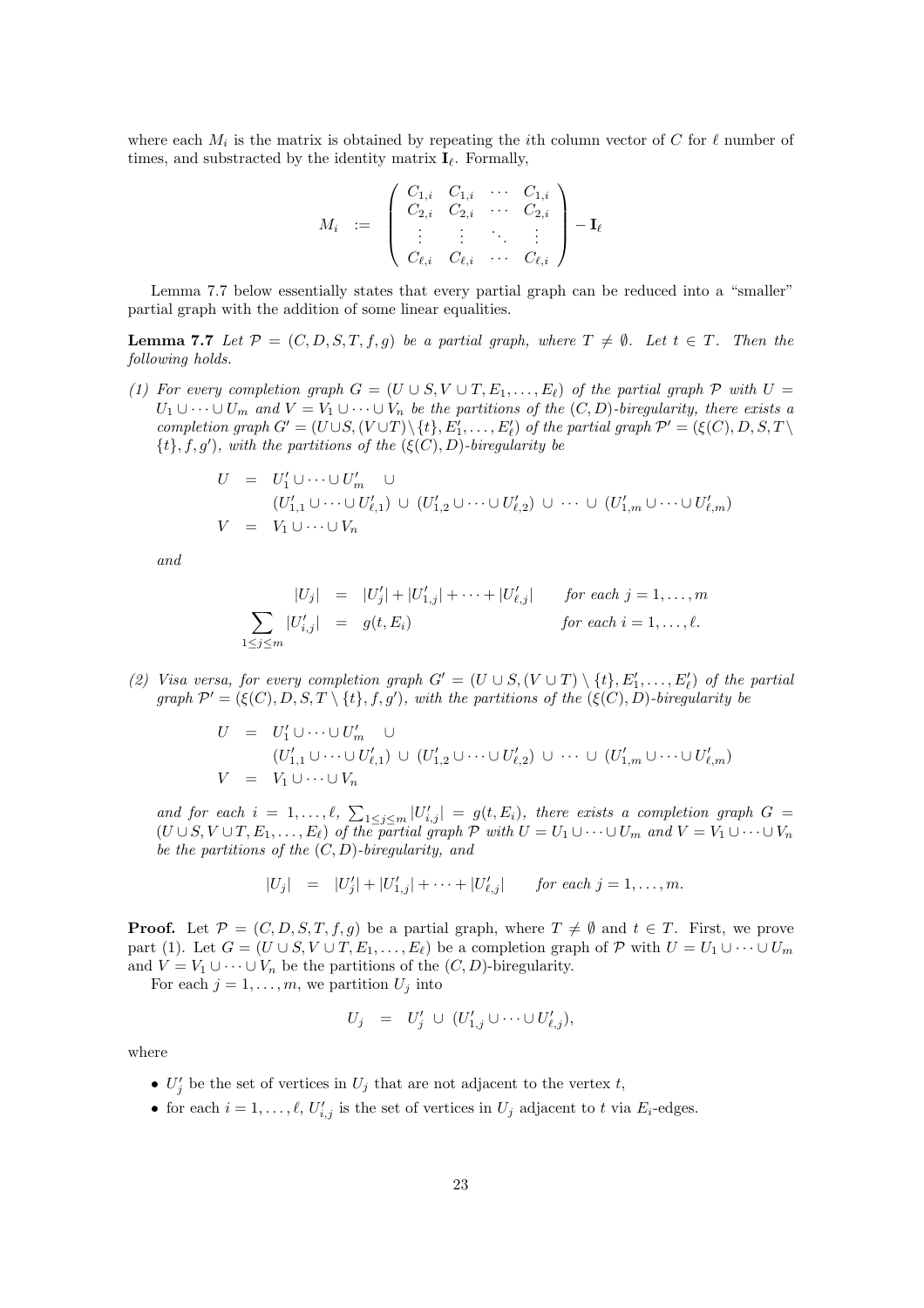Now deleting the vertex  $t$  and all its adjacent edges, we obtain the desired completion graph  $G' = (U \cup S, (V \cup T) \setminus \{t\}, E'_1, \dots, E'_\ell) \text{ of } \mathcal{P}' = (\xi(C), D, S, T \setminus \{t\}, f, g').$ 

Now we prove part (2). Let  $G' = (U \cup S, (V \cup T) \setminus \{t\}, E'_1, \ldots, E'_\ell)$  be a completion of the partial graph  $\mathcal{P}' = (\xi(C), D, S, T \setminus \{t\}, f, g')$ , with the partitions of the  $(\xi(C), D)$ -biregularity be

$$
U = U'_1 \cup \cdots \cup U'_m \cup
$$
  
\n
$$
(U'_{1,1} \cup \cdots \cup U'_{\ell,1}) \cup (U'_{1,2} \cup \cdots \cup U'_{\ell,2}) \cup \cdots \cup (U'_{1,m} \cup \cdots \cup U'_{\ell,m})
$$
  
\n
$$
V = V_1 \cup \cdots \cup V_n
$$

and for each  $i = 1, ..., \ell$ ,  $\sum_{1 \le j \le m} |U'_{i,j}| = g(t, E_i)$ .

The desired completion graph  $G = (U \cup S, V \cup T, E_1, \ldots, E_\ell)$  of the partial graph  $P$  can be obtained as follows. We put the vertex t back inside T. Then, for each  $i = 1, \ldots, \ell$  and for each  $j = 1, \ldots, m$ , we connect t with every vertex  $u \in U'_{i,j}$  with  $E_i$ -edge. This way we obtain the completion graph G with  $U = U_1 \cup \cdots \cup U_m$  and  $V = V_1 \cup \cdots \cup V_n$  be the partitions of the  $(C, D)$ -biregularity, and

$$
|U_i| = |U'_i| + |U'_{1,i}| + \cdots + |U'_{\ell,i}|
$$
 for each  $i = 1, ..., m$ .

This completes our proof of Lemma 7.7.

Following Lemma 7.7 above, we show that every partial graph can be translated into a Presburger formula that captures any of its completion, as stated in the following theorem.

**Theorem 7.8** For every partial graph  $\mathcal{P} = (C, D, S, T, f, g)$ , we can construct a Presburger formula  $\Psi_{\mathcal{P}}(\bar{X}, \bar{Y})$  such that for every  $\bar{M}$  and  $\bar{N}$  big enough w.r.t. C, D, the following holds. There exists a *completion graph*  $G = (U \cup S, V \cup T, E_1, \ldots, E_\ell)$ *, such that*  $U = U_1 \cup \cdots \cup U_m$  *and*  $V = V_1 \cup \cdots \cup V_n$ *and*  $\overline{M} = (|U_1|, \ldots, |U_m|)$  *and*  $\overline{N} = (|V_1|, \ldots, |V_n|)$  *if and only if*  $\Psi_{\mathcal{P}}(\overline{M}, \overline{N})$  *holds.* 

**Proof.** Let  $P = (C, D, S, T, f, g)$  be a partial graph. If the matrix C is empty, there are only finitely many completion of P. In this case  $\Psi_{\mathcal{P}}$  simply contains the enumeration the sizes of all possible completions of P. We can define  $\Psi_{\mathcal{P}}$  in a similar manner when D is empty.

Now suppose both the matrices C and D are not empty. The construction of  $\Psi_{\mathcal{P}}$  is done inductively as follows. The base case is  $S \cup T = \emptyset$ , in which case  $\Psi_{\mathcal{P}}$  is defined as follows.

$$
\Psi_{\mathcal{P}}(\bar{X}, \bar{Y}) \ := \ \mathsf{BiREG}_{C,D}(\bar{X}, \bar{Y})
$$

Towards the induction step, let  $S \cup T \neq \emptyset$ . Suppose  $T \neq \emptyset$  and  $t \in T$ . (The case when  $S \neq \emptyset$ can handled in a symmetrical manner.)

We define  $\Psi_{\mathcal{P}}(\bar{X}, \bar{Y})$  as follows.

$$
\Psi_{\mathcal{P}}(\bar{X}, \bar{Y}) := \exists Z_1 \cdots \exists Z_m \exists Z_{1,1} \cdots \exists Z_{\ell,1} \exists Z_{1,2} \cdots \exists Z_{\ell,2} \cdots \exists Z_{1,m} \cdots \exists Z_{\ell,m}
$$
\n
$$
\wedge \bigwedge_{1 \leq i \leq m} X_i = Z_i + Z_{1,i} + \cdots + Z_{\ell,i}
$$
\n
$$
\wedge \bigwedge_{1 \leq i \leq \ell} \sum_{1 \leq j \leq m} Z_{i,j} = g(t, E_i)
$$
\n
$$
\wedge \Psi_{\mathcal{P}'}((Z_1, \ldots, Z_m, Z_{1,1}, \ldots, Z_{\ell,1}, \ldots, Z_{1,m}, \ldots, Z_{\ell,m}), \bar{Y})
$$

where  $\mathcal{P}' = (\xi(C), D, S, T \setminus \{t\}, f, g')$  and g' is the function g restricted to  $T \setminus \{t\}.$ 

By Theorem 7.6 in the previous section, the correctness of the base case is established. The induction step follows from Lemma 7.7, and hence, shows that the formula  $\Psi_{\mathcal{P}}$  is the desired formula. This completes our proof of Theorem 7.8.

Before we move on to prove Theorem 5.1, we need the following notions. Let  $C \in \mathbb{B}^{\ell \times m}$  and  $D \in \mathbb{B}^{\ell \times n}$ . We say that a partial graph  $\mathcal{P} = (C', D', S, T, f, g)$  is compatible with  $(C, D)$  with respect to a subset  $I \subseteq \{1, \ldots, m\}$  and a subset  $J \subseteq \{1, \ldots, n\}$ , and the partitions  $S = S_1 \cup \cdots \cup S_{m''}$  and  $T = T_1 \cup \cdots \cup T_{n''}$ , if the following four conditions hold.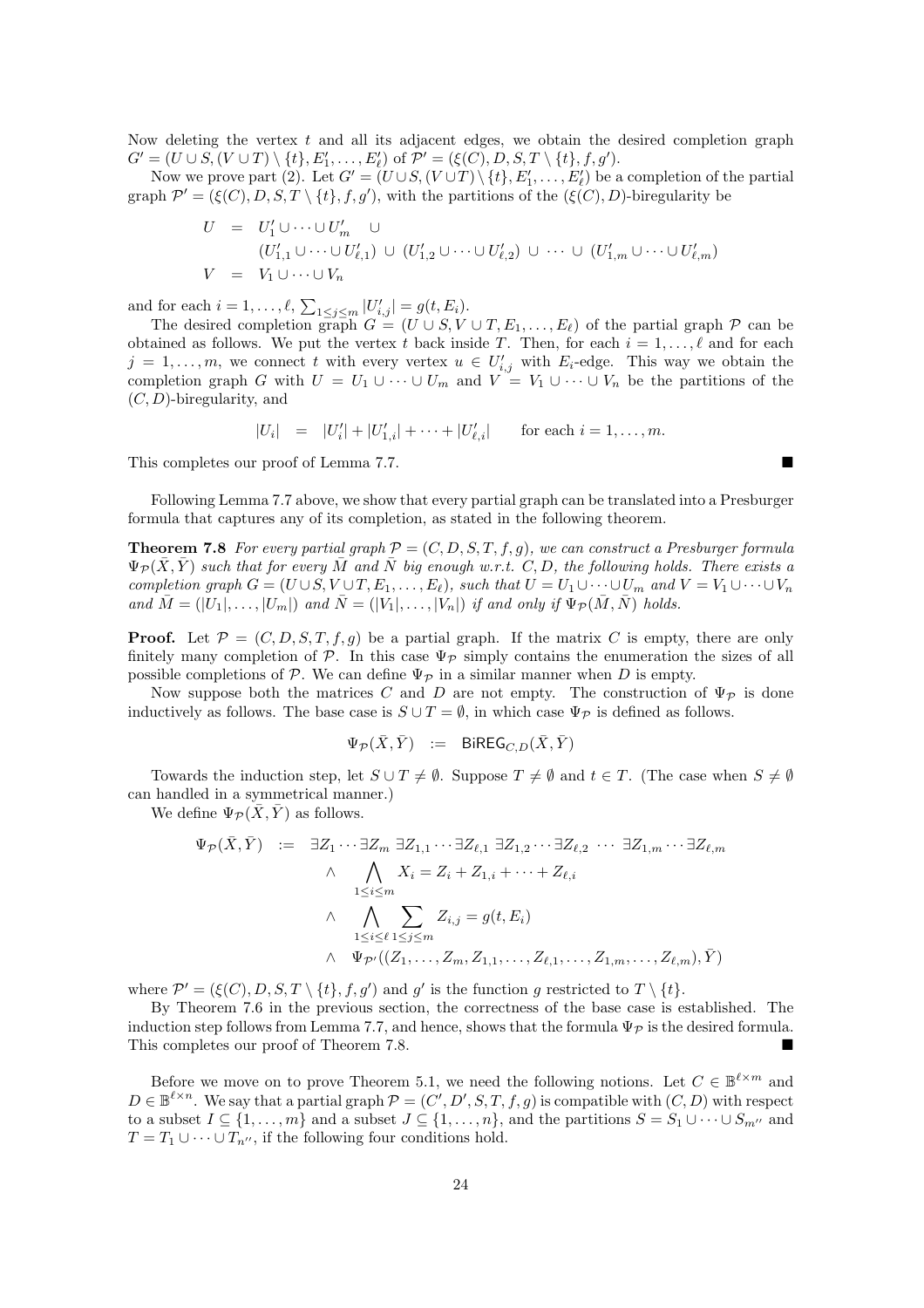- $C' \in \mathbb{B}^{\ell \times m'}$  is obtained by deleting the columns I in C.
- $D' \in \mathbb{B}^{\ell \times n'}$  is obtained by deleting the columns J in D.
- Let  $C'' \in \mathbb{B}^{\ell \times m''}$  be the matrix whose columns are the columns I in C where  $m'' = m m'$ . For each  $k = 1, \ldots, m''$ , for every  $s, s' \in S_k$ ,

$$
\bigwedge_{1 \le i \le \ell} f(s, E_i) = f(s', E_i) = C''_{i,k}
$$

• Let  $D'' \in \mathbb{B}^{\ell \times n''}$  be the matrix whose columns are the columns J in D where  $n'' = n - n'$ . For each  $k = 1, \ldots, n''$ , for every  $t, t' \in T_k$ ,

$$
\bigwedge_{1 \le i \le \ell} g(t, E_i) = g(t', E_i) = D_{i,k}''
$$

**(Proof of Theorem 5.1.)** Let  $C \in \mathbb{B}^{\ell \times m}$  and  $D \in \mathbb{B}^{\ell \times n}$ . For a subset  $I \subseteq \{1, ..., m\}$ , and a variable vector  $\bar{X} = (X_1, \ldots, X_\ell)$ , we write  $\bar{X}_I$  to denote the variables obtained by deleting  $X_i$ whenever  $i \in I$ . We can define  $\overline{Y}_J$  similarly when  $J \subseteq \{1, \ldots, n\}$  and  $\overline{Y} = (Y_1, \ldots, Y_n)$ .

We define the formula BiREG<sub>C,D</sub> $(\bar{X}, \bar{Y})$  as follows.

$$
\text{BiREG}_{C,D}(\bar{X}, \bar{Y}) \ := \ \bigvee_{\mathcal{P}} \left( \begin{array}{c} \Psi_{\mathcal{P}}(\bar{X}_I, \bar{Y}_J) \land \varphi \\ \land X_{i_1} = |S_1| \land X_{i_2} = |S_2| \land \cdots \land \land X_{i_{m''}} = |S_{m''}| \\ \land Y_{j_1} = |T_1| \land Y_{j_2} = |t_2| \land \cdots \land \land Y_{j_{n''}} = |T_{n''}| \end{array} \right)
$$

where

- the disjunction ranges over all partial graph  $\mathcal{P} = (C', D', S, T, f, g)$  compatible with  $(C, D)$ w.r.t.  $I = \{i_1, \ldots, i_{m''}\}\$ and  $J = \{j_1, \ldots, j_{n''}\}\$ , as well as the partitions  $S = S_1 \cup \cdots \cup S_{m''}\$ and  $T = T_1 \cup \cdots \cup T_{n''}$ ,
- $\varphi$  states that  $\bar{X}_I, \bar{Y}_J$  are big enough w.r.t.  $(C', D')$ .

The correctness of the formula  $BiREG_{C,D}$  follows immediately from the correctness of the formula  $\Psi_{\mathcal{P}}$  in Theorem 7.8. This completes our proof of Theorem 5.1.

#### 7.5 Proof of Theorem 5.2

We start with the following lemma which essentially states that if there exists a  $(C, D)$ -biregularcomplete graph of "big enough" size, then the pair of matrices  $(C, D)$  itself has certain property.

**Lemma 7.9** Let 
$$
G = (U, V, E_1, ..., E_\ell)
$$
 be an  $\ell$ -type  $(C, D)$ -biregular graph, where  $C = \begin{pmatrix} \bar{c}_1 \\ \cdots \\ \bar{c}_\ell \end{pmatrix} \in$ 

$$
\mathbb{B}^{\ell \times m} , D = \left( \begin{array}{c} \bar{d}_1 \\ \cdots \\ \bar{d}_\ell \end{array} \right) \in \mathbb{B}^{\ell \times n} \text{ and } U = U_1 \cup \cdots \cup U_m \text{ and } V = V_1 \cup \cdots \cup V_n \text{ is the partition of the}
$$

*regularity. Suppose that for each* i, j*, we have*

$$
|U_i|, |V_j| \ge |C| \cdot \bar{1} + \lfloor D \rfloor \cdot \bar{1} + 1.
$$

*If* G is a complete bipartite graph, then for every  $i \in \{1, \ldots, m\}$  and  $j \in \{1, \ldots, n\}$ , there exists  $l \in \{1, \ldots, \ell\}$  such that both  $C_{l,i}, D_{l,j} \in \mathbb{N}$ .

**Proof.** Let  $C \in \mathbb{B}^{\ell \times m}$  and  $D \in \mathbb{B}^{\ell \times n}$ , and  $G = (U, V, E_1, \ldots, E_{\ell})$  be a  $(C, D)$ -biregular-complete graph, where  $U = U_1 \cup \cdots \cup U_n$  and  $V = V_1 \cup \cdots \cup V_n$  are the partition of the  $(C, D)$ -biregularity. Suppose each  $|U_i|$  and  $|V_j|$  satisfy the inequality above.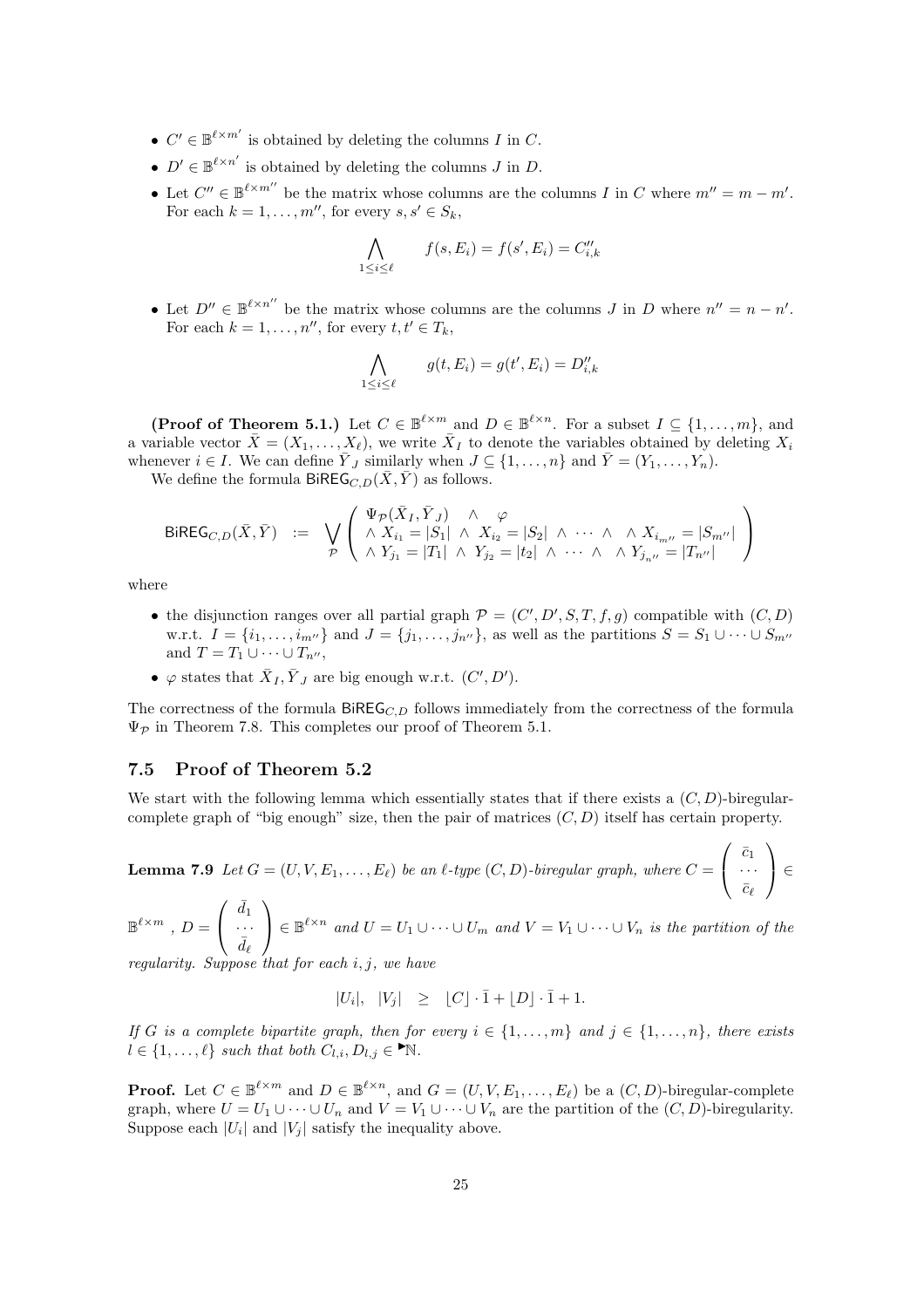For the sake of contradiction, we assume that that there exist  $i, j \in \{1, \ldots, m\}$  such that for all  $l \in \{1,\ldots,\ell\}$ , either  $C_{l,i} \in \mathbb{N}$  or  $D_{l,j} \in \mathbb{N}$ . This means that for each  $l \in \{1,\ldots,\ell\}$ , the number of  $E_l$ -edges between  $U_i$  and  $V_j$  is  $|U_i|\tilde{C}_{l,i}$ , if  $C_{l,i} \in \mathbb{N}$ , or  $|V_j|D_{l,j}$ , if  $D_{l,j} \in \mathbb{N}$ . For each  $l = 1, \ldots, l$ ,

$$
K_l = \begin{cases} |U_i| C_{l,i} & \text{if } C_{l,i} \in \mathbb{N}, \\ |V_j| D_{l,j} & \text{if } D_{l,j} \in \mathbb{N}. \end{cases}
$$

Now the total number of edges between  $U_i$  and  $V_j$  must be  $\sum_{1 \leq l \leq \ell} K_l$ , which must be equal to  $|U_i| \times |V_j|$  since G is a complete bipartite graph.

However, from the inequality

$$
|U_i|, |V_j| \ge |C| \cdot \bar{1} + |D| \cdot \bar{1} + 1,
$$

a straightforward calculation shows that K is strictly less than  $|U_i| \times |V_j|$ , a contradiction. Therefore, for every  $i \in \{1, \ldots, m\}$  and  $j \in \{1, \ldots, n\}$ , there exists  $l \in \{1, \ldots, \ell\}$  such that both  $C_{l,i}, D_{l,j} \in \mathbb{N}$ . This completes the proof of our lemma.

We say that a pair of matrices  $(C, D) \in \mathbb{B}^{\ell \times m} \times \mathbb{B}^{\ell \times n}$  is an *easy pair of matrices*, if for every  $i \in \{1, \ldots, m\}$  and  $j \in \{1, \ldots, n\}$  there exists  $l \in \{1, \ldots, \ell\}$  such that both  $C_{l,i}, D_{l,j} \in \mathbb{N}$ .

**Lemma 7.10** Let  $(C, D)$  be an easy pair of matrices, where  $C \in \mathbb{B}^{\ell \times m}$  and  $D \in \mathbb{B}^{\ell \times n}$ . Then *the following holds. There exists a*  $(C, D)$ *-biregular-complete graph of size*  $(\overline{M}, \overline{N})$  *if and only if*  $BiREG_{C,D}(\bar{M}, \bar{N})$  *holds.* 

Proof. The "only if" direction follows directly from Theorem 5.1. Now we prove the "if" direction. Suppose BiREG<sub>C,D</sub>( $\overline{M}, \overline{N}$ ) holds. By Theorem 5.1, there exists a  $(C, D)$ -biregular graph G =  $(U, V, E_1, \ldots, E_\ell)$  of size  $(\bar{M}, \bar{N})$ . This graph G is not necessarily complete. So suppose  $U =$  $U_1 \cup \cdots \cup U_m$  and  $V = V_1 \cup \cdots \cup V_n$  be the partition of the biregularity. If G is not complete, then we perform the following. For every  $u \in U$  and  $v \in V$  such that  $(u, v) \notin E_1 \cup \cdots \cup E_\ell$ , we do the following.

- Let  $u \in U_i$  and  $v \in V_i$ .
- Pick an index  $l \in \{1, ..., k\}$  such that  $C_{l,i}, D_{l,j} \in \mathbb{N}$ . (Such an index  $l$  exists since  $(C, D)$  is an easy pair.)
- Connect u and v with an  $E_l$ -edge.

The resulting graph is now complete and still D-regular. This completes our proof of Lemma 7.10.

 $\blacksquare$ 

(Proof of Theorem 5.2.) Let C and D be two matrices. The formula COMP-BIREG<sub>C,D</sub> $(\bar{X}, \bar{Y})$ is constructed as follows.

- If  $(C, D)$  is an easy pair, then COMP-BiREG $_{C,D}(\bar{X}, \bar{Y})$  = BiREG $_{C,D}(\bar{X}, \bar{Y})$ .
- If  $(C, D)$  is not an easy pair, then by Lemma 7.9, the values in the entries (in  $\bar{X}$  and  $\bar{Y}$ ) corresponding to the columns in  $C$  and  $D$  that make them not an easy pair must be bounded. These values can be encoded as partial graphs as described in the previous section. We omit the details here since we use the same arguments.

This completes our proof of Theorem 5.2.

### 8 Proof of Theorem 5.4

The proof is by observing that the existence of a  $(C, D)$ -directed-regular graph of size  $\overline{N}$  is equivalent to the existence of a  $(C, D)$ -biregular graph of size  $(\overline{N}, \overline{N})$ . We explain it more precisely below.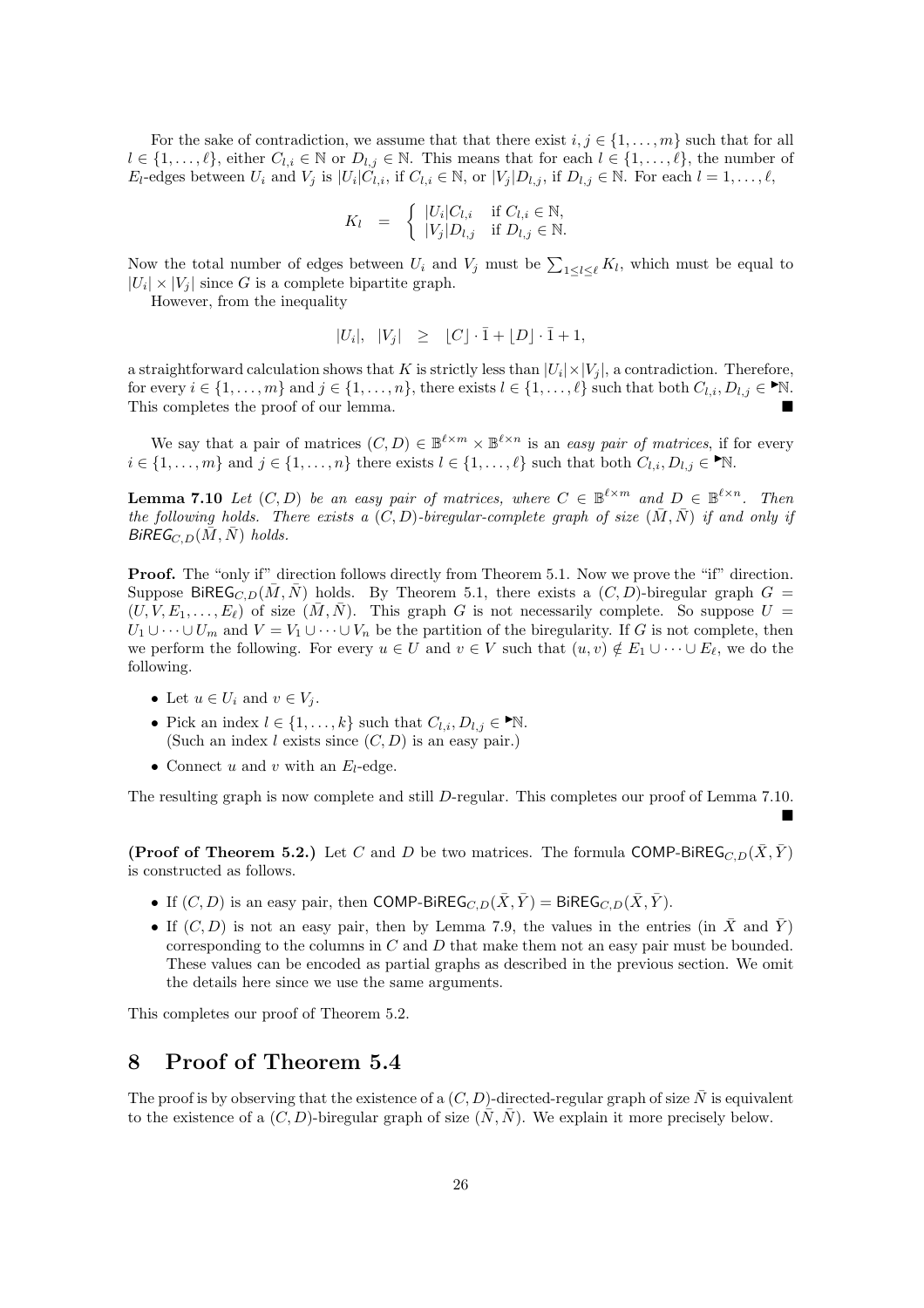- Suppose  $G = (V, E_1, \ldots, E_\ell)$  is a  $(C, D)$ -directed-regular graph of size  $\overline{N}$ .
	- Then, for every vertex  $v \in V$ , we "split" it into two vertices u and w such that u is only adjacent to the incoming edges of v and w to the outgoing edges of v. See the illustration below. The left-hand side shows the vertex  $v$  before the splitting, and the right-hand side shows the vertices  $u$  and  $w$  after the splitting.



Let U be the set of vertices u's and W the set of vertices w's after splitting all the vertices in V . Ignoring the orientation of the edges, the resulting graph is a bipartite graph with vertices  $U \cup W$  and it is a  $(C, D)$ -biregular graph of size  $(N, N)$ .

• Suppose  $G = (U, W, E_1, \ldots, E_\ell)$  is a  $(C, D)$ -biregular graph of size  $(\bar{N}, \bar{N})$ . Let  $U = U_1 \cup$  $\cdots \cup U_m$  and  $W = W_1 \cup \cdots \cup W_m$  be the partition of  $(C, D)$ -biregularity. We denote by  $U_i = \{u_{i,1}, \ldots, u_{i,K_i}\}\$ and  $W_i = \{w_{i,1}, \ldots, w_{i,K_i}\}\$ for each  $i = 1, \ldots, m$ .

Now we put the orientation on all the edges from  $U$  to  $W$ . Then we merge every two vertices  $u_{i,j}$  and  $w_{i,j}$  into one vertex  $v_{i,j}$ . This way, we obtain a  $(C, D)$ -directed-regular graph  $G =$  $(\tilde{V}, E_1, \ldots, E_\ell)$  with  $V = V_1 \cup \cdots \cup V_m$  be the partition of regularity where  $V_i = \{v_{i,1}, \ldots, v_{i,K_i}\}\$ for each  $i = 1, \ldots, m$ .

However, with such merging it is possible that there is a self-loop  $(v, v)$  in G or a pair of edges  $(v, v'), (v', v) \in E_1 \cup \cdots \cup E_{\ell}$ . We can get rid of the self-loop  $(v, v)$  without violating the  $(C, D)$ -directed-regularity as follows. The trick is similar to the one used before. Assuming that the size of each  $|V_1|, \ldots, |V_m|$  is big enough and there are enough edges in each  $E_1, \ldots, E_\ell$ , there is an edge  $(v', v'')$  of the same type. Deleting the edge  $(v, v)$  and  $(v', v'')$ , and adding the edges  $(v', v)$  and  $(v, v'')$ , we obtain a  $(C, D)$ -directed-regular graph with one less self-loop. We do this repeatedly until there is no more self-loop. See the illustration below.



Similarly, we can get rid of a pair of edges  $(v, v'), (v', v) \in E_1 \cup \cdots \cup E_\ell$  without violating the  $(C, D)$ -directed-regularity as follows. Again, the trick is similar to the one used before. Assuming that the size of each  $|V_1|, \ldots, |V_m|$  is big enough and there are enough edges in each  $E_1, \ldots, E_{\ell}$ , there is an edge  $(w, w')$  of the same type. Deleting the edge  $(v, v')$  and  $(w, w')$ , and adding the edges  $(v, w')$  and  $(w, v')$ , we obtain a  $(C, D)$ -directed-regular graph with one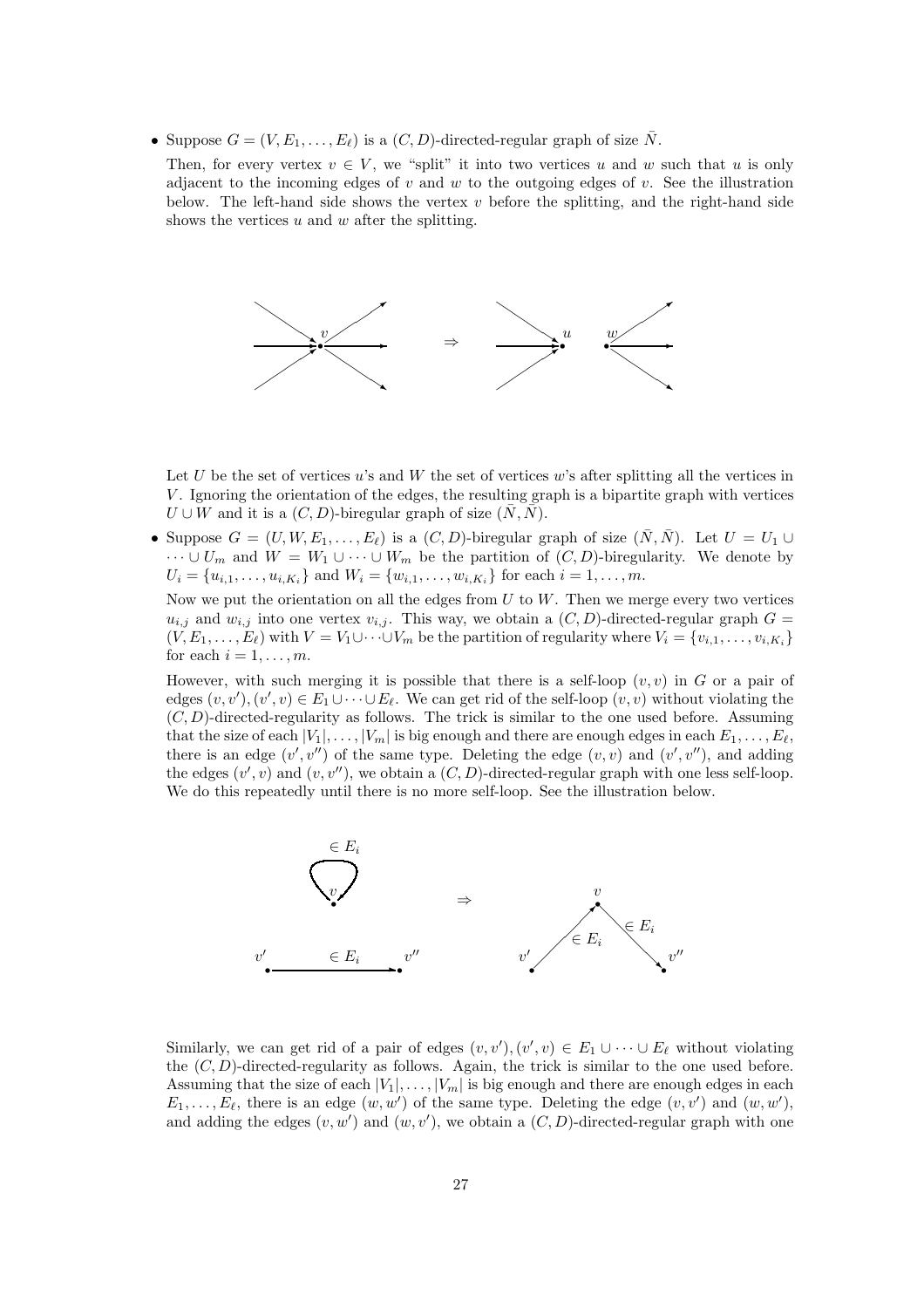less parallel edges. We do this repeatedly until there are no more parallel edges. See the illustration below.



If some sets  $V_i$  or  $|E_i|$  are of a fixed size, those can be encoded in a partial graph in the same manner discussed in Subsection 7.4.

We omit the technical details since we essentially run through the same arguments used in the previous section.

### 9 Concluding remarks

By showing Presburger formulas for the existence of regular graphs, we have shown that the spectra of  $\mathsf{C}^2$  formulae are constructive semilinear sets. From our proof, it can be immediately deduced that the many-sorted spectra of  $\mathsf{C}^2$  are also semilinear. As far as our knowledge is concerned, the logic  $C^2$  is the first logic whose spectra is closed under complement without any restriction on the vocabulary nor in the interpretation. The semilinearity of its spectra also gives us an interesting insight on the nature of two-variable logic – that each of its models is simply a collection of regular graphs.

Another interesting open question is, how can be  $\mathsf{C}^2$  extended while keeping decidability? Using three variables  $(FO^3)$  one can easily encode a grid; therefore, the satisfiability problem is no longer decidable (and thus the image membership problem). However, we could extend  $\mathsf{C}^2$  by giving access to a relation having a property which is undefinable in  $\mathsf{C}^2$ , such as transitivity. In particular,  $C<sup>2</sup>(<)$ , that is, the logic  $C<sup>2</sup>$  with access to a total order on the universe, seems powerful: Petri net reachability [28, 22, 23] reduces to image membership for  $C^2(\langle)$  formulae. We do not know whether a reduction exists in the other direction. Another possible extension is to add an equivalence relation to  $\mathsf{C}^2$ .

### References

- [1] G. Asser. *Das Repr¨asentenproblem in Pr¨adikatenkalk¨ul der ersten Stufe mit Identit¨at.* Zeitschrift für mathematische Logik und Grundlagen der Mathematik, 1:  $252-263$  (1955).
- [2] A. Durand, N. D. Jones, J. A. Makowsky, M. More. *Fifty years of the spectrum problem: survey and new results.* Bulletin of Symbolic Logic 18(4): 505–553 (2012).
- [3] H.-D. Ebbinghaus, J. Flum. *Finite model theory*. Perspectives in Mathematical Logic, Springer 1995.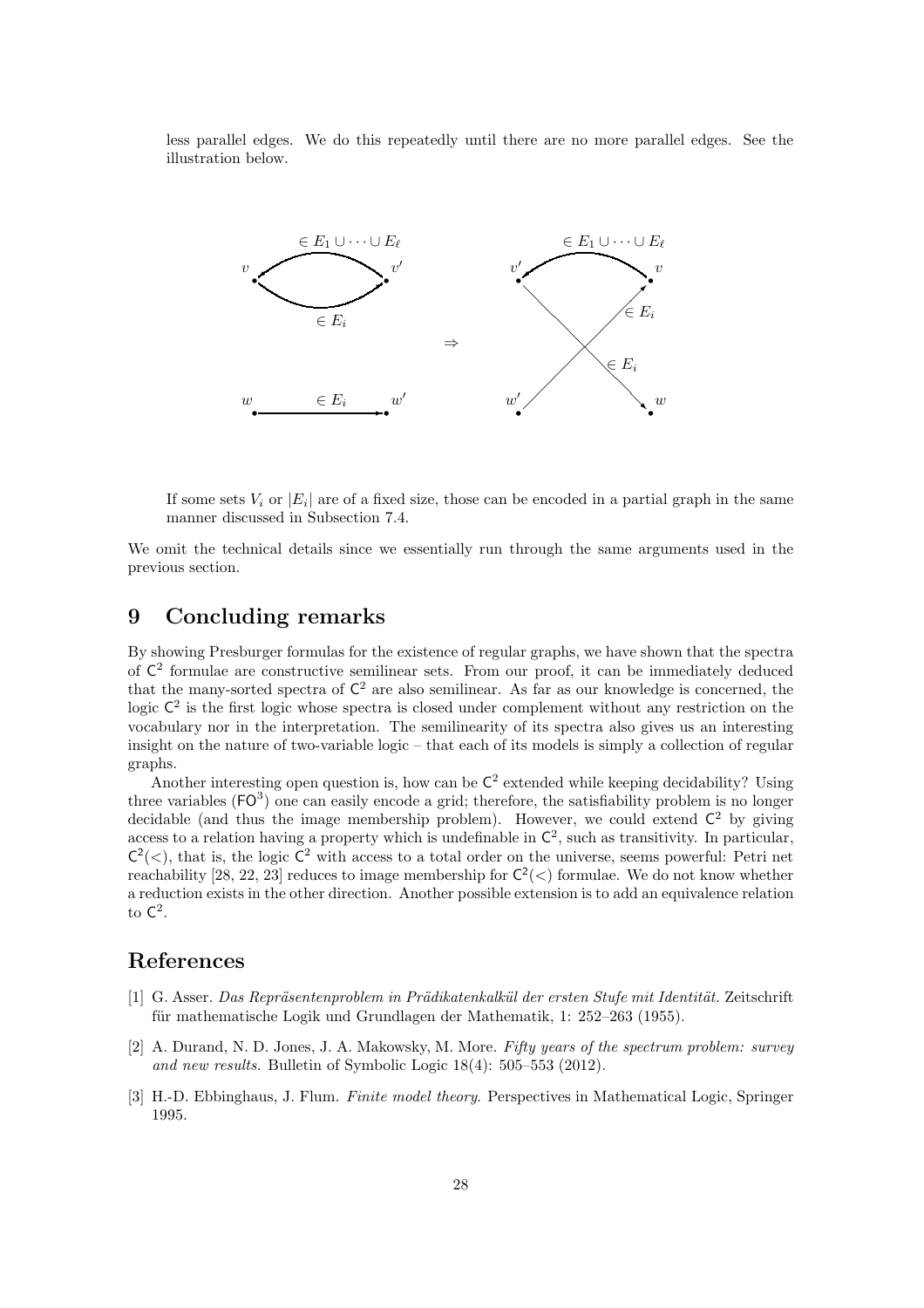- [4] R. Fagin. *Contributions to the model theory of finite structures*. Ph.D. thesis, University of California, Berkeley, 1973.
- [5] R. Fagin. *Finite model theory-a personal perspective.* Theoretical Computer Science 116: 3–31 (1993).
- [6] E. Fischer, J. A. Makowsky. *On spectra of sentences of monadic second order logic with counting.* Journal of Symbolic Logic 69(3):617–640 (2004).
- [7] S. Ginsburg, E. H. Spanier. *Semigroups, Presburger Formulas, and Languages.* Pacific Journal of Mathematics 16:285–296 (1966).
- [8] E. Grandjean. *The spectra of first-order sentences and computational complexity*. SIAM Journal on Computing 13(2): 356–373 (1984).
- [9] E. Grandjean. *Universal quantifiers and time complexity of random access machines.* Mathematical Systems Theory 18(2): 171–187 (1985).
- [10] E. Grandjean. *First-order spectra with one variable*. Journal of Computer and System Sciences 40(2): 136–153 (1990).
- [11] E. Grädel. *Why are Modal Logics so Robustly Decidable?* Current Trends in Theoretical Computer Science 2001.
- [12] E. Grädel, P. G. Kolaitis, M. Y. Vardi. *On the Decision Problem for Two-Variable First-Order Logic.* The Bulletin of Symbolic Logic, 3(1): 53–69 (1997).
- [13] E. Grädel, M. Otto. *On Logics with Two Variables*. Theoretical Computer Science 224(1-2): 73–113 (1999).
- [14] E. Grädel, M. Otto, E. Rosen. *Two-Variable Logic with Counting is Decidable*. In LICS 1997.
- [15] M. Grohe, J. A. Makowsky, Editors. *Model Theoretic Methods in Finite Combinatorics*. Contemporary Mathematics 558, American Mathematical Society, 2011.
- [16] Y. Gurevich and S. Shelah. *Spectra of monadic second-order formulas with one unary function.* In LICS 2003.
- [17] S. Hakimi. *On realizability of a set of integers as degrees of the vertices of a linear graph. I.* Journal of the Soc. Indust. Appl. Math. 10(3): 496–506 (1962).
- [18] A. Hunter. *Spectrum hierarchies and subdiagonal functions.* In LICS 2003.
- [19] N. Immerman. *Descriptive complexity*. Graduate texts in computer science, Springer 1999.
- [20] N. Jones, A. Selman. *Turing machines and the spectra of first-order formulas.* The Journal of Symbolic Logic, 39: 139–150 (1974). (Also in STOC 1972.)
- [21] H. Landau. *On dominance relations and the structure of animal societies. III. The condition for a score structure.* Bulletin of Mathematical Biophysics 15(2): 143–148 (1953).
- [22] S. Kosaraju. Decability of reachability in vector addition systems. In STOC 1982.
- [23] J. Leroux. The General Vector Addition System Reachability Problem by Presburger Inductive Invariants. In LICS 2009.
- [24] E. Kieronski, J. Michaliszyn, I. Pratt-Hartmann, L. Tendera. Two-Variable First-Order Logic with Equivalence Closure. In LICS 2012
- [25] L. Libkin. *Elements of Finite Model Theory.* Springer 2004.